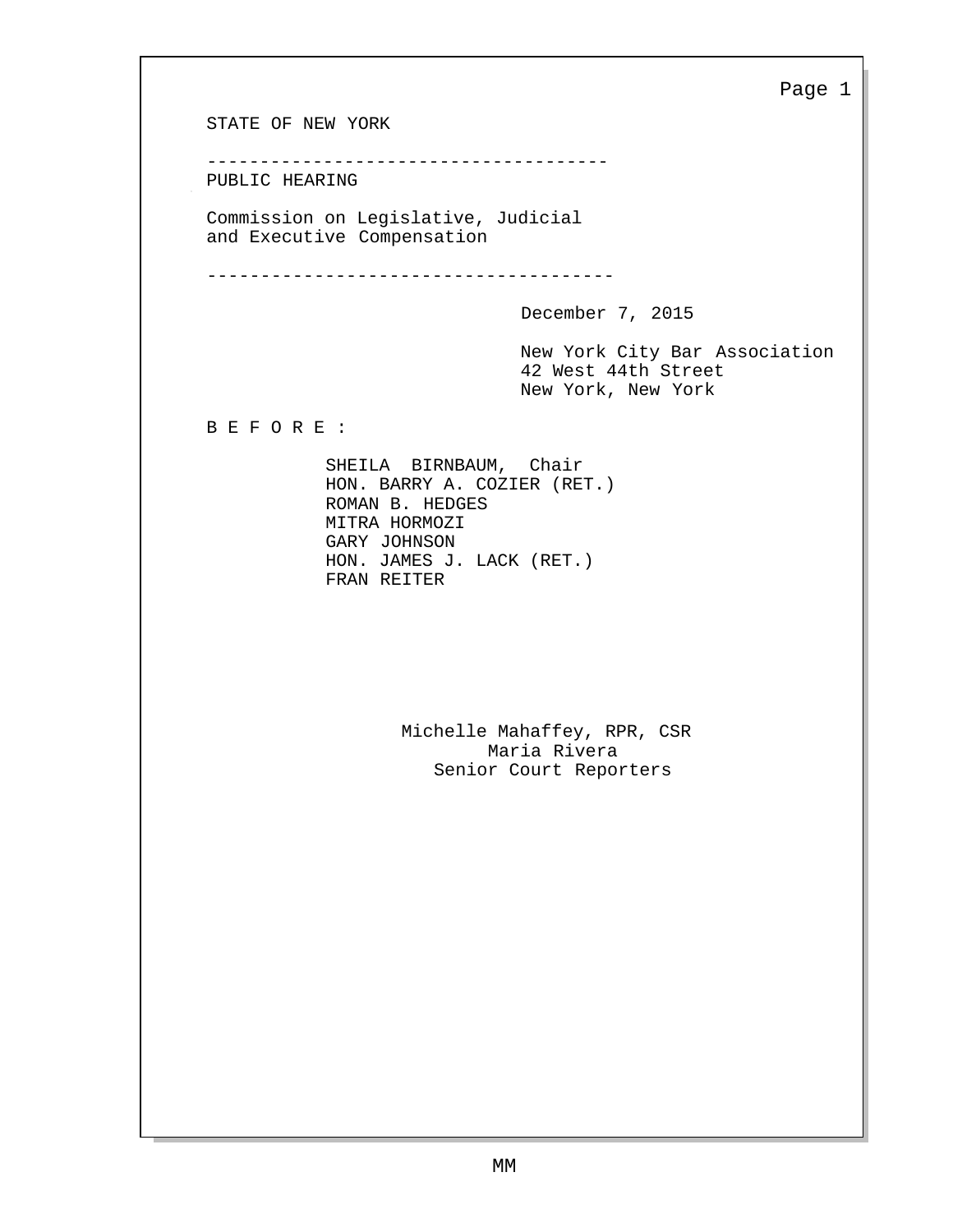### Proceedings

 CHAIRWOMAN BIRNBAUM: We are ready to start. We are going to begin the first deliberative meeting of the commission on judicial salaries compensation. We are only discussing compensation for the Judiciary at this meeting and will be filing a report before December 31 of this year. Next year we will be taking up judicial -- legislative and executive salaries. So the commissioners are all here and we are ready to begin.

 I'd like to first make some preliminary notes about some of the things that I'd like to clarify that were said at the hearings, and we appreciate everybody who came to the hearings and presented their points of view. We have everyone's papers and the commission has reviewed those filings, but there was a statement made about that we did not get notice of the hearings out to the public. I just would like to tell you that there was an in-media advisory that is on our website and that was sent out to over 100 media outlets throughout the state and that was also distributed to wire services who have nationwide distribution. So we feel strongly that there was more than sufficient publicity about the hearings. And the hearings were very well attended, and as you know and can see on our website that there were many presentations, both by organizations interested in these issues, bar associations, and I think we actually received a very good cross-section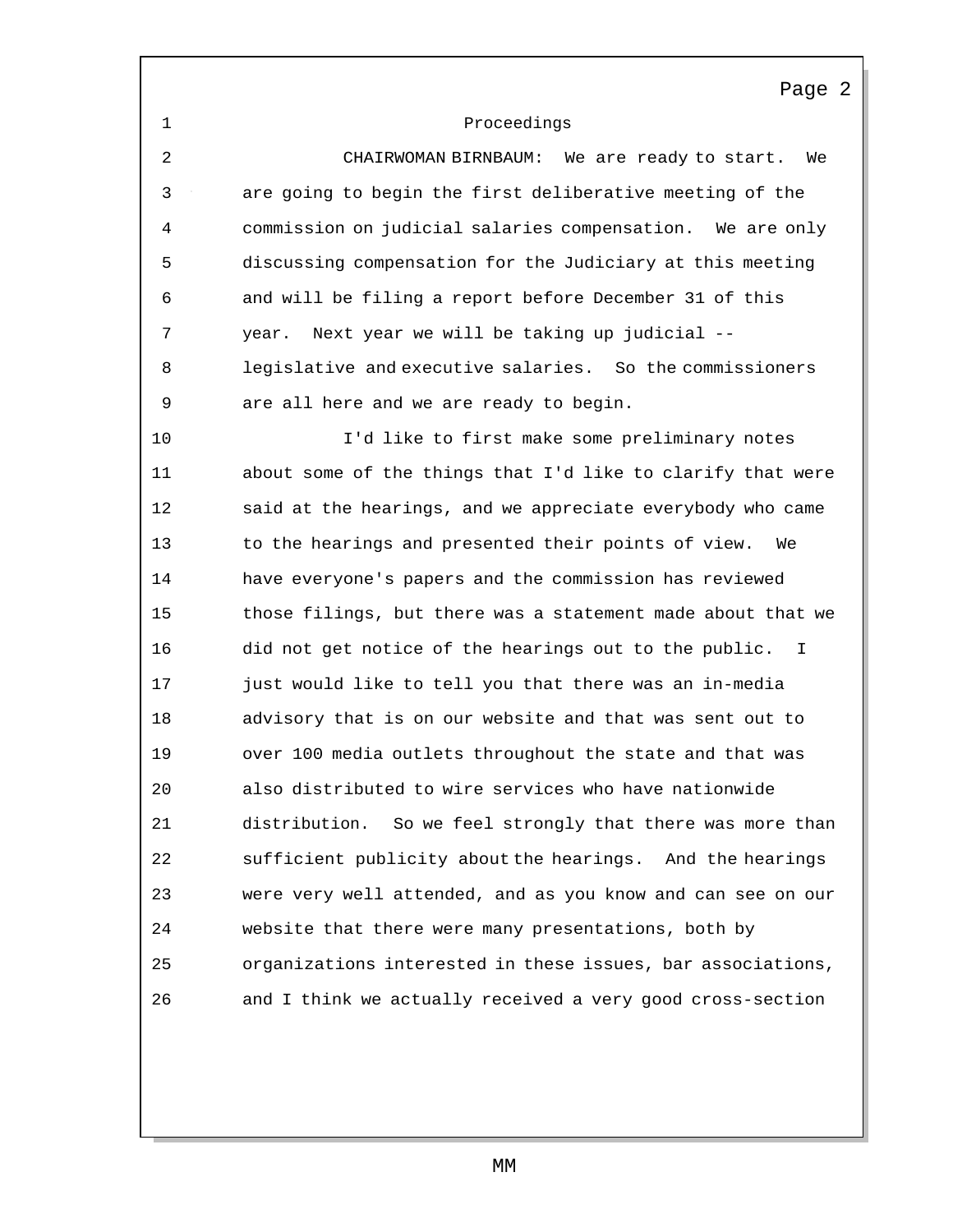Proceedings

 of both the public and individuals; so just to clarify that.

 How we are going to proceed today, it seems to us that there are about four major issues that we are going to discuss today and if we can come to a determination, we will. Otherwise, we have another meeting planned to further discuss the issues and come to a decision so that we can get our report done by December 31. And the issues, as broadly as I see them, are (1), there are those who testified that there should be no pay increases for any 12 judiciary members; (2), there are those that testified and gave us reports and papers on the fact there should be an increase and it should be to the federal district court increase. So the first issue we would discuss would be if there is going to be an increase, what should that increase be and when should it take place.

 The next issue would be should there be cost of living increases over a four year period, and if there should be, what should those increases be; and the last issue was the issues of parity that were raised by a number of the people who testified, and there are many sub-issues to the parity issue. So we will be discussing all of those issues, and I now open it up to the commissioners who would like to start anywhere in discussing what their views are. Do you want to start anywhere? Fran, do you want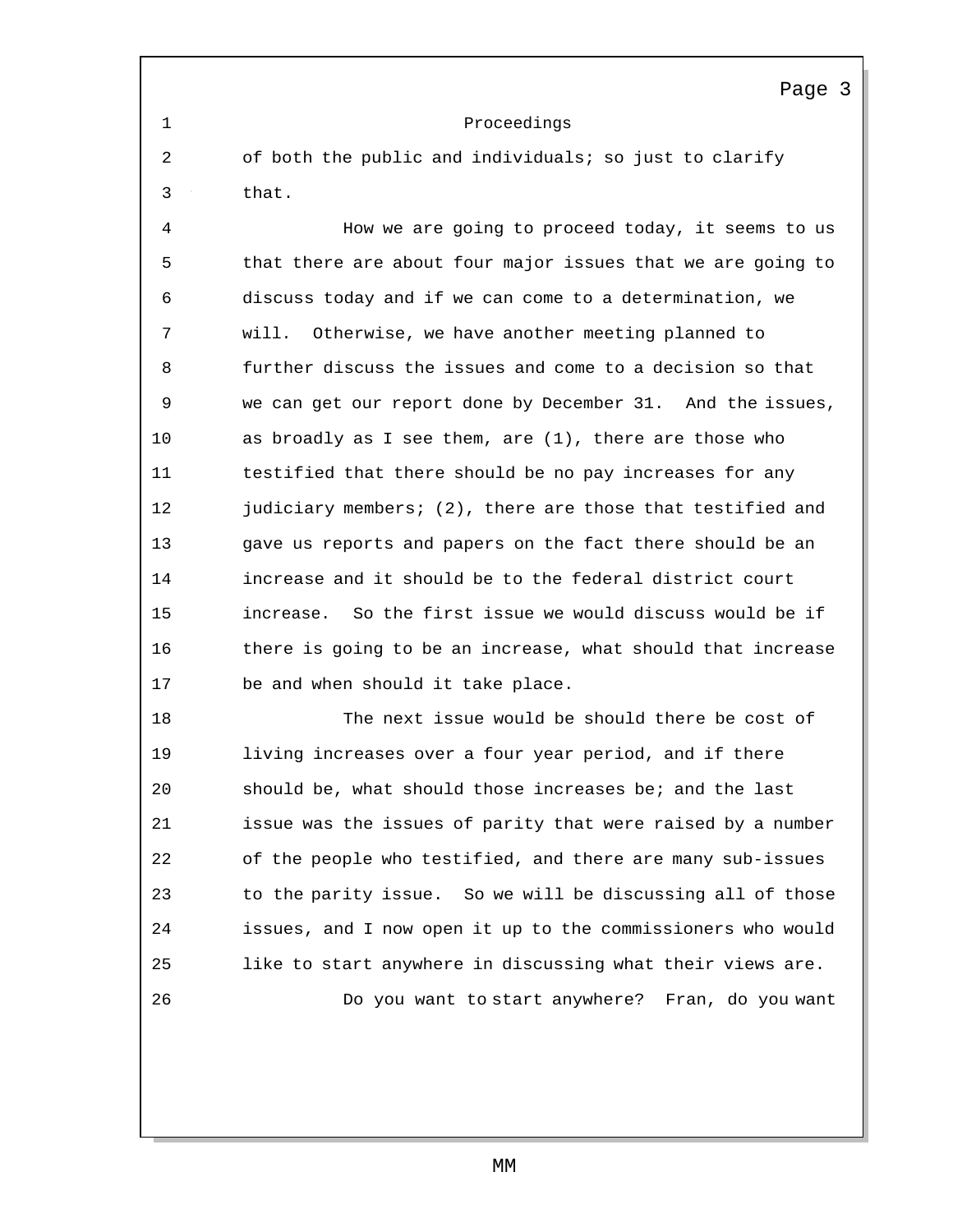Proceedings

to?

 CHAIRWOMAN REITER: Sure. Thank you, Madam Chairwoman. I think those are the issues and I think that all would say is that I think there is some context in which we need to keep aware of as we deliberate on those areas. We are the first commission to be charged with examining and making recommendations on salaries for all three areas of government: Exec and legislative and 10 judicial. While we are here doing only judicial, I think it's important -- before the end of the year, I think it's important just to keep in our minds that what we do for judges, like it or not, will be viewed, at least by some out in the world, as setting some kind of benchmark, and I think that whether we think that is what we are doing or not, it will be perceived that way, and therefore, we have to keep that in mind. **I think there are budgetary issues that need to** 

 be kept in mind as we do this. Points were made about -- during the testimony about the cost of what was being proposed in terms of raising everybody quickly to the level of -- immediately to the level of federal district court 23 judges, which is about 15, 16 percent increase to -- I think it was 203,000 or something approximating that. That is a large increase if done all of a sudden in one fell swoop as opposed to potentially taking the approach of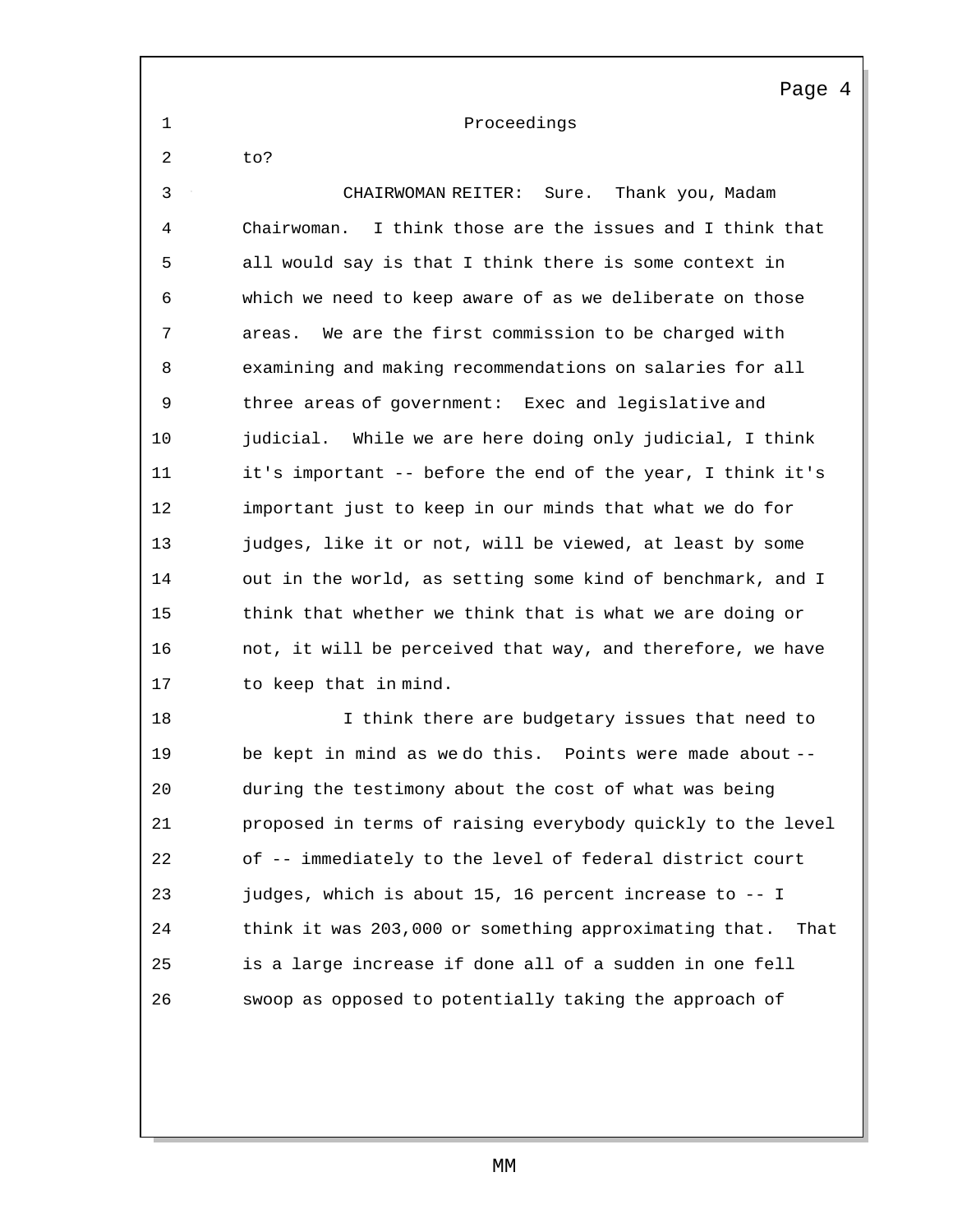Proceedings

 phasing it in over, let's say, a four year period. So that even if you agreed with that level of salary that had been proposed, to not do it necessarily all at once; that legislative and executive increases, while likely to be smaller in total number, because the number of individuals is smaller, will have a budgetary impact as well.

 Lots of people testified that the state is in great shape and that we have lots of money. I think that those who oversee the state budget, both on the legislative and the executive side, might take a somewhat different view of that including, you know, the fiscal restraint that state government has acted under for the last five or six years.

 I think the argument can be made that the state is in great physical shape relative to where it had been because of that fiscal restraint, and therefore, anything we do in terms of salaries should be keeping that in mind as well. The politics of other people's salaries and raises, including union negotiations which certainly look over on a multi-year basis at much smaller increases, I think that is part of the context.

 And finally, the other thing I would throw out there is -- that we haven't discussed is an approach they haven't given a lot of thought to, but where we could come to an agreement on an increase, and then given the pressure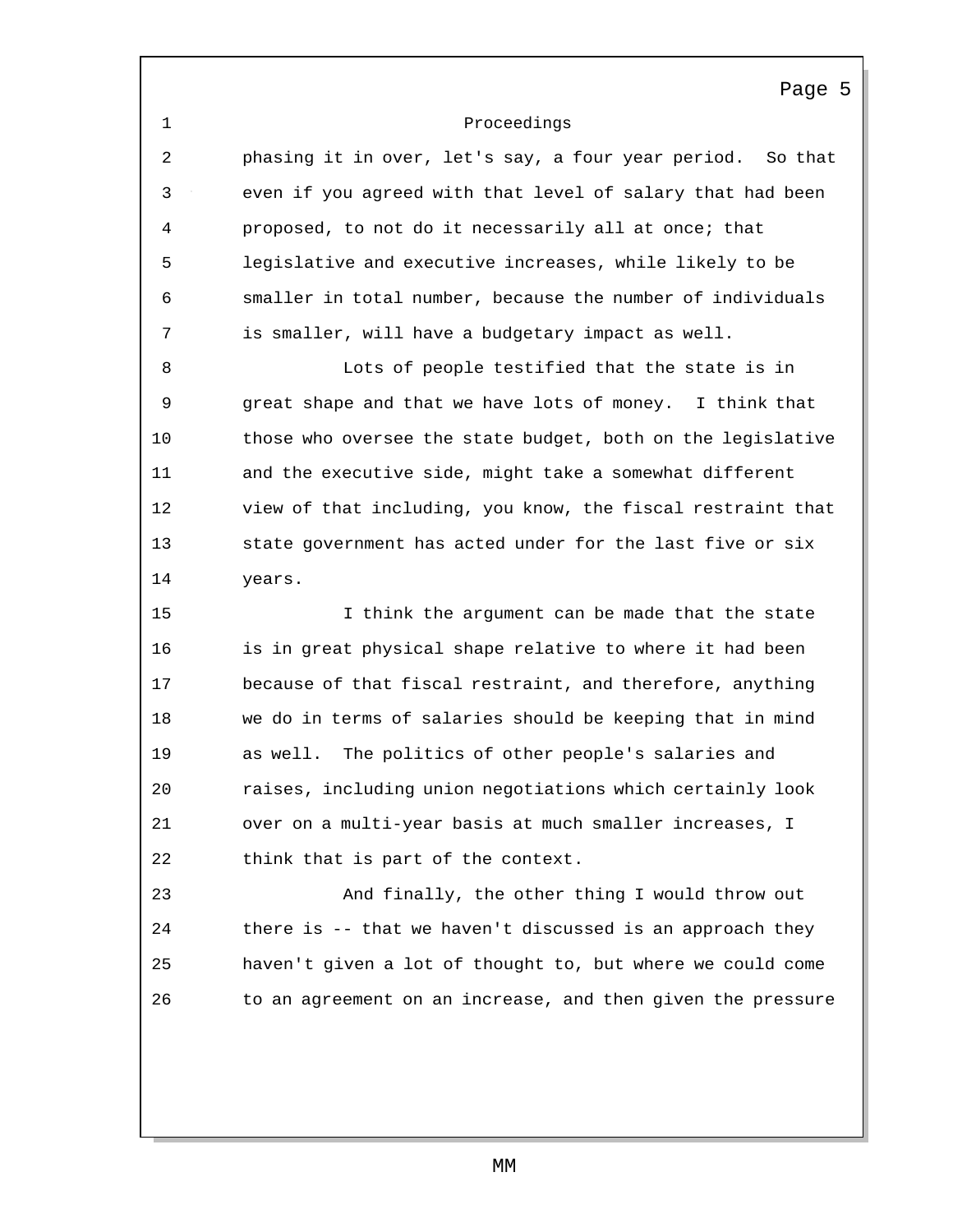Proceedings Page 6 that our judges in New York City and in a couple of the very close counties where the cost of living is substantially higher than in the rest of the state, that one approach could be to come up with some salary increase and then some kind of stipend, if you will, for people -- for judges who live in very high cost of living areas as a way of dealing with that fairness issue, but without, you know, quite as big a budget impact. So those are just some thoughts that I had after reading all of the material that we have been sent and listening to the various people who testified at our public hearing, just some things I think to keep in mind and some ideas. CHAIRWOMAN BIRNBAUM: Thank you so much, Fran. Anyone else who would like to comment? 17 JUDGE LACK: Yes. CHAIRWOMAN BIRNBAUM: Yes. JUDGE LACK: After our hearing, I went and compared the testimony at our hearing with the testimony of the people who spoke at the first hearing in 2011, and it was very interesting. It was by and large the same groups and, in some cases, the same people taking, obviously, the same positions. Now, in 2011 all seven Commissioners were in agreement that agreement that the Federal District Court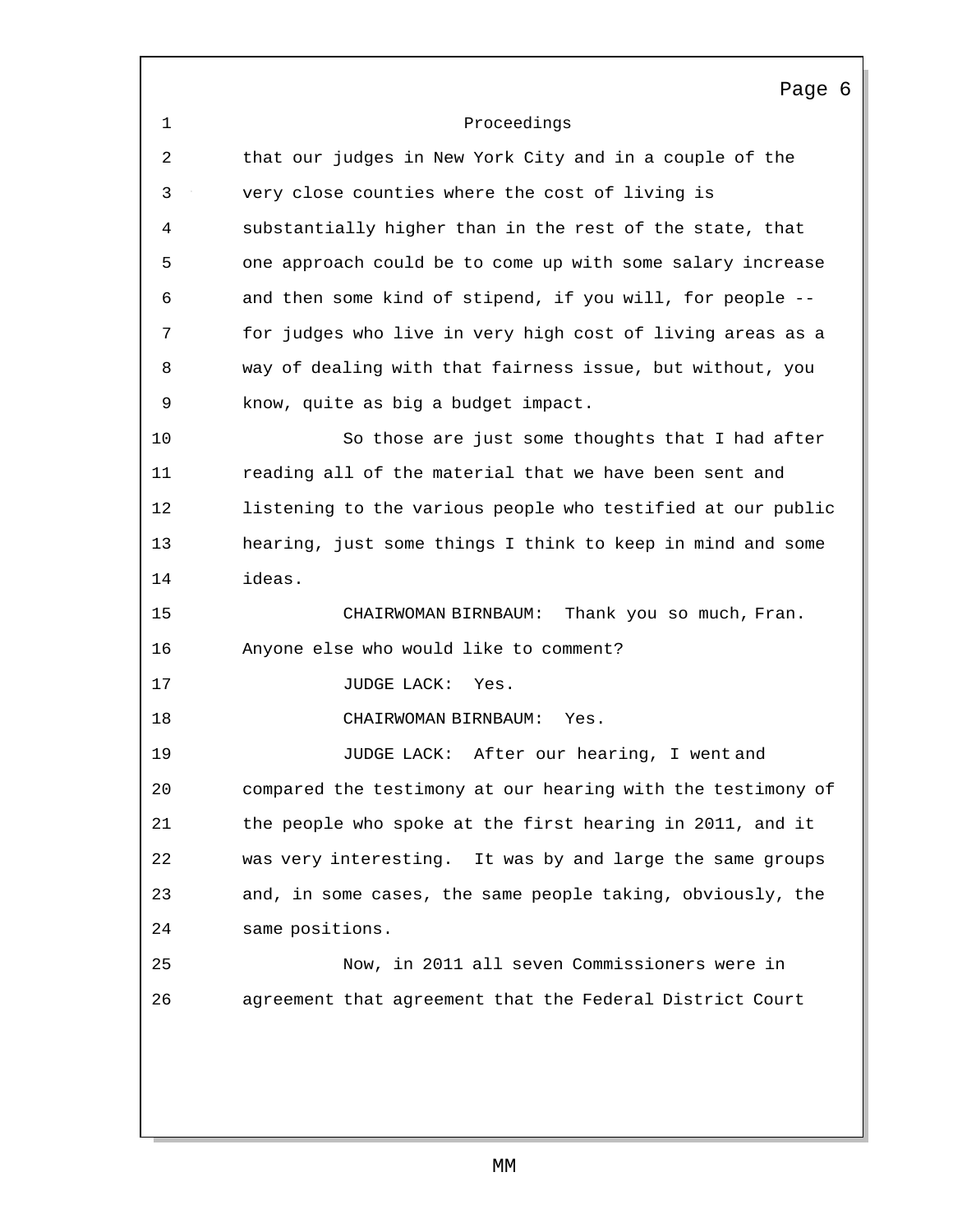|--|--|

 salary level should be the salary level of state judges with the midpoint, of course, State Supreme Court by justices. The vote became 4-3 because of the staging or tiering over the first three years of a first year Commissioner -- first year Commission, and I think the reason for that is that there was one significant difference between the 2011 hearing and the 2015 hearing.

 In 2011 the Governor's budget director testified on behalf of the Executive and on behalf of the budget, and spoke of the fiscal situation in the state at that time after the 2007/2008 recession and that significant salary raises, particularly in one stage, would not be good for 14 the state. And I think that turned -- as a matter of fact, I spoke to one of the commissioners, 2011 commissioners after our hearing last week and he said that yes, that is exactly what we discussed, but in 2015 there has been neither a personal appearance nor, upon information and belief, a written submission from the Executive with respect to any fiscal problems in the state. Having served in the Legislature myself for 24 years and knowing something about state budgets, I take that as a rather significant situation.

 So what we have right now, going back to 1999 when I chaired the Senate Judiciary Committee, was intimately involved with what then became the last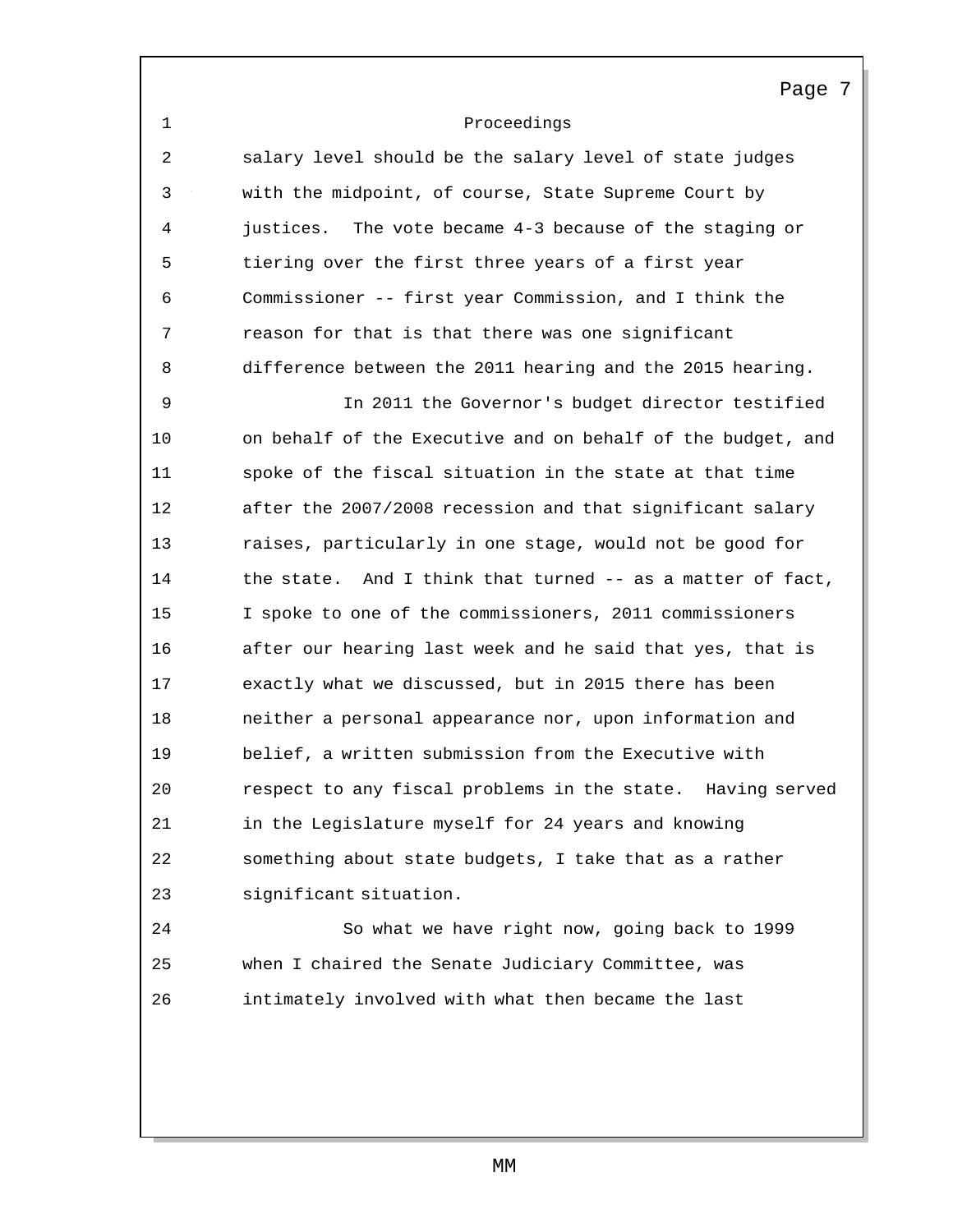## Proceedings

 statutory raise for both legislators and the Judiciary, there was great discussion at that time to adopt the Federal District Court model as the state model. That was under a Republican governor with and a bipartisan Legislature, and indeed that was done. In 2011, under a Democratic governor with the first of three Commissions, 8 the same standard was used.

 So here we are in 2015 with 16 years of precedent under governors of both major political parties and bipartisan Legislatures adopting the same principle each time; that is, the standard should be that of Federal District Court salaries. Of course, the difference between 2011 and 2015 with respect to Federal District Court salaries is the lawsuit brought by Judge Beer of Louisiana and five of his colleagues, which destroyed the umbilical cord, as it were, between Congress and the Federal Judiciary and raised the Federal Judicial salaries from then-174, which equal Congress, to 197,000 when the lawsuit in the Court of Federal Claims was finally settled. And it also made it to the Federal Judiciary subject to the same type of wage increases that all other federal employees get, which is within one percent a year since the last three years or so, which has changed from then-197,000 to what will be \$203,100 on January 1, 2016. So in the next four years, there is not going to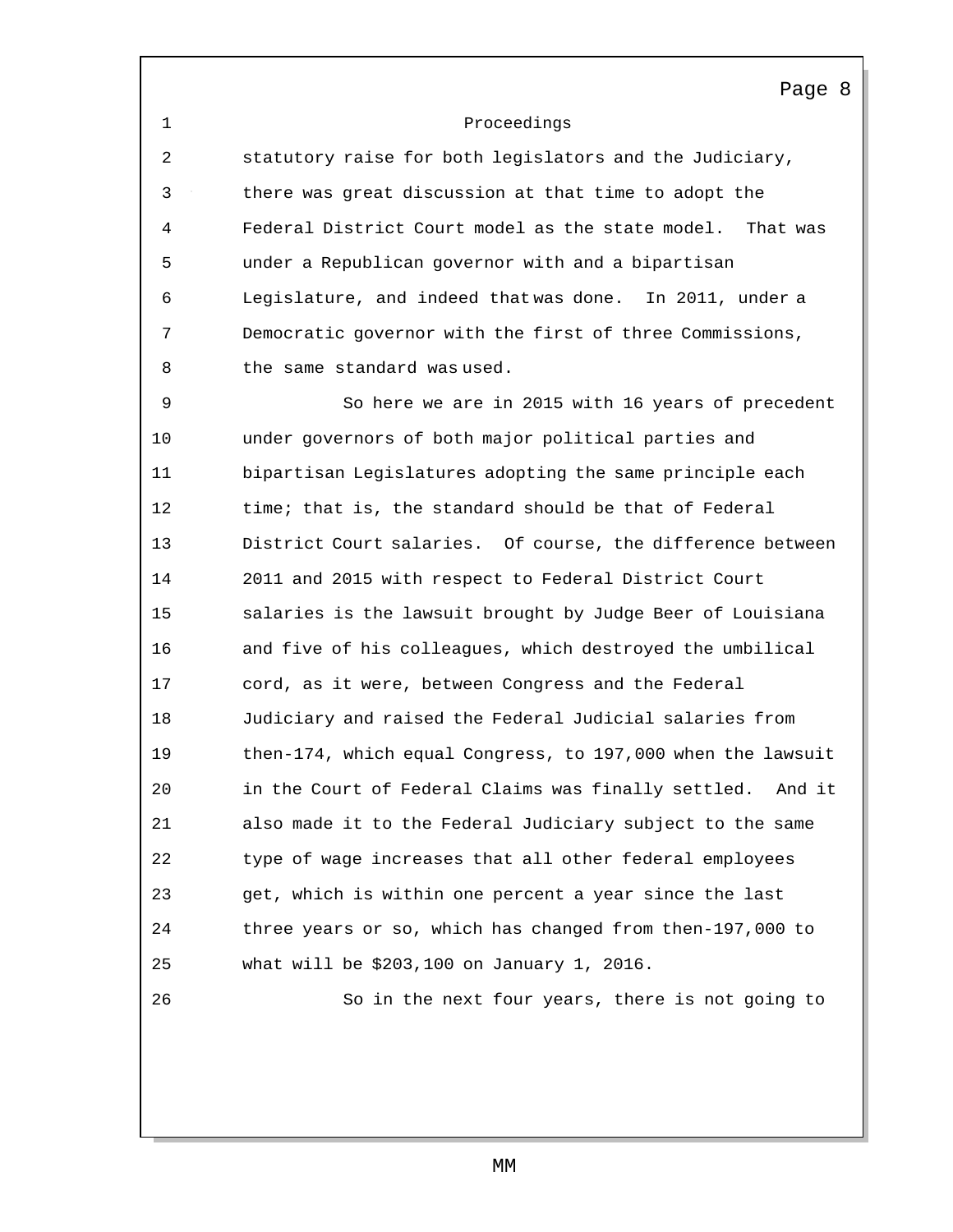Proceedings

 be any substantial increase in Federal District Court salaries. They will get an increase the same as any other -- probably cost of living increases -- that any other Federal employee gets as well.

 That being said, I think, since we have 16 years of precedence, we can use the \$203,100 as a base. I would not be in favor of tiering or staging it because, quite frankly, we have for 16 years said New York State Supreme Court justices should be receiving the same salary as Federal District Court judges and they are not bound doing that.

 Plus, there is another point, and that is that each year, approximately 70 New York State judges are involuntarily forced to retire because of a 19th Century constitutional provision which says you have to retire at age 70 or 75, if you are a Supreme Court Justice, and have been certificated. That means over the next four years, approximately 280 judges in the state, over 20 percent of our full-time judges are going to be forced off the bench whether they want to be on the bench or not, whether they are still capable of serving or not, solely because of their age and a Centuries-old constitutional requirement which says you are no longer fit to serve purely because of age and no other criterion.

That having been said, I think it's incumbent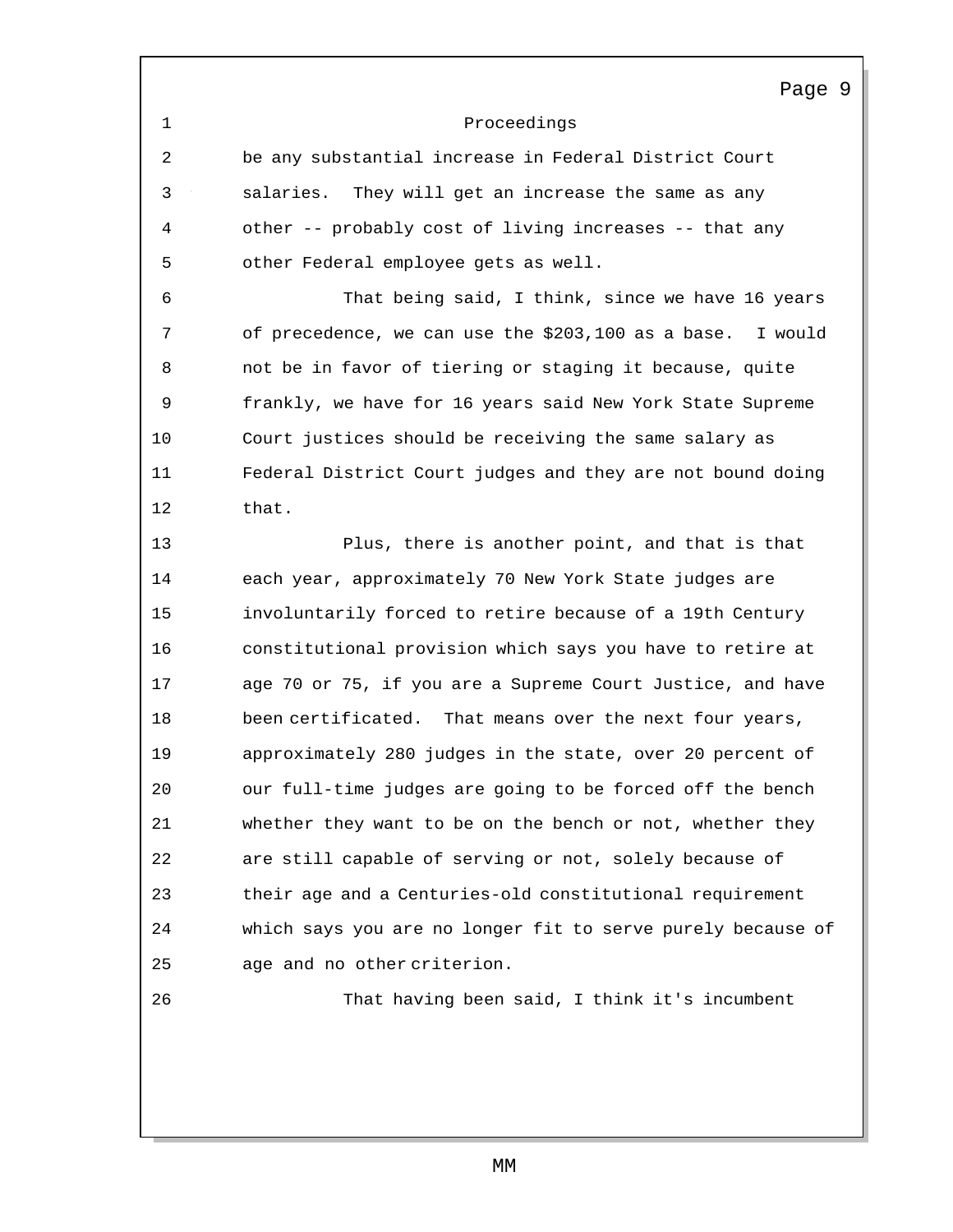## Proceedings

 upon us to set the \$203,100 benchmark now and provide that in the succeeding careers of 2017, 2018 and 2019, that the equatable Federal District Court salaries as of January 1 of each of those years be applied to our state Supreme Court Justices and, as it were, among other judges of the state. I think that's our responsibility and something we should do.

 I am not mindful -- unmindful of the Legislative and Executive salary increases, particularly since I am the Senate appointee to this commission, but since there are only about 300 people who were affected, I -- the amount of money that we are talking about in terms of the state budget is literally de minimus.

 CHAIRWOMAN BIRNBAUM: Thank you, Jim. Anybody else? Barry?

 JUDGE COZIER: Well, I am certainly in accord with what Judge Lack has said, for the most part and, you know, I would point out that the predicate for the 2011 Commission was the fact that between 1999 and 2012, of course a period of 12 years, there had been no increase in judicial salaries in the state of New York for any of the judges, and that of course is one of the things that precipitated the initial Commission in 2011. And I think the principle here is that there has been no systemic means of affording compensation to -- fair compensation to judges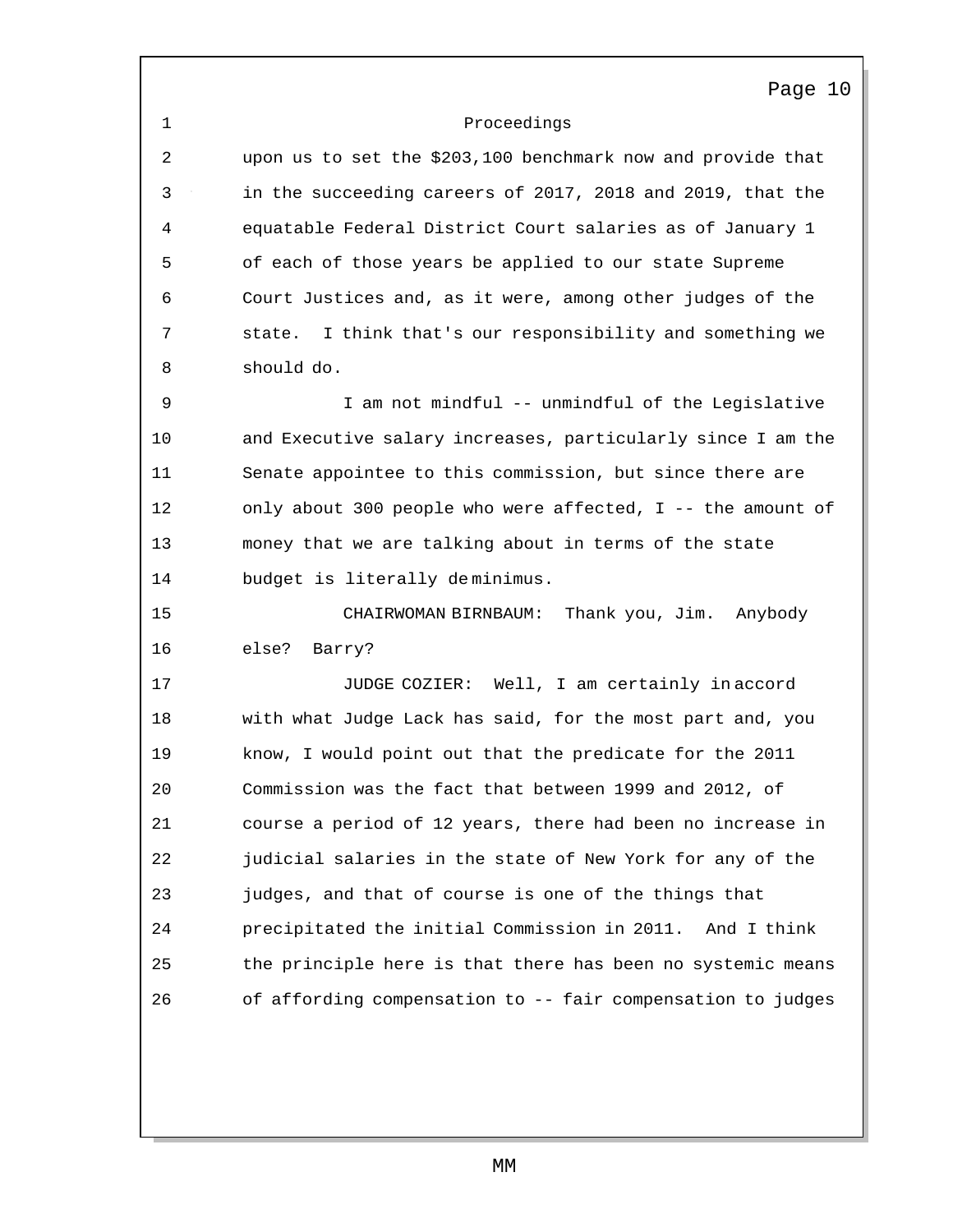# 1 Proceedings

2 in New York State. It had been done on an ad hoc basis 3 prior to, of course, the first Commission. And there were 4 years of course prior to 1999, a number of years where the 5 New York State Judiciary and Supreme Court Judge salary 6 levels were in fact comparable to the Federal District 7 Court levels. There were just maybe a couple of junctures 8 they may be slightly ahead of the Federal District Court 9 levels.

10 What we find ourselves, I think, with this 11 journey with the Commission is one of the issues which has 12 arisen of course is while there was unanimity with respect 13 to fashioning judicial compensation in accordance with the 14 compensation of Federal District Court judges, in that 15 commission in 2011/2012, the difficulty is this issue of 16 the phase-in and the fact that there was a phase-in over a 17 four year period. What that, of course, resulted in is the 18 moot disparity that we are now again addressing, the 19 disparity between \$174,000 currently paid to Supreme Court 20 Justices and approximately \$201,000 paid to Federal 21 District Court judges.

22 So I do think that it is very important that we 23 do not perpetuate the same situation so that four years 24 hence, the same issue with respect to parity is again 25 before the next Commission. So I think that that is a very 26 critical issue and I certainly am not in favor of a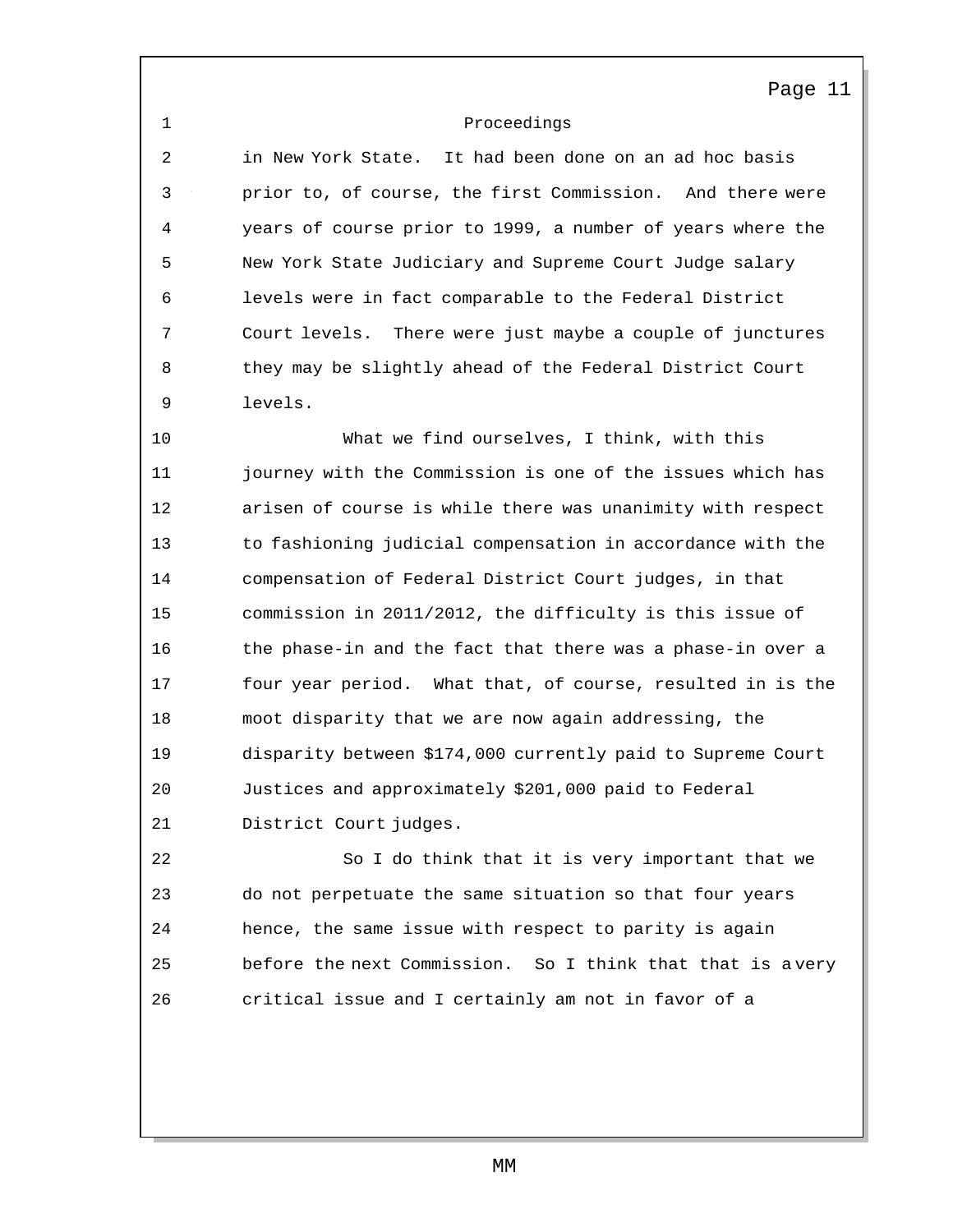1 Proceedings Page 12 2 phase-in. I think that if we adopt the Federal standard, 3 then the Federal standard should apply commencing April 1, 4 2016, and of course the cost-of-living adjustments 5 comparable to those given to the Federal Judiciary should 6 be again, in succeeding years, commencing again April 1 I 7 imagine, 2017 be applied. 8 CHAIRWOMAN BIRNBAUM: Thank you. Anybody else? 9 Yes. 10 MR. HEDGES: When thinking about the charge to 11 this group, it's important, I think, to sort of step back 12 and say, "What's this compensation stuff all about." And I 13 think it's fair to say that the big picture always is, in 14 any system of compensation, that you think about how you 15 get good people and how you keep good people, and that's 16 got to be a big piece of the puzzle. 17 A second thing is that when thinking about how 18 you get good people and how you keep them, you've got to 19 think about what constitutes a kind of comparable person. 20 We are talking about judges. We know that the standard is 21 a lawyer with considerable experience. That's the minimum 22 to be one, and so that's the minimum for who it is that we 23 are looking at for comparability. 24 And when we say that, we get into some other 25 interesting wrinkles. Who is that senior lawyer that we 26 are talking about? Is it a Manhattan senior lawyer? Is it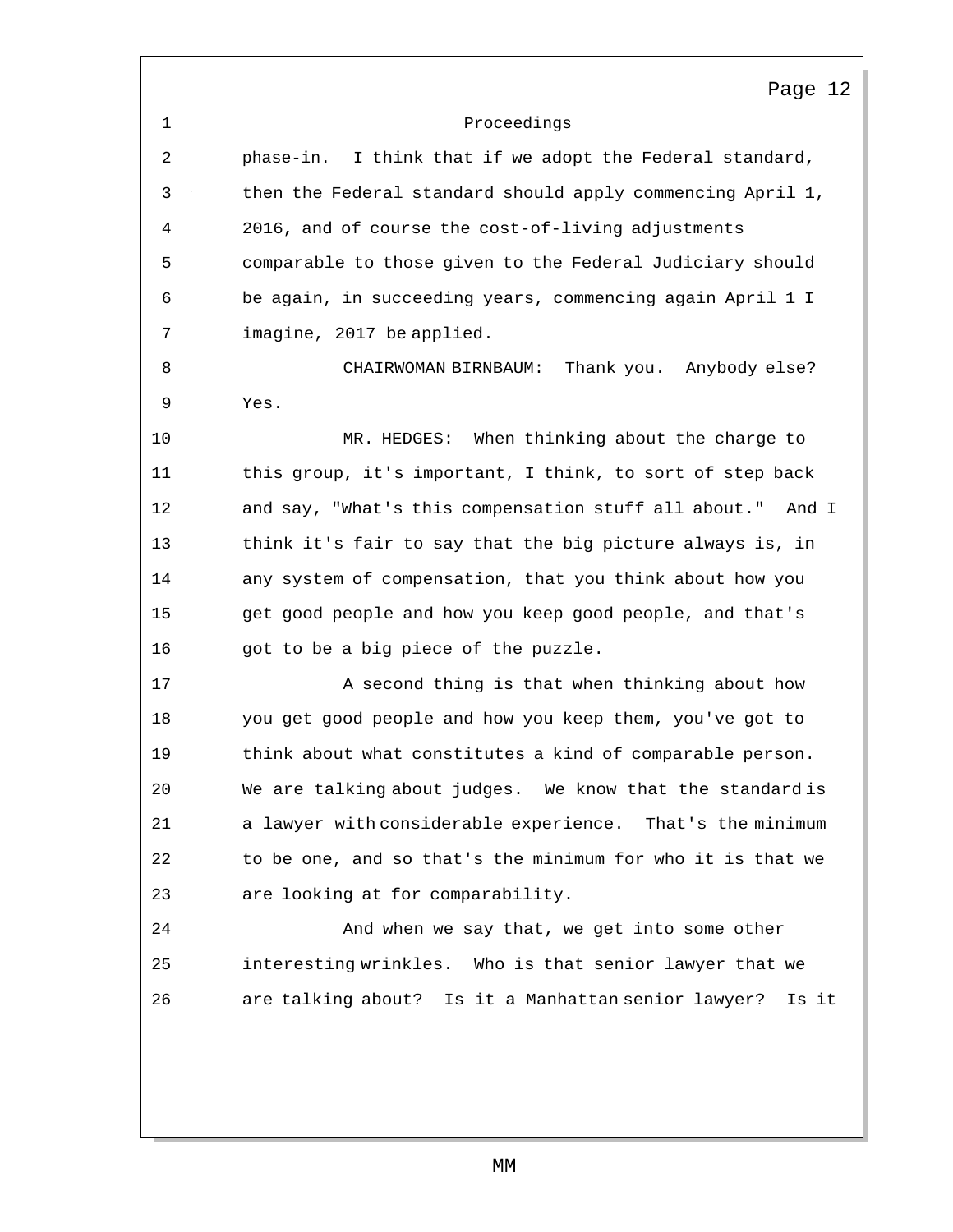1 Proceedings Page 13 2 a Niagara Falls senior lawyer? Because we know that the 3 compensation around the state is greatly different, 4 depending on the location of where that lawyer does his 5 work or her work, and so I think that's got to be something 6 that we think about. I am not sure what my own answer to 7 that is, but it's got to be part of our calculation. 8 Certainly, we have to think about one other kind 9 of comparability and that's what do other judges make, 10 because that's an obvious, simple, kind of well, geez, 11 those are comparable skill stats and so are the states, the 12 federal, those are relevant benchmarks. When we are 13 thinking about getting good people and keeping good people, 14 we are also thinking about how do we make those good people 15 do good work; you know, what kind of reward system should 16 there be. 17 Traditionally, in areas like Judiciary, we don't 18 have the concepts that we have in the private sector of 19 bonus payments or variable compensation or anything of that 20 sort. We don't have profit sharing. We don't have stock 21 options. Those kinds of tools are not part of the 22 repertoire that we traditionally think about and I wouldn't 23 advocate that we want to think about it that way. I think 24 we want to think about equity across the class with these 25 judges, because we don't want to get into different kinds 26 of compensation for different judges depending on some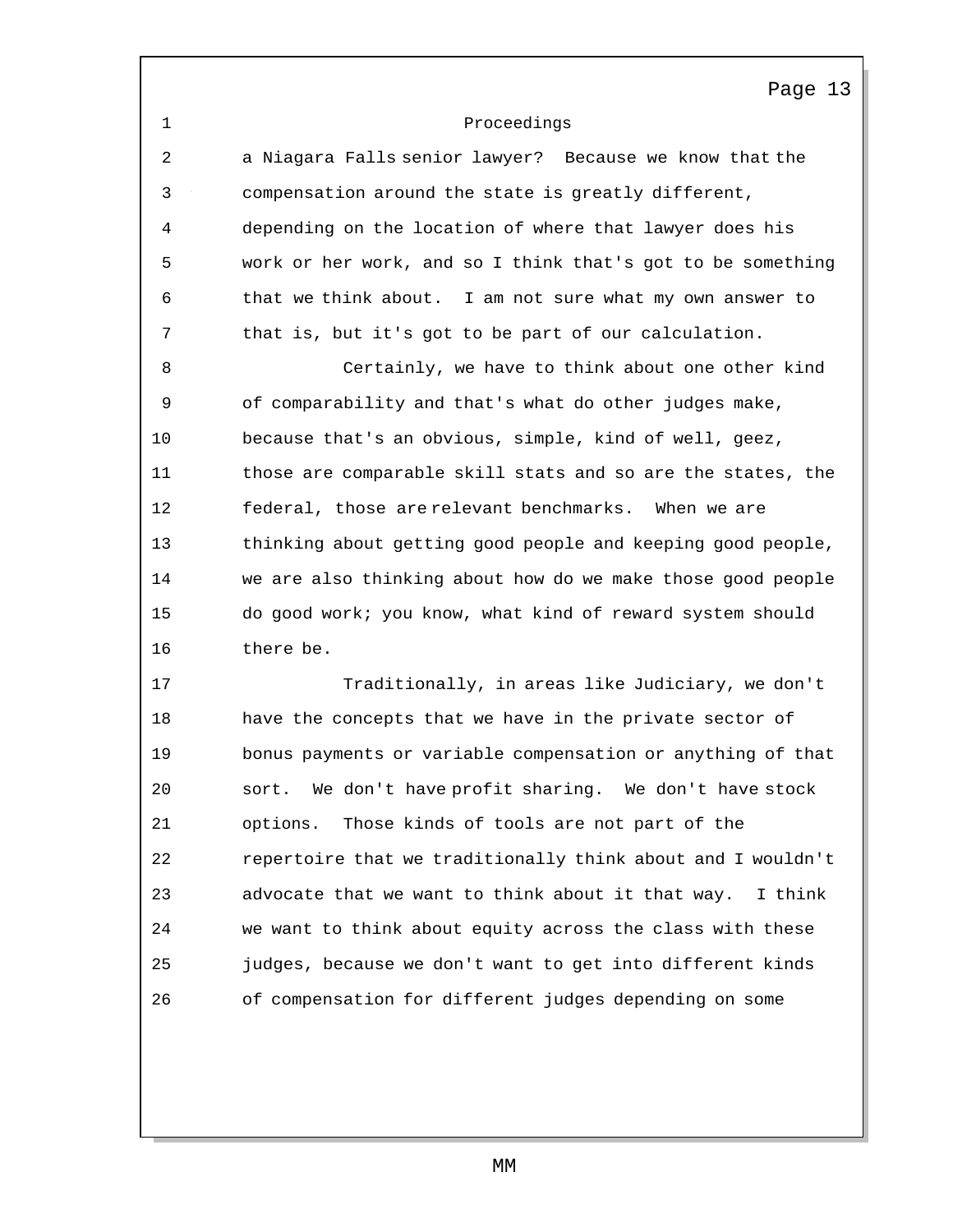|    | Page 14                                                     |
|----|-------------------------------------------------------------|
| 1  | Proceedings                                                 |
| 2  | bizarre negotiation of performance, because we don't know   |
| 3  | what we're talking about when we talk about performance.    |
| 4  | We've got to think about what would the public              |
| 5  | think is reasonable. If we look at the income distribution  |
| 6  | of the state of New York and say well, sort of, what do     |
| 7  | taxpayers make, because they are the people footing the     |
| 8  | bill here, you know salary of 200,000 statewide puts you in |
| 9  | the top five or six percent of all earners. So that's       |
| 10 | pretty rarefied atmosphere. It is not the currently         |
| 11 | popular one percent, but it is way up there, and so we've   |
| 12 | got to be mindful of that as well.                          |
| 13 | We can't compete with the private sector in any             |
| 14 | simple sense. This is public service. That's the phrase     |
| 15 | we all use, and that "service" part is something that we    |
| 16 | all have as code words for, "Well, we don't pay them quite  |
| 17 | as much as they do in the private sector," and I think that |
| 18 | that should be part of our calculus as well.                |
| 19 | So I don't think I want to talk about the                   |
| 20 | comparable guy is the best paid Manhattan lawyer, but I     |
| 21 | don't want it to be what the average citizen makes, because |
| 22 | this is a skill set that the average citizen doesn't have.  |
| 23 | Someplace in there is where we've got to be looking, the    |
| 24 | notion that is the Federal benchmark, that's got a certain  |
| 25 | amount of appeal right onits face. It says we are going     |
| 26 | to be looking for the best and we are looking for people in |
|    |                                                             |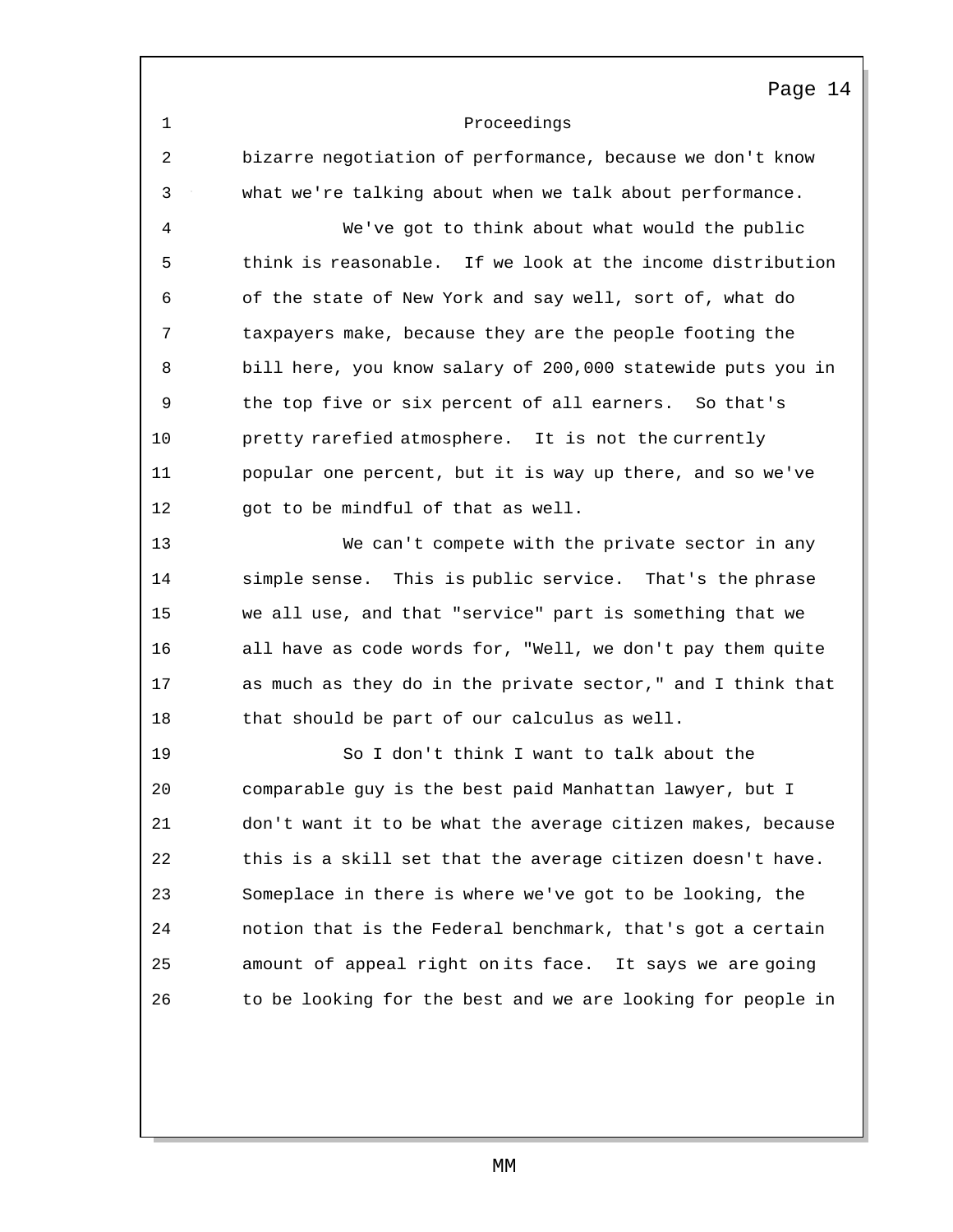### 1 Proceedings

2 this kind of an environment. Well, who are the best? I 3 think we all would acknowledge that the Federal judges are 4 the best, and so pay that kind of scale and you're going to 5 be recruiting amongst those kinds of people and you are not 6 going to be losing people to that kind of competition.

7 So that's got a certain appeal as well, but boy, 8 top five percent? Ooh, that's hard pushback. So I am very 9 sympathetic to the notion that the judges' salary should be 10 tied to a benchmark like the Federal benchmark. I am also 11 sympathetic to the notion that wow, that's a lot higher 12 than they are currently getting paid and I am going to go 13 back and talk to the public and find out, gee, 15 percent 14 raise just like that? Ooh, no. Nobody's getting 15 15 percent raises out there. They're getting one, two, 16 three percent if they're getting anything. And the current 17 popular discussion is nobody has gotten anything for a long 18 time now. The average people are falling behind what 19 average people made five years ago and ten years ago.

20 So I don't want to do this, "boom," and just be 21 done. I want to agonize over it at the very least. And so 22 the notion of some sort of transition with, perhaps, the 23 competition being the federal judge, that's got some 24 appeal. We know that the Federal judges are now getting a 25 cost of living adjustment. We don't know exactly what that 26 will be, because we don't know exactly what that cost of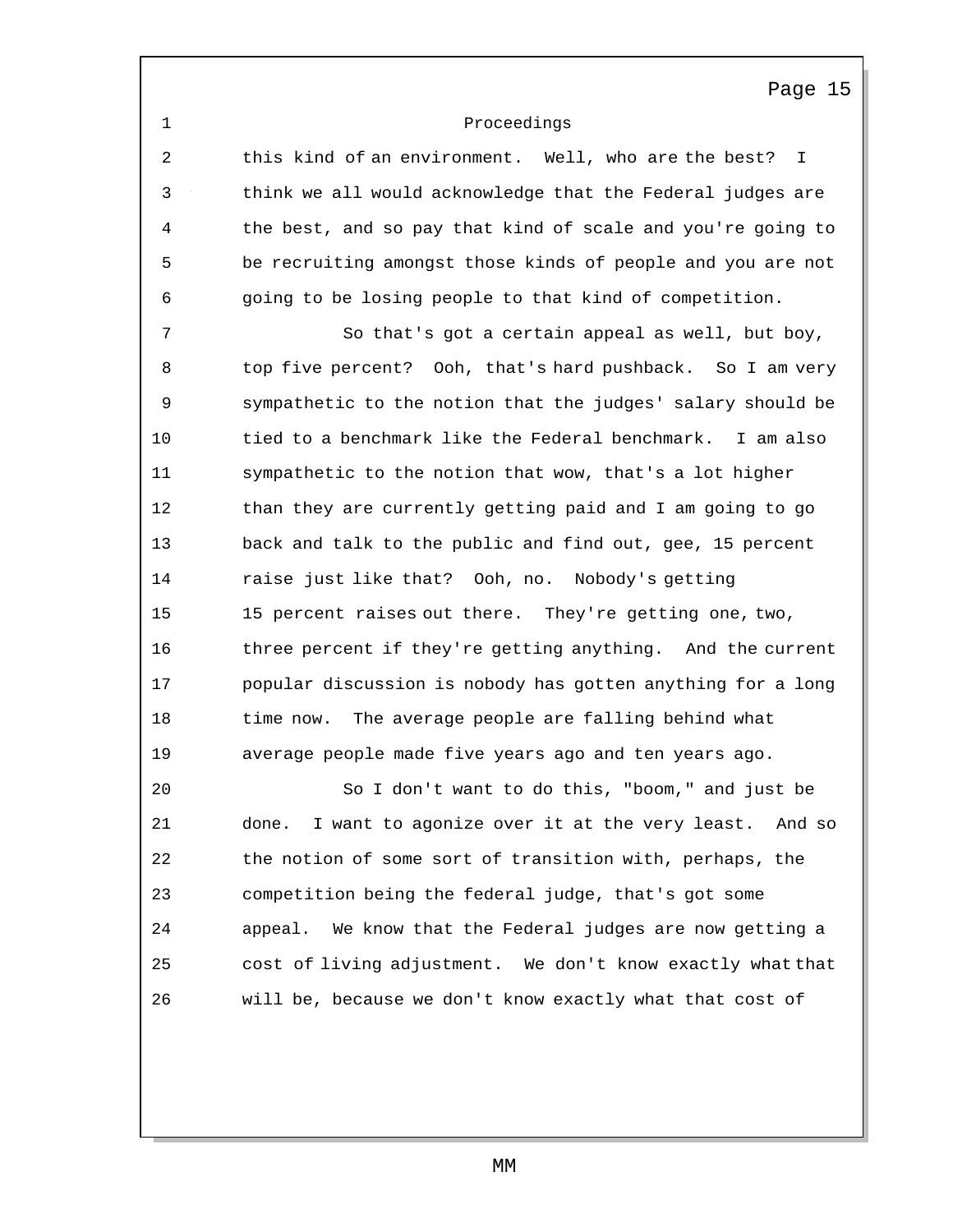1 Proceedings

2 living number is going to be, but one way to think about 3 getting to a target like the Federal judges might be, well, 4 where are they going to be in four years, or let's just peg 5 it to where they're going to be in four years and let's 6 phase from where they are now into where they are going to 7 be in four years, and we know what that calculation is. We 8 know it's a cost of living adjustment and we know how 9 that's determined even if we don't know what the number is.

10 So maybe if we do something like a quarter of the 11 difference, a quarter of that 15 percent plus the cost of 12 living number, something like that, so that in four years 13 they are caught up as opposed to caught up today? And I am 14 a little nervous about the Federal benchmark as the 15 standard. If I look at other states by way of comparison, 16 that's going to be way higher than anybody else. I know 17 that there is an argument and I know the judges in the form 18 of the chief administrative judge making the case the cost 19 of living is higher in New York. Well, that's true, but 20 the average person in New York isn't making that more than 21 the average person in the country, so we need a little 22 pushback there as well.

23 And I certainly know that a relatively obscure -- 24 I know it's not completely obscure. I have enough of an 25 academic background to know that we have all sorts of 26 indices and we have all sorts of academics who talk about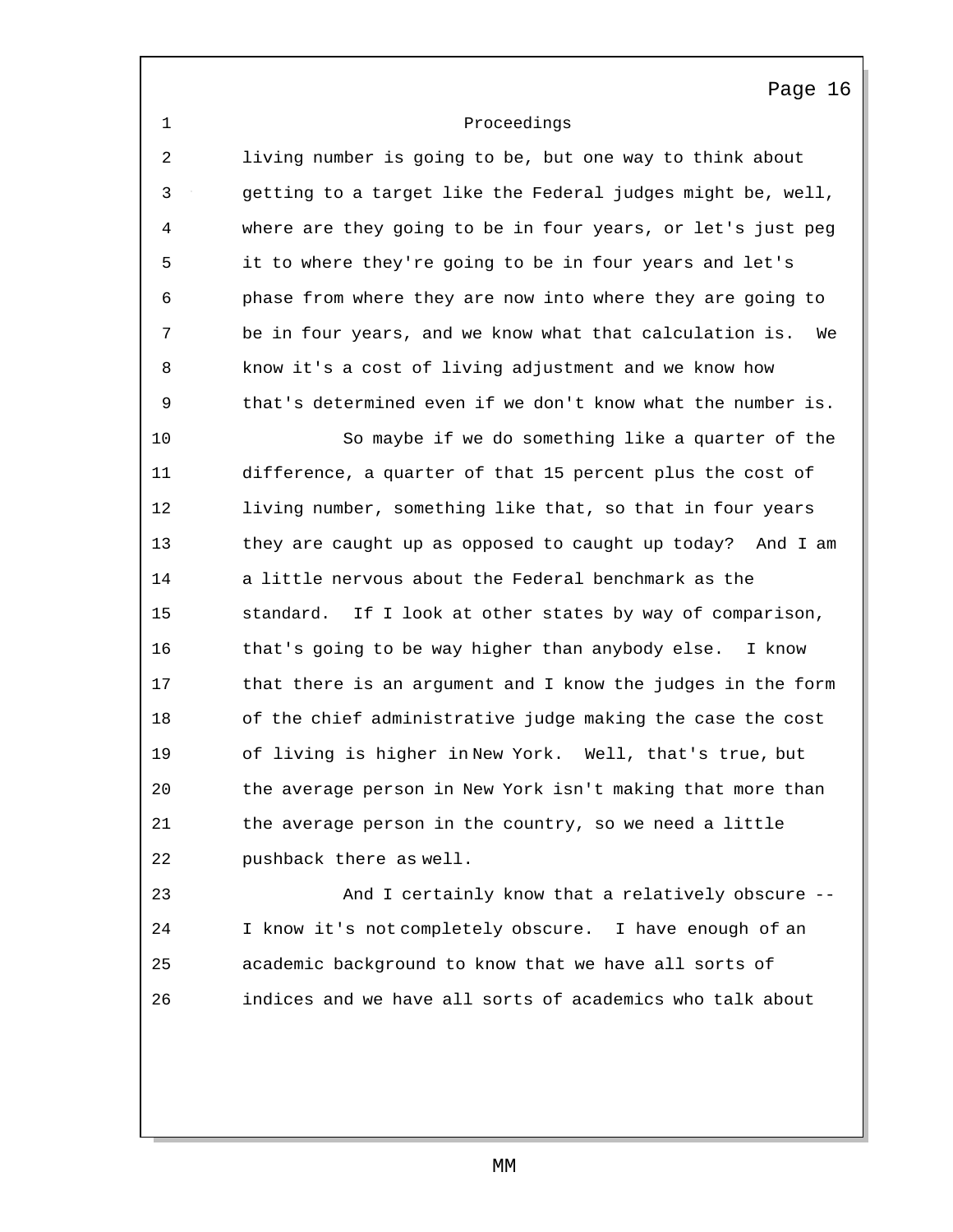1 Proceedings

2 them. I know that the cost of living notion for New York 3 is that it's higher, but if I say 200,000 is a benchmark or 4 204,000 is a benchmark, that's way higher than any other 5 state judge in the country, plus cost of living over the 6 four years. That's even higher yet, so I am a little 7 reluctant. At the same time, I really do want the best 8 people. I don't want to lose anybody. I know that we are 9 going to lose a lot of people in the near term because of 10 forced retirement, so we are going to need to hire a lot of 11 people in the near term. And I know that the Manhattan 12 lawyers aren't going to be real attractive on salary to be 13 a state court judge, because they can make a lot more than 14 that, and I know that judges do look to that as part of the 15 benchmark. I know they look to their salaries in their 16 local community. And again, senior lawyers in the local 17 community, even though they make less than Manhattan, they 18 still make a lot more than the average person.

19 So I am tempted to say the Federal standard is 20 reasonable. I am a little reluctant to just jump right in, 21 and I know what it's all about is making sure I get good 22 people. So I don't want to just say no. I don't want to 23 say let's just hold back here. I know that I want to push 24 the state budget system a bit and say these are people that 25 we want to pay more than we pay most people and that these 26 are people that we want to compensate properly to attract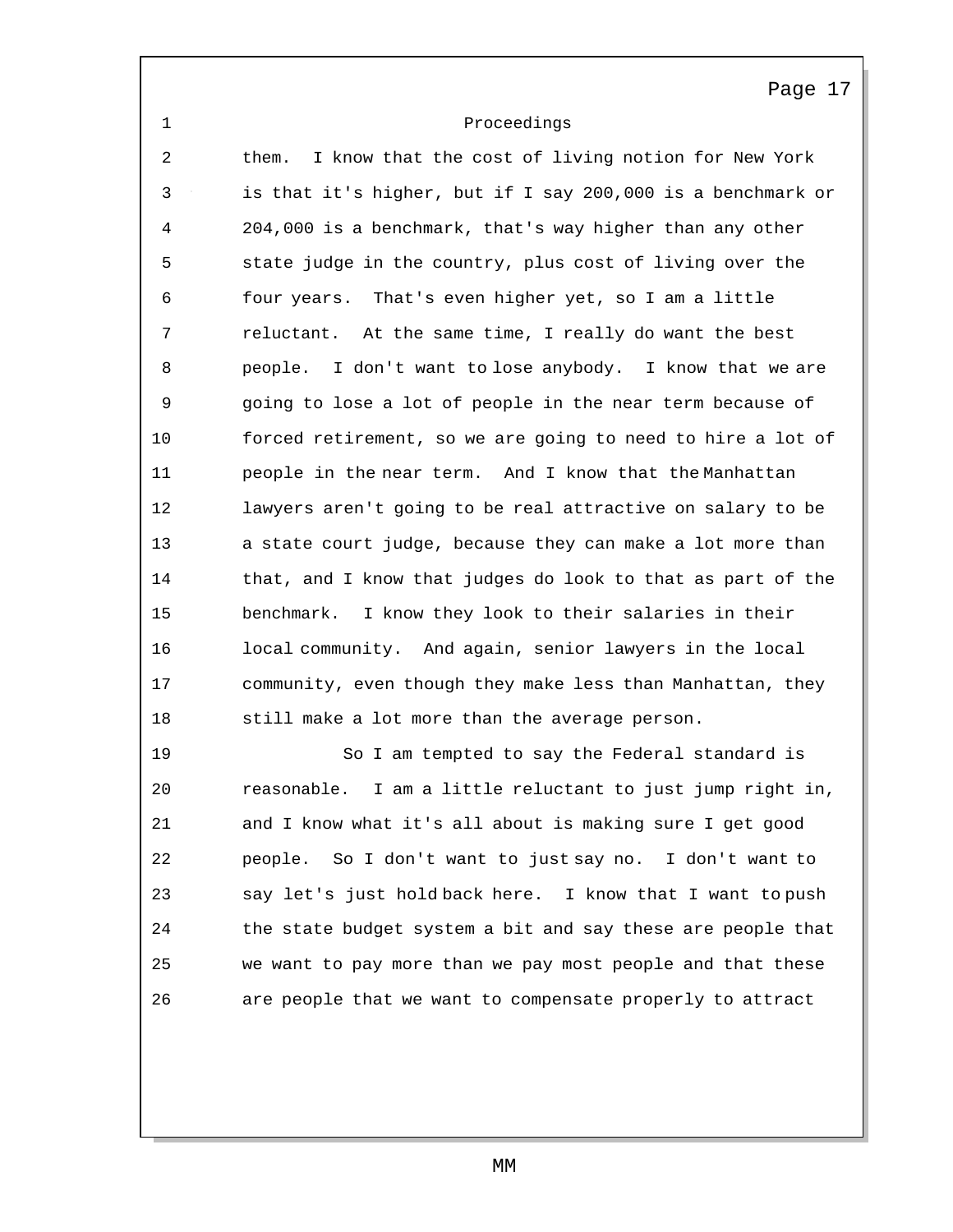1 Proceedings

2 good people.

3 And to Fran's point from earlier -- and I am 4 going to make a similar kind of argument when it comes to 5 the Legislature and the Executive, because I think the same 6 problem exists there, maybe even more so. 7 CHAIRWOMAN REITER: Certainly. 8 MR. HEDGES: Because they have been even longer 9 without any kind of increase. And I know that as I read 10 the newspapers and talk about, for example, Commissioners, 11 that one of the problems the Governor was having, although 12 he didn't articulate it and voice it personally, it was 13 very clear in the accounts of the process that he's had a 14 real tough time getting Commissioners, people willing to 15 accept what is really a very low salary for really senior 16 people and -- oh. By the way, the same thing applies to 17 governors. 18 I know that it's a real prestigious position and 19 I know that technically we are not going to be in a 20 position to make governor's recommendation, but boy, I'd 21 sure like that thought to be carried along. Governors 22 should be making a lot more than they are too. So I am 23 conflicted about a whole bunch of these dimensions, but 24 real sympathetic to the notion we've got to do quite a bit. 25 (Whereupon, Maria Rivera replaced Michelle 26 Mahaffey as the official court reporter at this time.)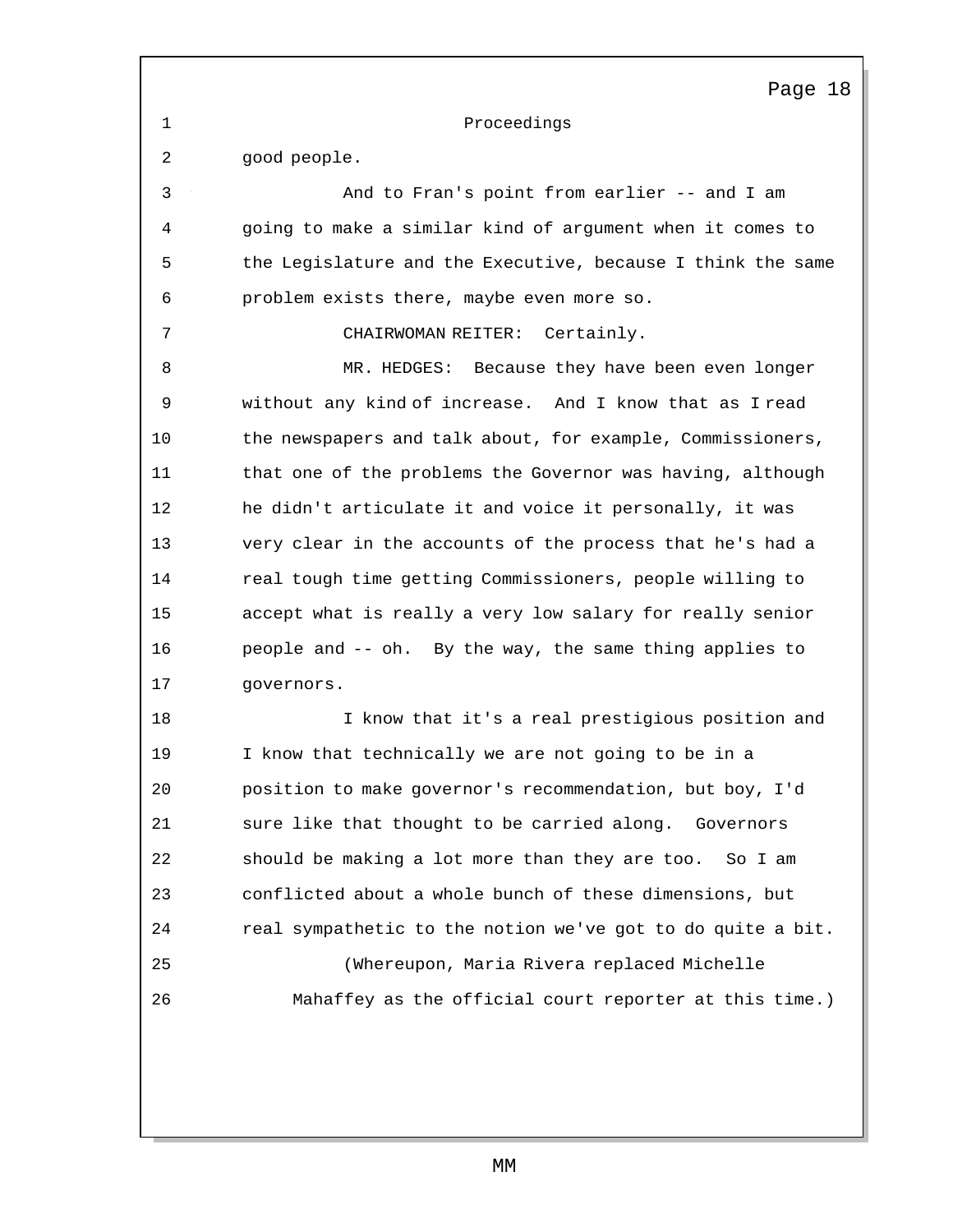|                | Page 19                                                         |
|----------------|-----------------------------------------------------------------|
| $\mathbf 1$    | Proceedings                                                     |
| $\overline{c}$ | THE CHAIRPERSON: Thank you. There will be some                  |
| 3              | convincing going on, I'm sure.                                  |
| $\overline{4}$ | Gary.                                                           |
| 5              | MR. JOHNSON: I'm thrilled that it was first Roman               |
| 6              | because I could not have been as eloquent or as cogent, and     |
| 7              | so I will keep my remarks short.                                |
| 8              | I think it's important that we are looking at these             |
| 9              | questions in a concept. I think we'll have consensus            |
| 10             | certainly in regard to one that is derived through fair         |
| 11             | compensation for the following judiciary, but the context       |
| 12             | has to weigh heavily in our deliberations. I think, as Fran     |
| 13             | said, one of the important concepts is that there is -- we      |
| 14             | are in a different circumstance than the prior commission in    |
| 15             | regards to having to address ourselves as the three branches    |
| 16             | of government. It is not taking place in a restricted arena     |
| 17             | as far as the judiciary alone, and we have to be very aware     |
| 18             | of the fact that what we do here will have ramifications<br>in  |
| 19             | the other -- as to the other branches.                          |
| 20             | And more particularly, while in regards to the                  |
| 21             | legislature and the executive we may be talking about           |
| 22             | jurisdictions, specifically over 300 individuals. I cannot      |
| 23             | lose my spot as a leopard in having previously had              |
| 24             | responsibility for the agency that directed negotiations<br>for |
| 25             | state employees. I know that the context is that what we do     |
| 26             | here will have a direct impact on negotiations with the         |
|                |                                                                 |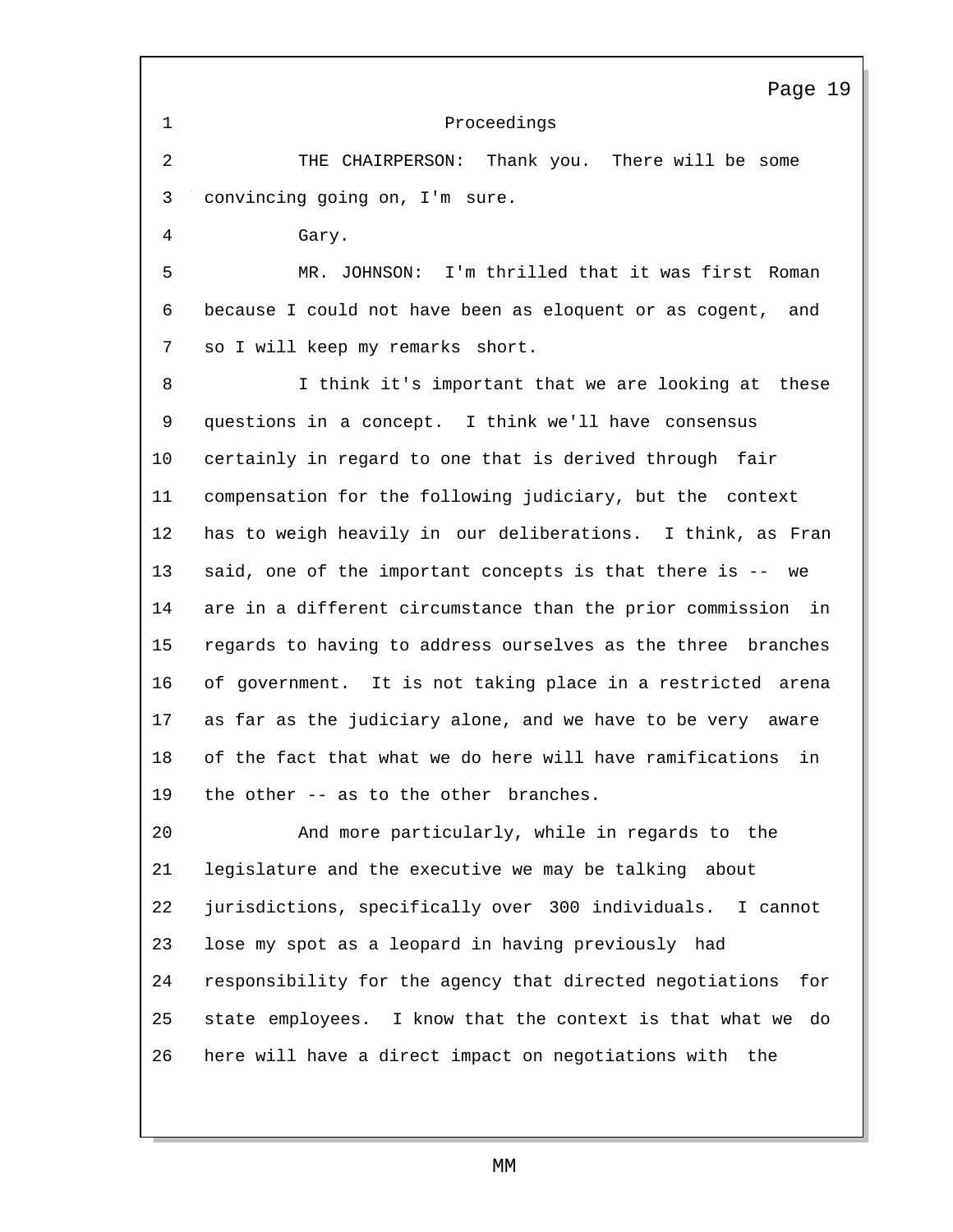1 Proceedings Page 20 2 state employees, and so it has to be also very much in our 3 minds. It's unfortunate in that sense, but it can't be 4 helped. I mean, there had to be some order, and we're 5 required to deal with the judiciary first. But at the same 6 time I think we need to keep those other branches in mind. 7 So it's -- I think we have to move slowly. I think 8 questions of restraint are important. One of the areas in 9 which we need to be restrained also I think it's that, and I 10 think we need to bring our own individual expertise, 11 obviously, is that while the budget director has not given 12 us a submission, and while perhaps maybe four years ago we 13 were looking at a deficit situation, we are not looking at 14 deficit now. We all have enough experience to know that 15 things can go south fairly quickly, and that restraint in 16 terms of the budget is an advisable course of action. 17 So in regards to talking about possibly facing and 18 with regards to deciding whether the federal judiciary is 19 the standard, all of those are things that we have to be 20 very deliberate about and restrained about, and not move 21 with -- we don't have much time, but we have to be very, 22 very deliberate. 23 MS. REITER: Can I say one last thing. 24 THE CHAIRPERSON: Yes. 25 MS. REITER: I thought Roman pointed about wanting 26 to track or keep good people is important. In fact, very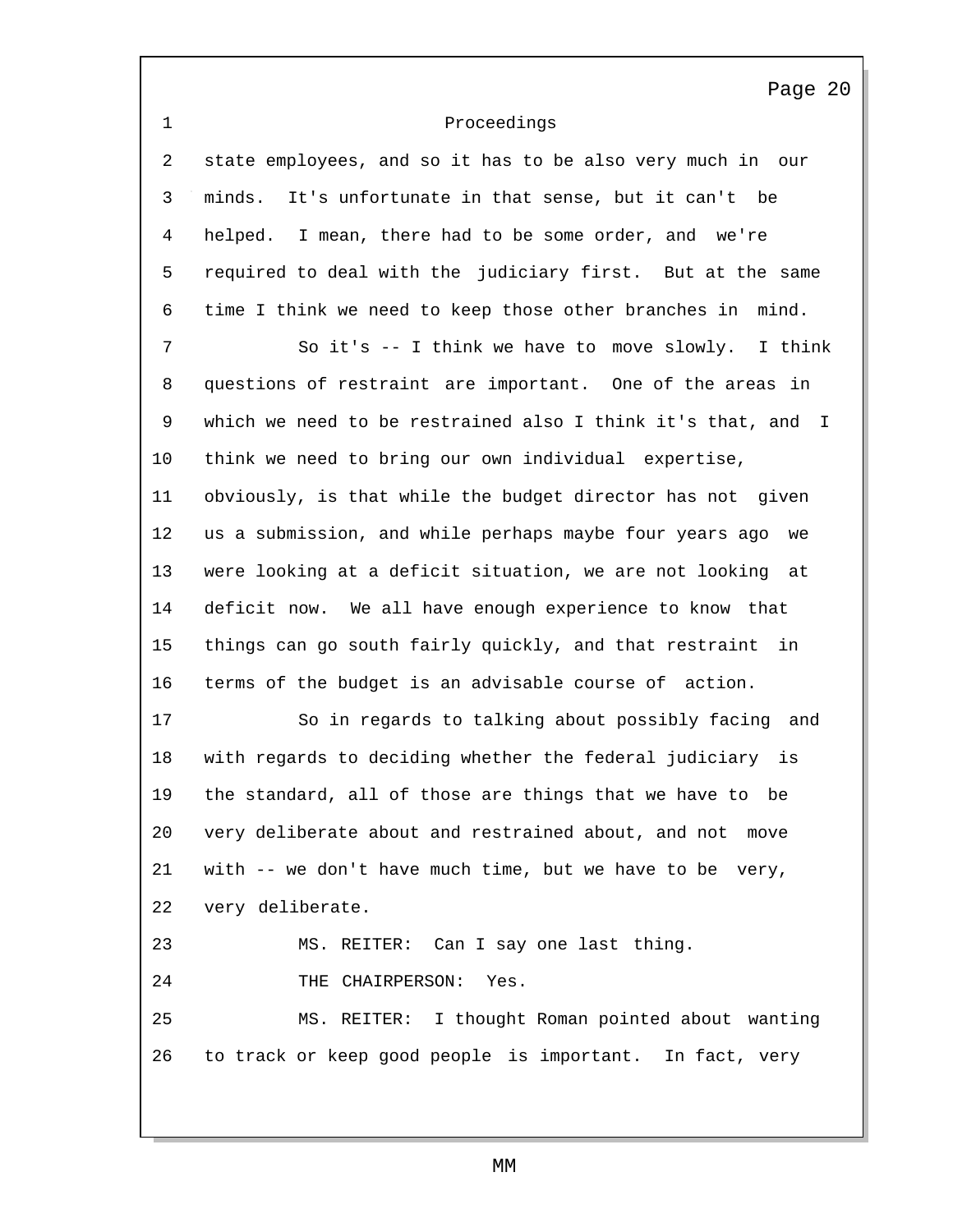1 Proceedings

2 important at every level of government. I do think, 3 however, someone who has left the private sector twice now 4 where I was making considerably more money than I ever did 5 in government.

6 There are lots of reasons why people decide to work 7 in the public sector. There are lots of reasons why lawyers 8 decide they want to serve in the judiciary, and I don't 9 think any of them do it because of -- necessarily because of 10 money, which doesn't mean that, that it's not an issue, but 11 for somebody who's making a half a million dollars a year 12 plus, the decision to make here in Manhattan, a high priced 13 Manhattan lawyer isn't going to really be swayed from 14 wanting to be a judge because of the \$20,000 a year 15 disparity between what it is now or what is contemplated in 16 \$30,000 or \$40,000.

17 It's not why people go to public service. It's not 18 why judges I believe will leave their law practices to 19 become judges.

 So while I think it's an issue, meaning that money certainly can equate to attracting and keeping better people. As someone who recently came out of the executive branch where I lived every day with the problem of commissioners who are making on average about \$130,000 a year running huge agencies with enormous responsibility, and having to deal with the management issue that their deputy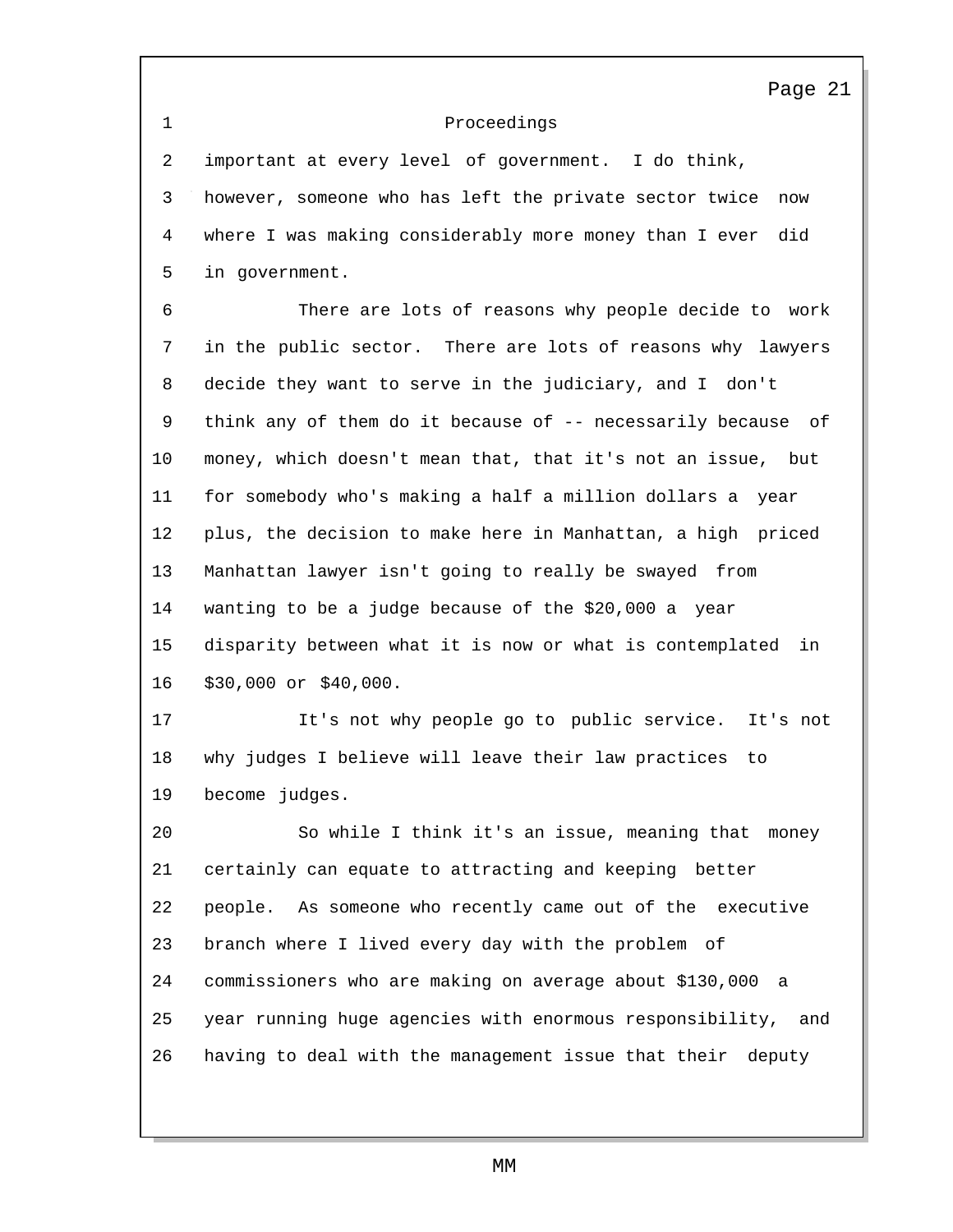Proceedings Page 22 commissioners are all making more than they are, which from a management standpoint is absolutely nuts, at the -- and it made it difficult to attract good people. That is the extreme that judges have had raises in this interim period, the executive branch leadership has not. And so I have to say it weighs heavily with me as well, Roman, and it's certainly going to inform sort of where I come out on all of this. THE CHAIRPERSON: Mitra, do you want to make some opening comments? MS. HORMOZI: I would just echo what Roman and Fran have said. I think we all very much are concerned about the judiciaries' salaries and certainly want to keep and attract good people, but there are other considerations, and this won't be such an easy process to just say, yes, let's get them to the federal judiciary level and move on. I think it will have a huge impact on all state employees' salaries negotiation. I think even though our budget process right now may be fine, as one of my fellow commissioners said, I forget which one, I apologize, that can change quickly. And so we need to be thoughtful about how quickly should we decide to provide an increase, how big an increase, and over what period of time because we want to be thoughtful and not just -- I understand we are just looking at the judiciary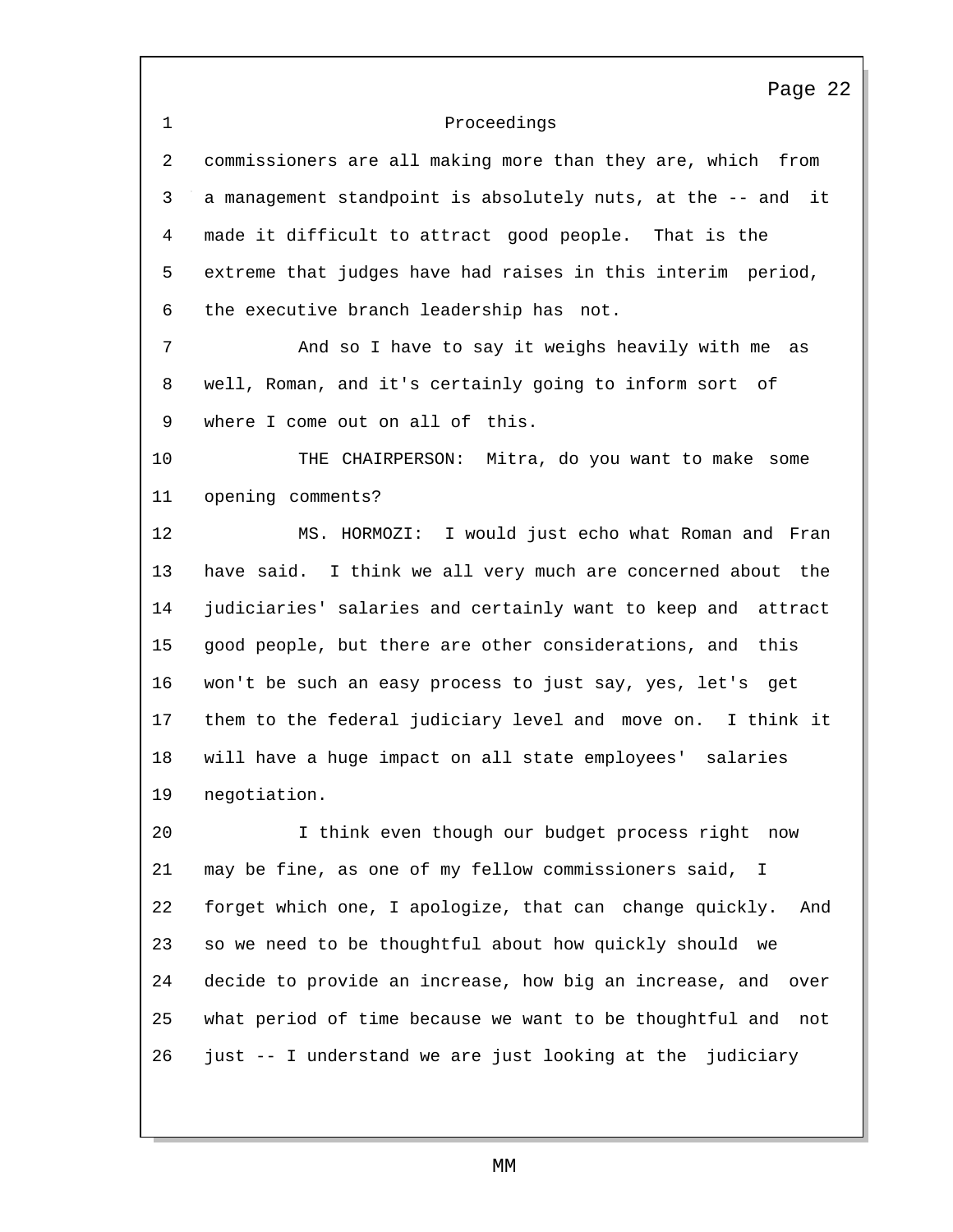#### Proceedings

 right now, but I think it's impossible to look at that in a vacuum without the greater context.

 And also, I mean, Roman said it so well, it's the citizens of the State of New York, you want to be sure that they are not looking and saying this small club set got a huge increase, while the average citizen, or not just the average citizen, many others are struggling. So I think it is a complicated and it needs to be a thoughtful situation.

 THE CHAIRPERSON: All right. Everybody has at least spoken once. And if I can just try to get us to the next step, I think there's unanimity that there should be an increase. But when you take the fact that there shouldn't any increases off the table, if I'm wrong in that, please let me know.

 If that's the case, I think the issues as we are hearing them expressed is the commissioners are in favor of an increase to the judiciary. The question is how fast and to what amount. And if I can understand what the people have been saying to try to get us to sort of focus on the hard issues, most of you seem to indicate, and again you correct me if I'm wrong, that we should somehow use the federal salary, the present federal salary as a benchmark, but maybe that it should not be given to the judiciary all at once but in some other combination. And maybe that's what we should hone in on, because at least that's, from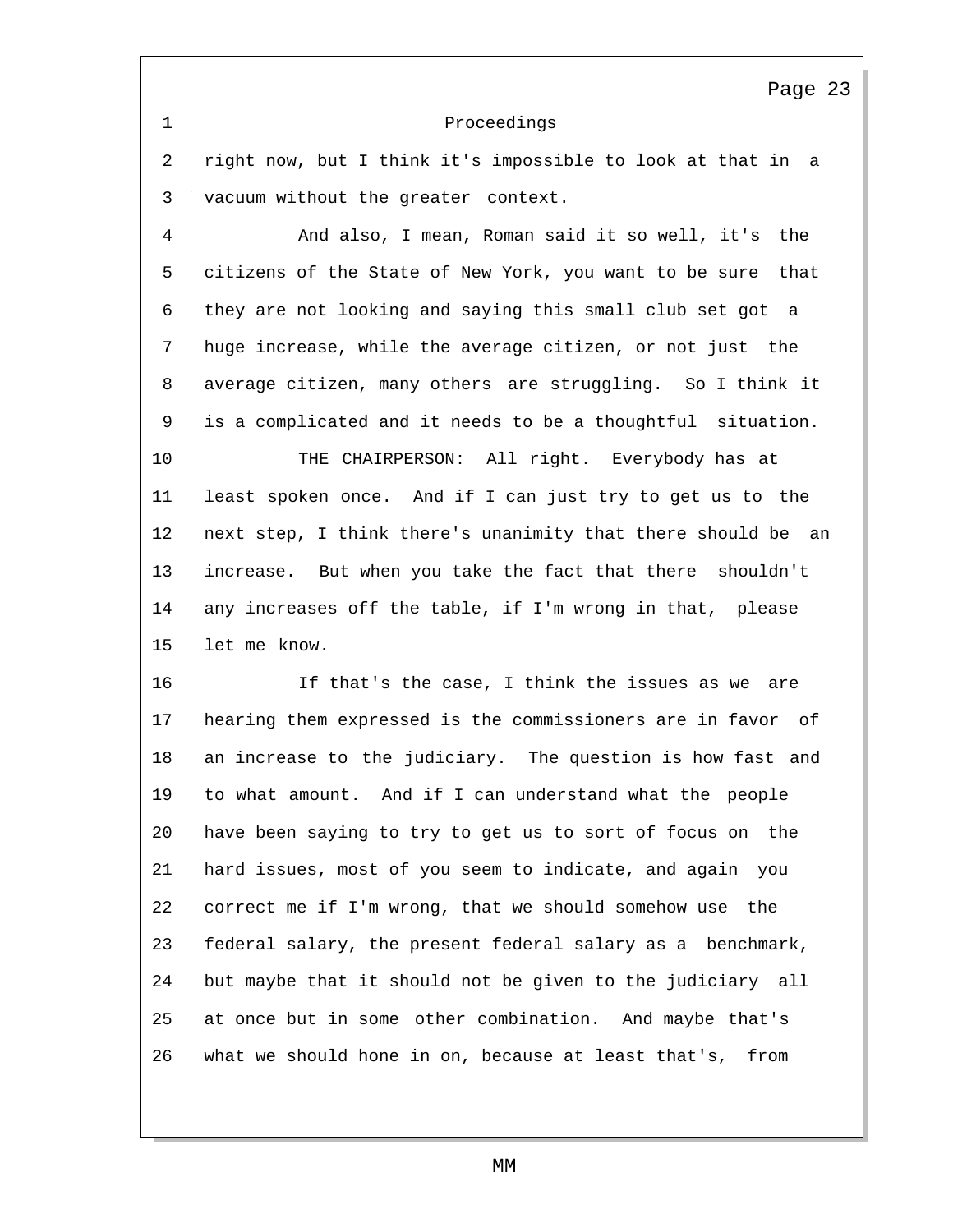Proceedings Page 24 hearing everyone, that's where I think there may be some kind of economy in the news. Does that make some sense that we have a further discussion along those lines? Anybody disagree? (No response.) THE CHAIRPERSON: All right, so then let's proceed. You know, the number that we have been discussing is an increase to the federal level of district court judges which at this point \$203,100. Correct? So the issue I'd like to put out there for us to discuss is, I understand -- I take it there's a difference in views at the moment as to whether that should be done all at once, and then some sort of cost of living or whether it should happen over a period of years. Does anybody want to discuss that any further? MS. REITER: I only say that I'm not a hundred percent sold that we should increase judges' salaries. I am not a hundred percent there yet that I want to go to the federal level, even over a period of years, I'm not there yet. I think Roman had an interesting notion which is that were we to do that, and I want to look at the math on, although it's pretty easy to do. If it's now \$203,000 and assume a one percent increase, what would it be after four years. And that if you start now from \$174,000, if you add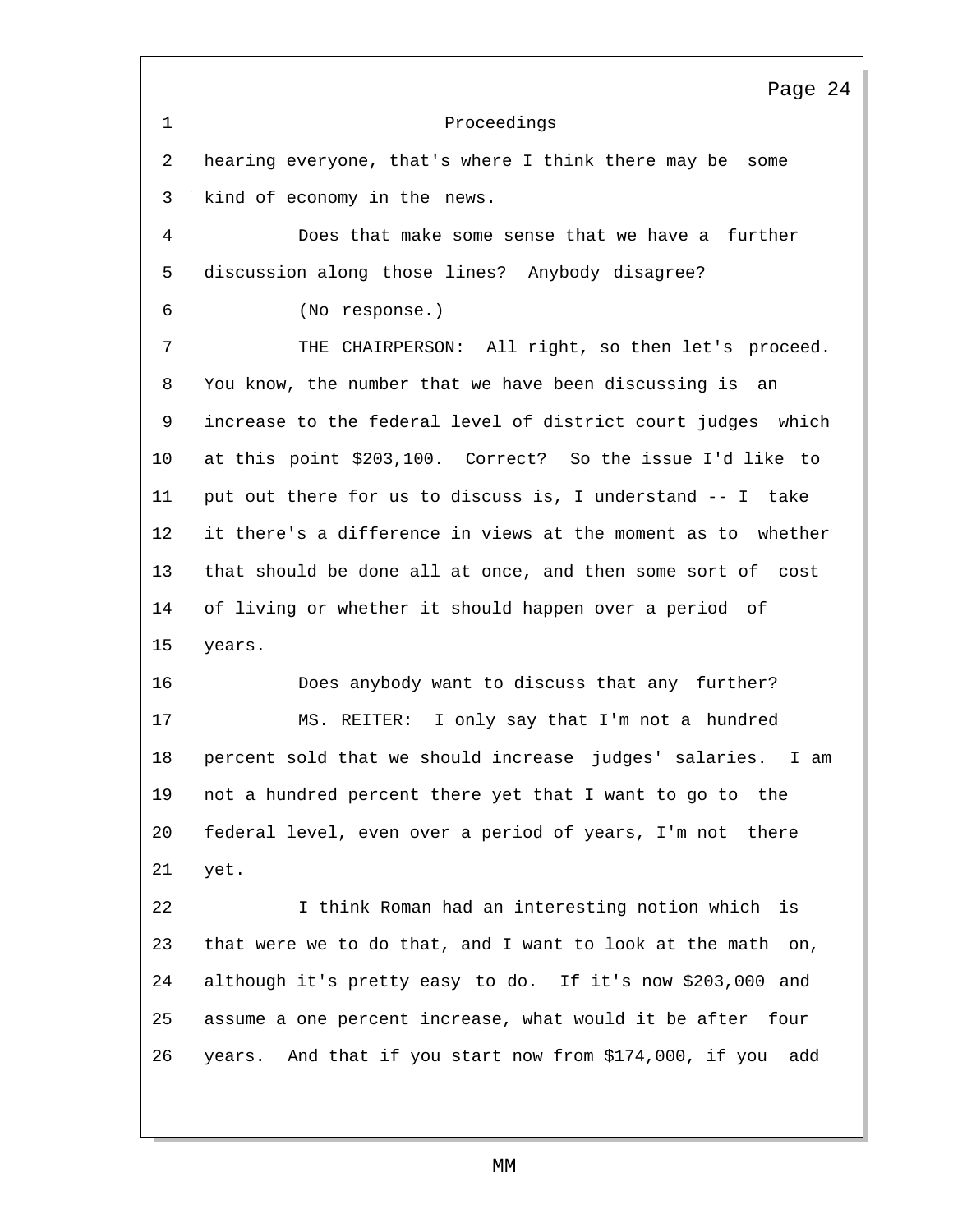Proceedings Page 25 four years try to get to that number rather than to the \$203,000, that is what you were suggesting? MR. HEDGES: Yes. THE CHAIRPERSON: I'm sorry. What number? MS. REITER: Well, instead of, instead of -- if we were to agree on a phase where we would go from \$174,000 to the salary of a federal judge, the problems that we ran into the last time is that by the time you got three to four years, you no longer had parity. Right? What Roman had suggested was that maybe you add on a projected cost of living increase, which generally these days has been one to one and a half percent. Let's call it one percent, all right? And you can then assume what a federal judge would be making four years from now. All right? And it is that number that you phase into. I'll make it up. Let's say it's \$208,000, all right? That if you start at \$174,000 today and you phase it over four years, you phase it in a way to get you to \$208,000 after four years, instead of the \$203,000. So that at the end of that period when this body meets again, right, you have parity. I mean, I think that if I buy into raising it that high, which I'm not there yet, I think that is an interesting approach to possibly doing it. THE CHAIRPERSON: So I understand that you figure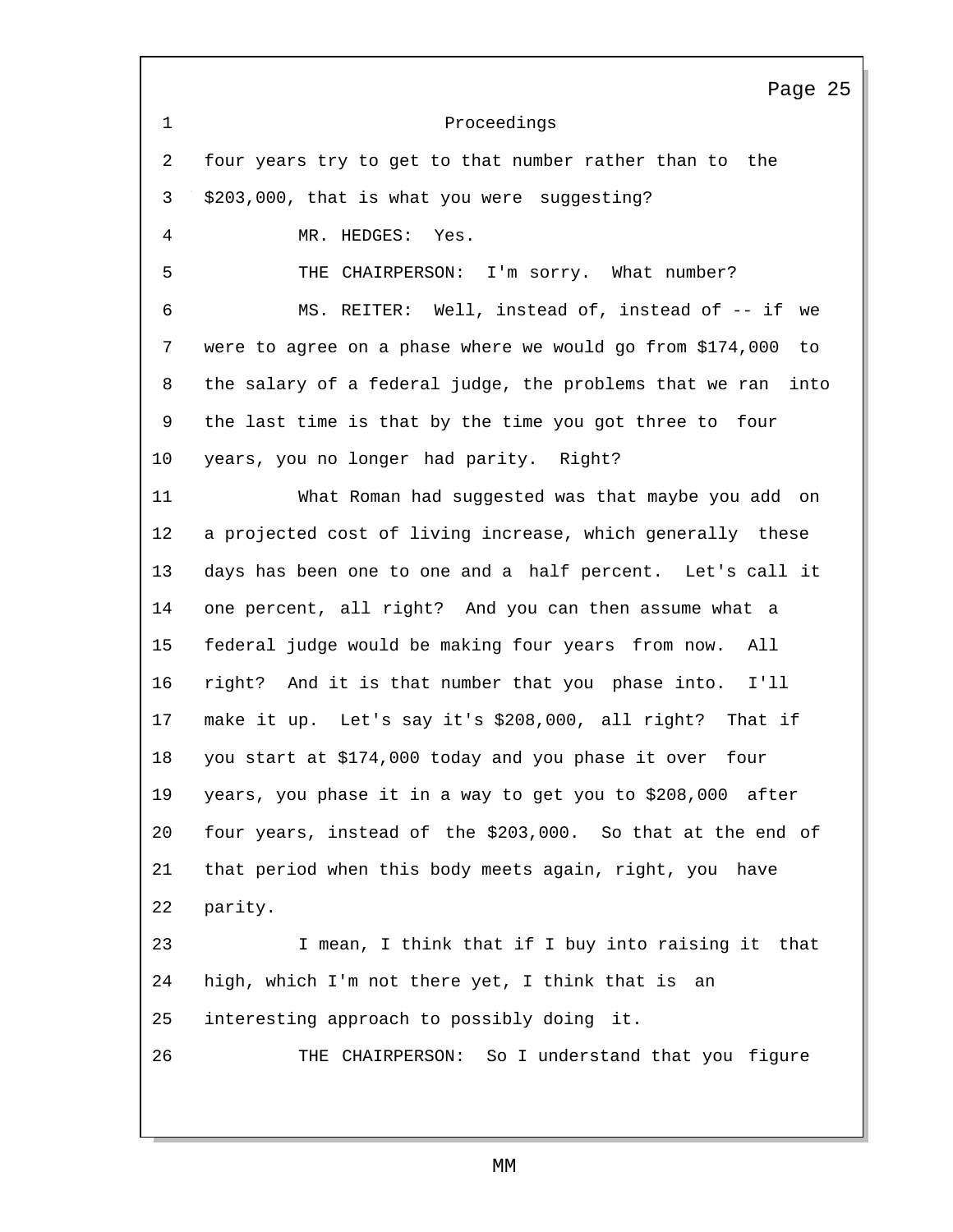|             | Page 26                                                        |
|-------------|----------------------------------------------------------------|
| $\mathbf 1$ | Proceedings                                                    |
| 2           | out what the number is, and you thought we should do it each   |
| 3           | year one-quarter of that amount to get to the total amount     |
| 4           | that a federal judge would be making in four years?            |
| 5           | MS. REITER: Right. So you actually end up with a               |
| 6           | parity as opposed to what we have now which is, we're at       |
| 7           | \$174,000, which is what it was four years ago, they are now   |
| 8           | at \$203,000. Right?                                           |
| 9           | THE CHAIRPERSON: Any further discussion on that or             |
| 10          | any other issue with regard to come to a number assuming       |
| 11          | that that is right.                                            |
| 12          | MS. HORMOZI: So again, I think I'm going to second             |
| 13          | Fran to say, yes, I agree there should certainly be a raise.   |
| 14          | I'm not quite a hundred percent there that it should be the    |
| 15          | federal judiciary benchmark. And so I'm just working           |
| 16          | through that.                                                  |
| 17          | And I very much found interesting Roman's point of             |
| 18          | looking at other states. I don't have in front of me how       |
| 19          | much Delaware judges make, but I don't know that there could   |
| 20          | be other benchmarks other than the federal judiciary that      |
| 21          | could make sense. So I'm still struggling with that.           |
| 22          | THE CHAIRPERSON: Let me -- I understand that.<br>And           |
| 23          | the question is we have to find a benchmark to do that.<br>And |
| 24          | Delaware is a very small state with a very different           |
| 25          | structure both judicially and otherwise.                       |
| 26          | So the question is, does anybody want to look -- we            |
|             |                                                                |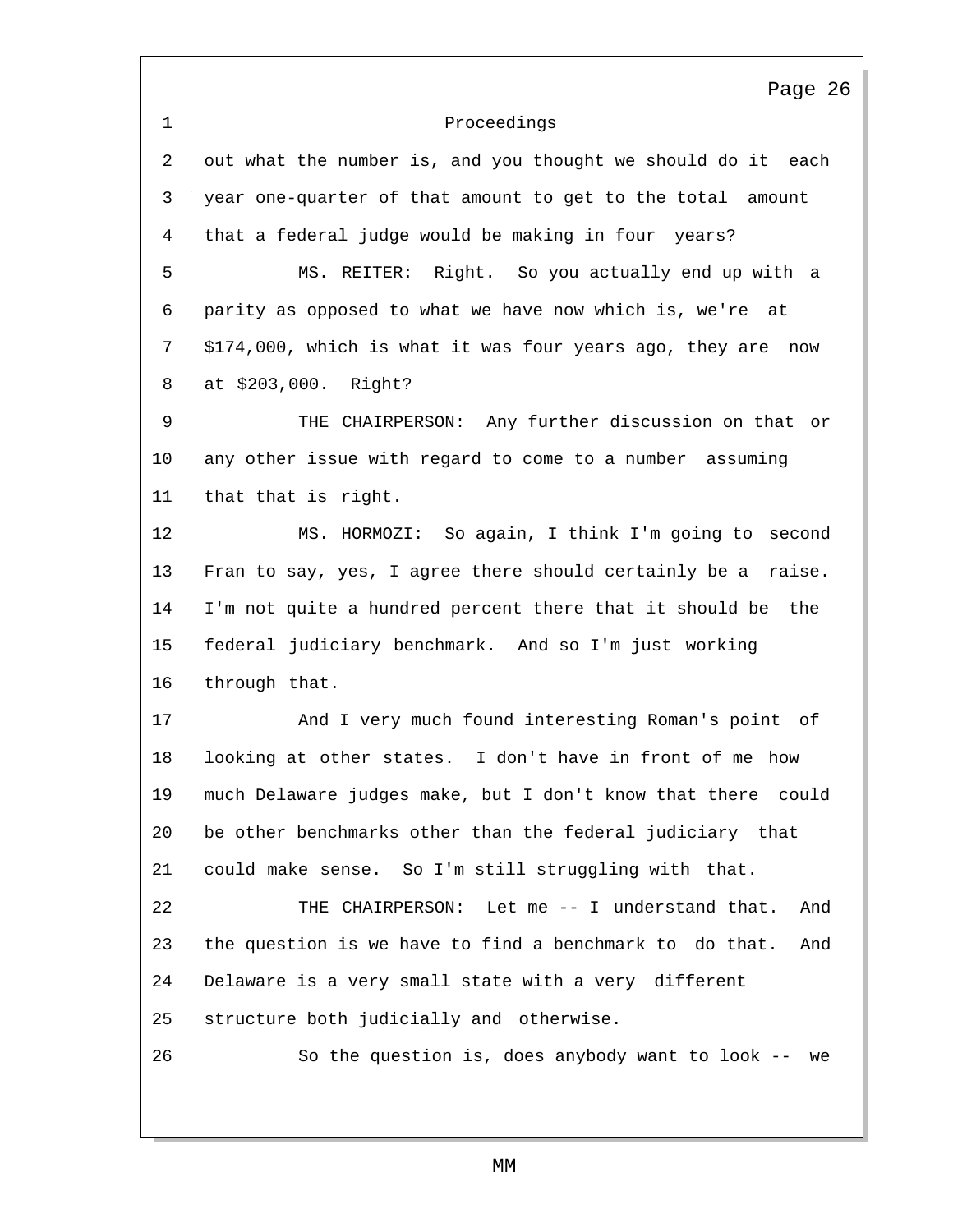# Proceedings

 have those numbers. We have those numbers in. But we can look at that. It just seems to me based on what the prior commission decided and what seems to be a better benchmark to me, the federal benchmark makes a lot of sense, and has certainly supported a lot of judges and some very good judges in the federal judiciary. So if you want to have further discussion on, is there another benchmark, that's perfectly fine, we should look at those benchmarks and see if we can convince each other of what the best benchmark would be.

 I for one think the federal benchmark makes the most sense. It's the benchmark that was accepted before. And our state is different than a lot of states in many ways besides being one of the states with the highest standard of living probably. But also our judges handle many, many of the same types of cases as the federal judges handle, and we want very good judges to be doing that. Thoughts?

 MR. JOHNSON: I agree, Roman's idea is intriguing, but again I have concerns about linkages and what's actually happening on the ground. In other words, my understanding is that the federal cost of living is actually through debate on CPI. The federal cost of living increase rationally debates on the actual CPI. But if we picked or projected a higher number as a target and locked into that for four years, then we may miss the opportunity to actually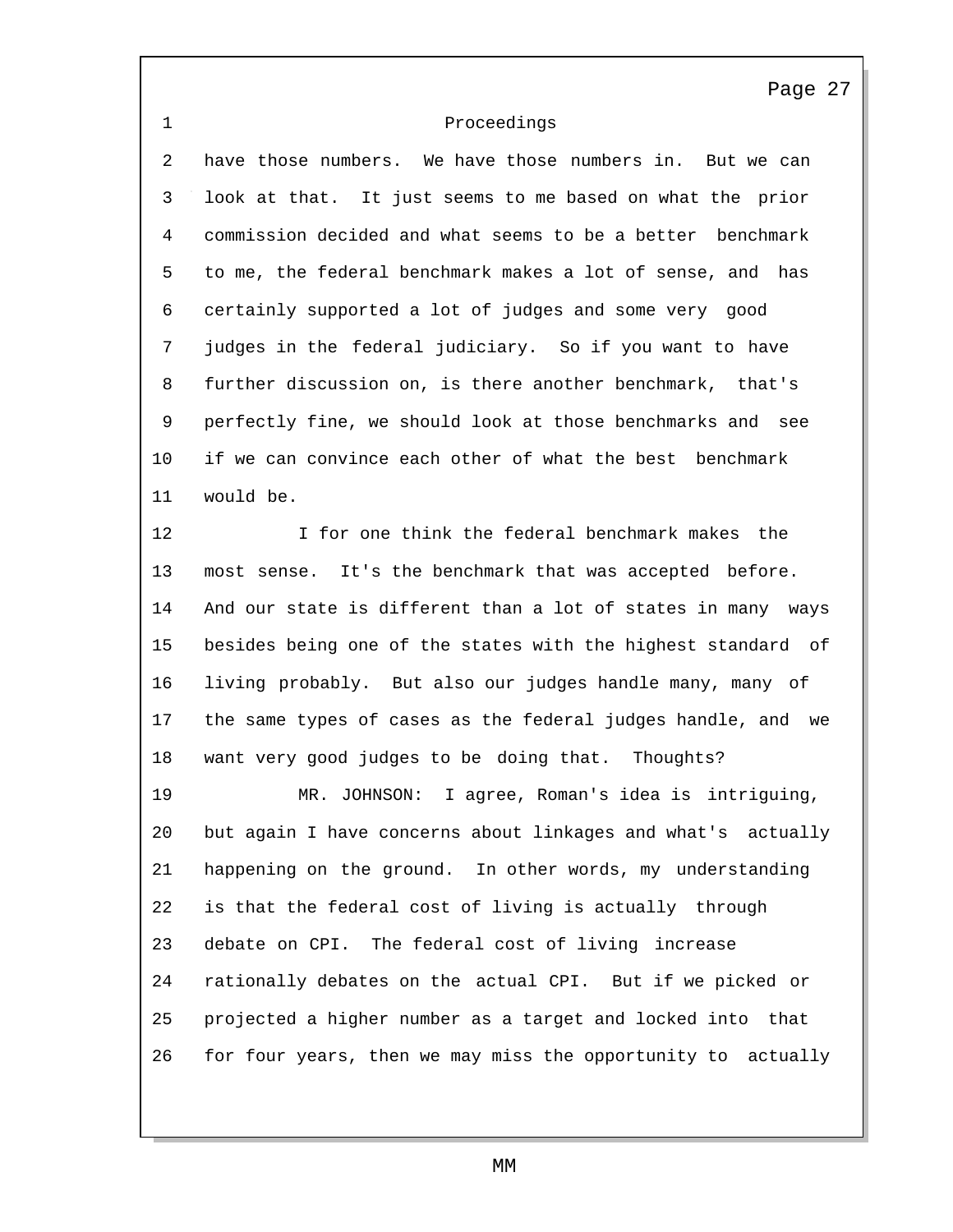Proceedings be more sensitive to what is actually going on in the Page 28 economy. The American economy at this point is extremely fragile, so there is certainly no real reason necessarily to think that it would go up in the next four years. It's just kind of simmering along at this point. So that's another circumstance which argues for restraint in my mind. 8 THE CHAIRPERSON: Anyone else? MR. HEDGES: Listening to Fran as she was trying to work through the concept that I put forward, it's as I put forward more complicated than it should be. Here is a way to simplify to get that same idea. If we say that there's a gap between what the federal government is paying right now and what we are paying right now, and it's whatever number of dollars that is, that could be expressed as a percentage of the federal. We know that the federal is going to change we think by smaller amounts because inflation right now is low and is expected to stay relatively low. We could just do a percentage of the fed that increases over time to 100 percent in four years. So if it's 75 percent now, 80 percent the next year, 85, 90 -- MS. REITER: Yep. MR. HEDGES: -- you know, that kind of thing. And we can do the arithmetic and get it right, as opposed to off of the top of hour heads. And that in the light it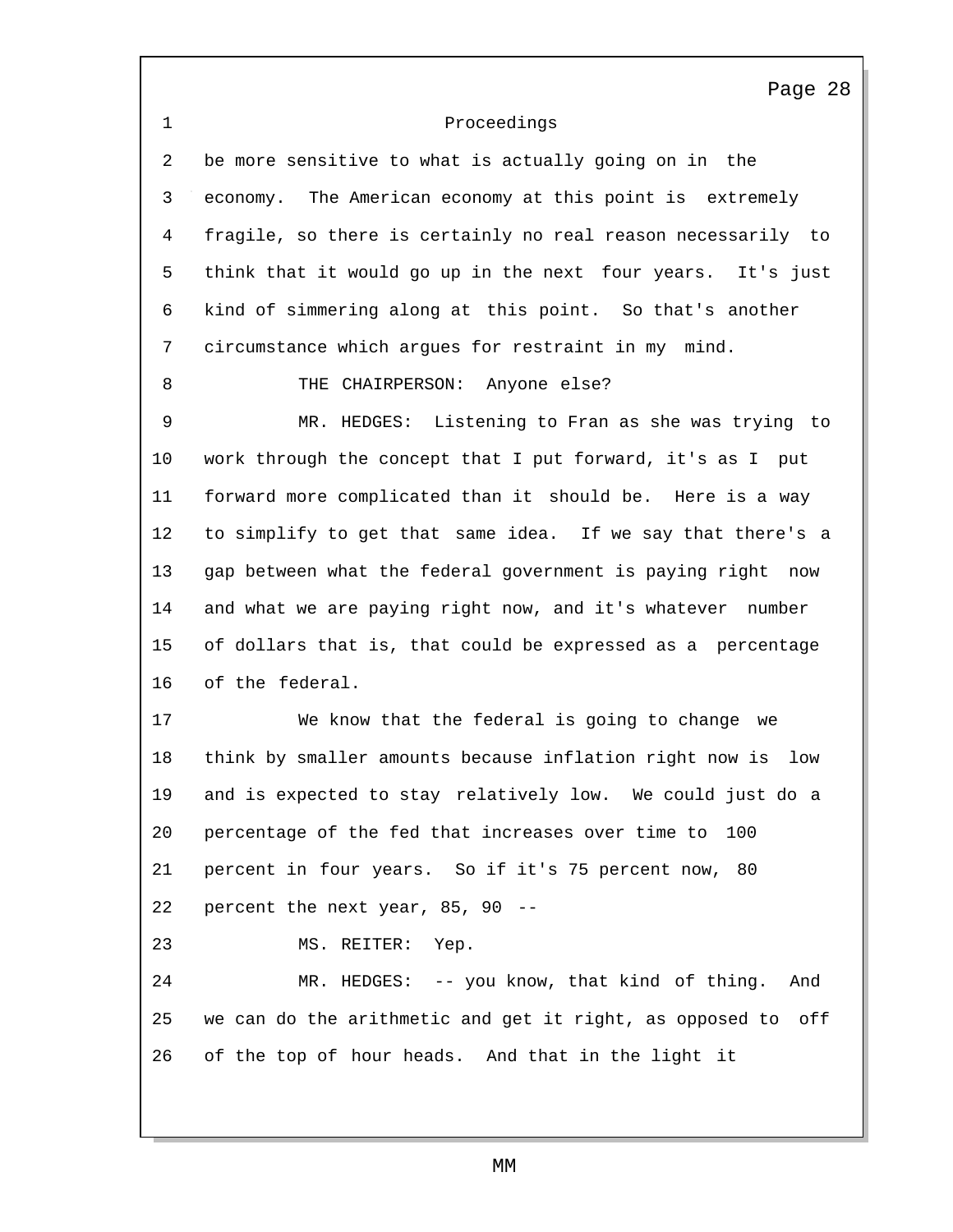Proceedings implement what I approvably express -- Page 29 MS. REITER: Without even knowing what it is. MR. HEDGES: -- without even knowing what it is, and without prejudicing the other conversation, should that be the target, that's a better way of saying what I articulated as a proposal. It's the federal benchmark which will change a percentage of where year four it's 100. MS. REITER: Got it. MR. HEDGES: And the other conversation needs to happen in order to decide whether that's the right detail, that's a way of framing what that concept will be. And I think to me that would be a reasonable way to do it to get it to the federal benchmark. And then we should argue about the federal benchmark. MS. REITER: Right. THE CHAIRPERSON: Does anyone want to comment? MS. REITER: You know, I guess we never really as a state cared much for -- MR. HEDGES: Other states are better? MS. REITER: You know, we always think we are New York and we are special. We get to serve in New York. With respect to tourism, we never spent a lot of money on getting tourists here. And the basic attitude was, we're New York, you want to come, come; if you don't want to come, it's your loss. That was the New York attitude about tourists back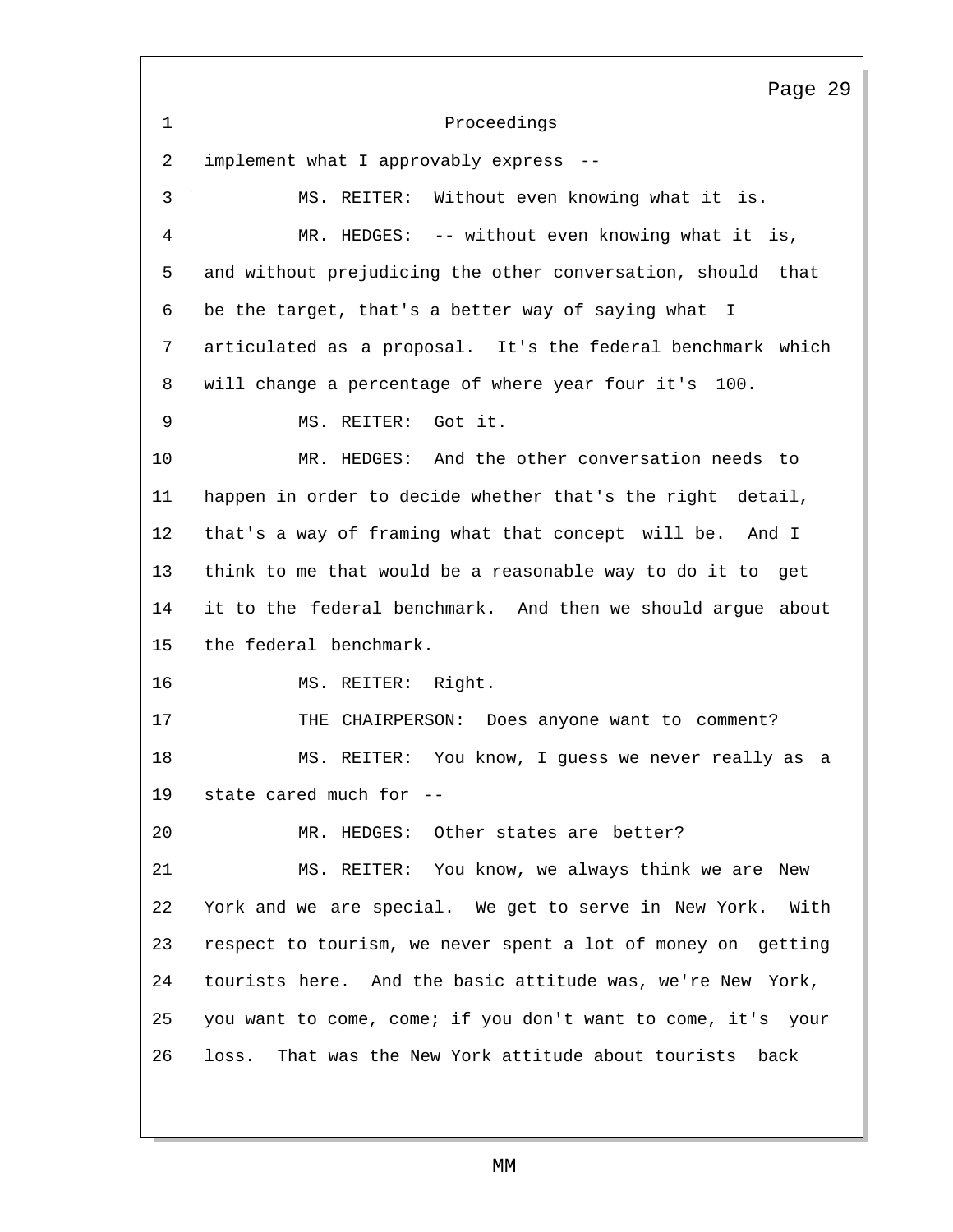## Proceedings

 then. Didn't work, by the way, so we had to change course, but that was the attitude. But I mean I think to a certain extent it is hard to compare ourselves to other states. I also think the fact that there is such a gap between what the cost of living is Upstate versus what it is Downstate, then what state are we in fact going to compare ourselves to? Are we comparing ourselves to a state that resembles our Upstate economy? And what that means with the cost of living associated with that? Or are we going to compare ourselves to, you know, a state that has a very, very large urban area, like we do, and look at a lawyer in California? So I think it's very, very hard for us to find that equation.

 I'm more concerned with some of the stuff that Gary has brought up that I raised and Roman raised. And that is, well what is, what sort of makes sense to a certain extent? It is a political piece of all of this, which is when we look at what judges right now are making, that federal benchmark, that old federal benchmark of \$174,000 is virtually what the governor makes. The governor is making \$179,000, I think. Certainly more than I made when I went back into government, and I took a huge cut to go into government, and took way more than the commissioner is making. So I'm not sure the federal benchmark is the one we should be looking at, because I think that, that we have to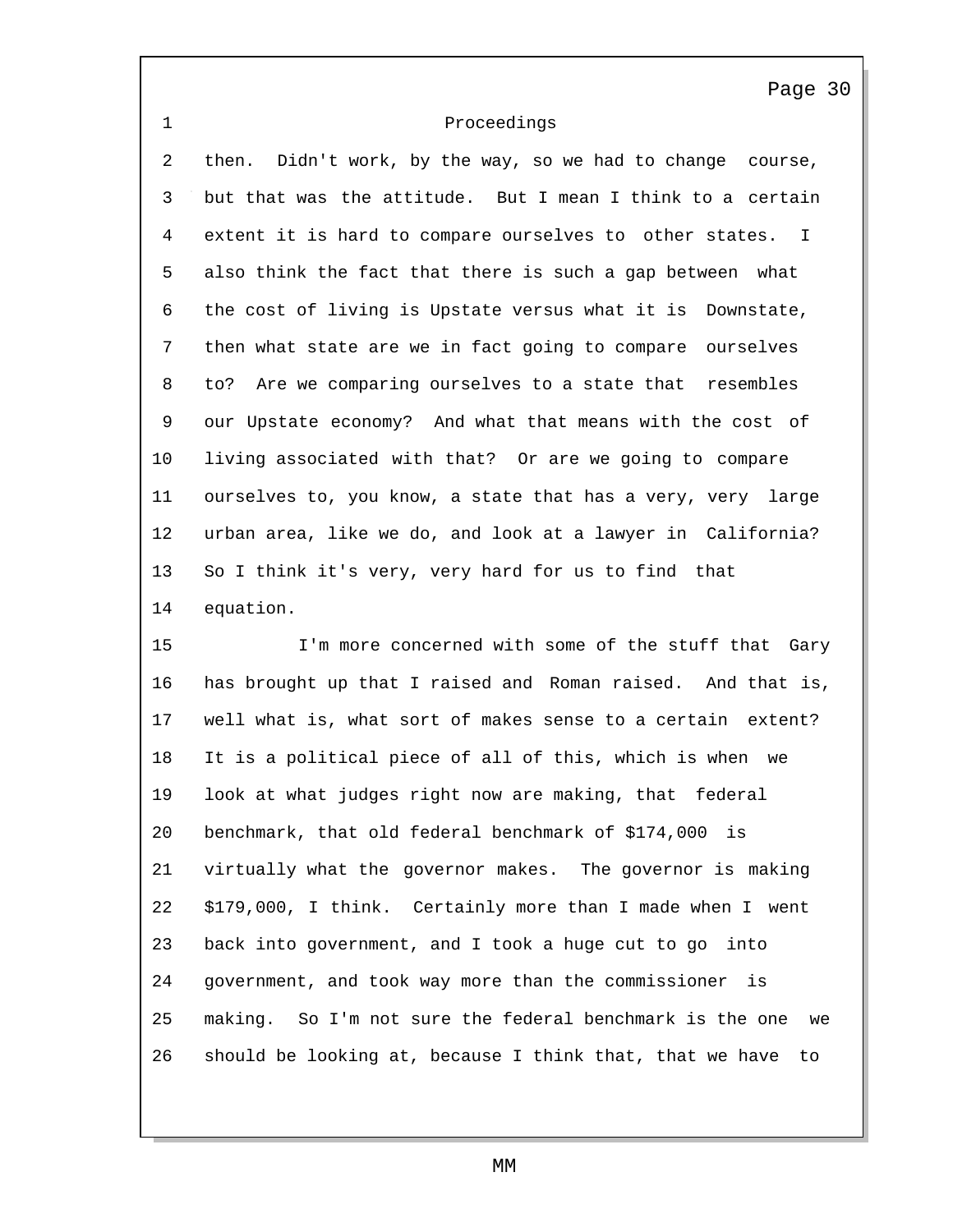Proceedings

 deal with these issues from the perspective of this state, this electorate, and to a certain extent historical attitudes about the public sector. It doesn't mean I want to sway so far that we do nothing.

 On the other hand, in my view wanting to go so far as to put the judiciary out of sync with other public servants, who in my view are equal in their importance, I have no doubt that there are some that believe that the judiciary is more important than the executive or the legislative. But I think there are people including me who would argue that that's not necessarily the case, that the people who run our executive branches as an example are extraordinarily important, grossly underpaid, and frankly under appreciated. And we are going to deal with that at some point. But you set the bar that high this time and it's going to make our work, our subsequent work I think that much more difficult. So I'm just concerned.

 Again, I have no -- I haven't made up my mind, you know, I do appreciate the public servants, I've been one on two occasions. And for my part we can raise everybody's salaries to the roof, and we will still be probably underpaying them. But that's just not realistic.

 JUDGE LACK: If you look at the way the commission, this commission was legally structured to bring in the executive and the legislature, in addition to the judiciary,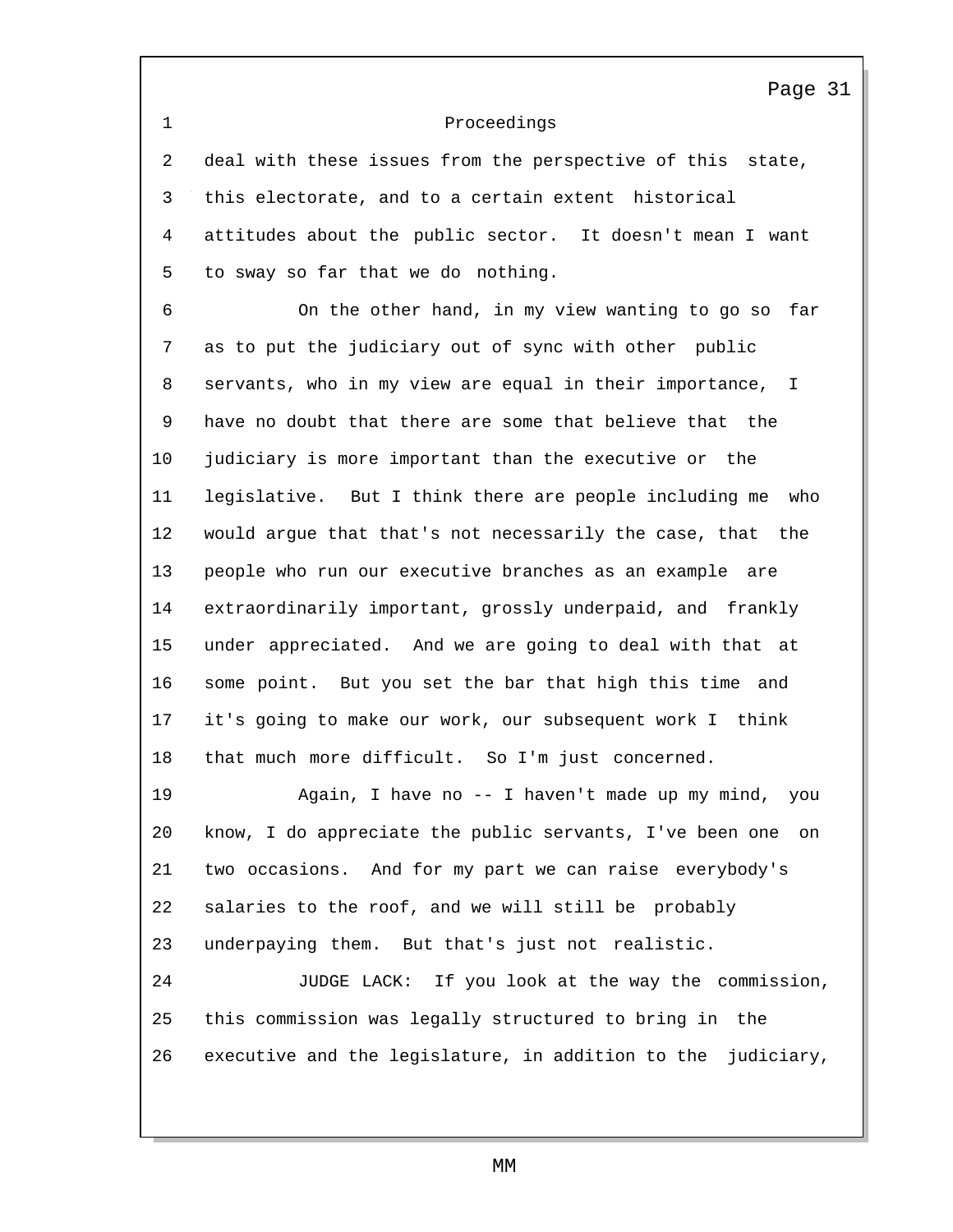### Proceedings

 having served in the legislature so long, there's a difference in the commission.

 First of all, one, Madam Chair, and you don't get to vote on the legislative and executive salary increase. Plus, the date differential where we have to report to the judiciary by the end of this year, but on the legislature and the executive it's November 15th of 2016. Obviously, that was done because of the 2016 election, and because you can't raise legislative salaries during the term of the legislature.

 But the commission could have been formed that all three report on November 15, 2016, and therefore link them all together. By not doing that and separating it, then the legislature and the governor who signed the enactment in effect was separating the affect of the judiciary and the affect of the legislative and the executive.

 And, Fran, I think the reason for that is one the judiciary did get a raise four years ago. But the governors and commissioners, the governor, the lieutenant governor and the attorney general, the comptroller and the legislature have not had a raise since 1999, and will not be getting a raise until 2017, being the period of 18 -- period of 18 years.

 The judiciary is to be handled separately. And we in effect have to do that as it's structured separately, and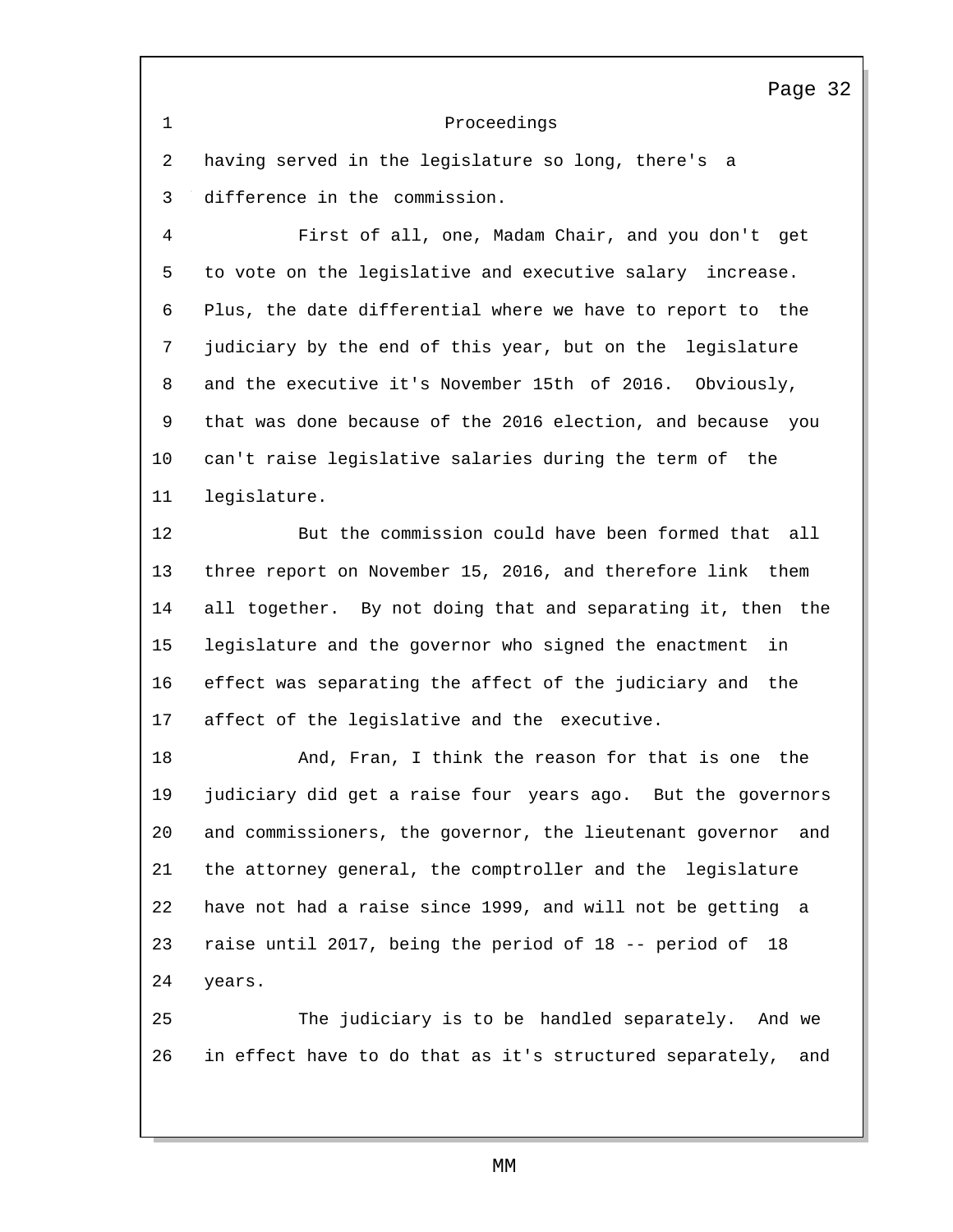# Proceedings

 quite frankly great impact on the fact that there hasn't been a statement by the budget director and the executive with respect to this commission versus the earlier commission. And obviously as both a retired judge and a retired legislator, I put great impact on the fact that the last time the legislature and the executive and the commission created by the legislature and signed into law by the executive in 2011 spoke, it was a unanimous agreement that the benchmark being federal district court salaries, regardless of political party involved, and regardless of whether it was done by statutory enactment or by reclamation of a commission. To me particularly as a judge following the president, that is as important. And the state is in far better fiscal health, that health has been in the system, let me give you two examples.

17 I noted from the current state budget, Roman, I think one involves you as State and Municipal Facilities Program, which is I think is a wonderful authority, is in charge of is now at \$1.1 billion at yearly incremental addition to \$385 million. When I was a legislator that was called member-item funding. I haven't been a legislator for a long time, and I realize even in a public meeting mentioning those words probably can get me throttled someplace as soon as I walk out of here.

But quite frankly, the State and Municipal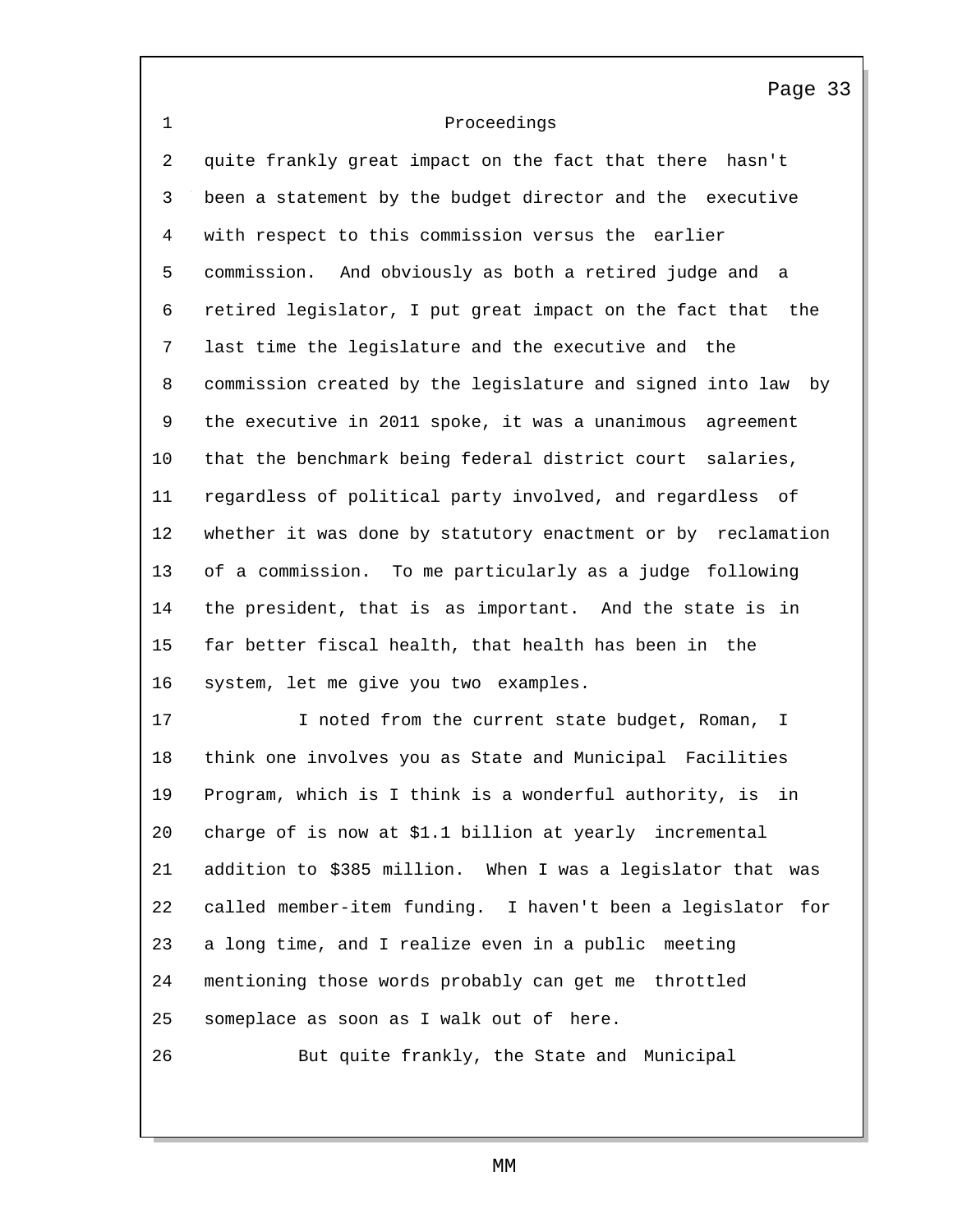Proceedings

 Facilities Program is just as, shall we call it a 2015 version of what had been a member-item funding, although somewhat more narrow in focus than in the past. And he speaks of this state in better fiscal health. I'm not at all against it. As a matter of fact, I was aware of the spectrum involved. I voted for it, as I did for related items in the past. There is also a \$900 million park improvement program. As a retired person living within three miles of a state park, I used that state park almost every week, and I'm all in favor of that. I just point out that the legislature and the governor, and my compliments to the governor for doing so, have set up this \$900 million park improvement program to go through 2020 be speaking of a better fiscal health of the state. I think those are all very good things, and says that we are enacted by the legislature and the governor in a sound fiscal posture. MS. REITER: It's all capital money. It's all capital money which has an impact on the operating budget as you know but -- but much less so than salary issues which are purely outweighed. JUDGE LACK: Yeah, and this is \$75 million in a budget of billions and billions. My only point -- MS. REITER: A budget being held at 2 percent. JUDGE LACK: Fran, you know as well as I do, or maybe not as well as I do, that there is no way that either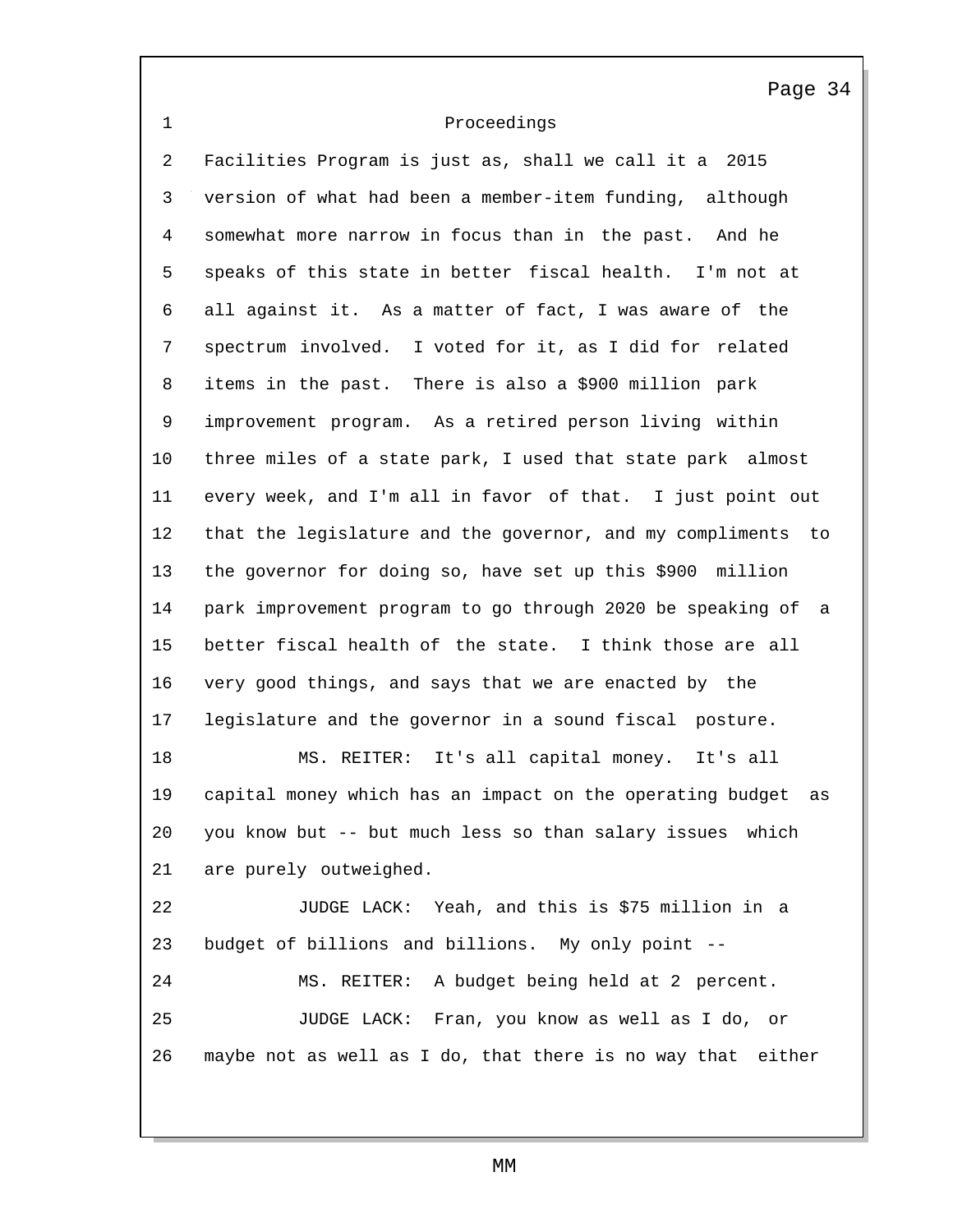# 1 Proceedings

2 of these two projects in times of fiscal constraint capital, 3 notwithstanding, would have never made it through a budget 4 enactment. And the fact that they have, and that they are 5 here and they are projected into years and into the future 6 says something, or at least what the legislature and 7 executive considers to be the fiscal health of the state. 8 The impact of a -- for judiciary purposes of this enactment, 9 I forget what one of the commissioners in 2011 who voted 10 against the statement, I would say the minimal, but he had a 11 much better phrase for it, and I'm sorry I don't remember. 12 In terms of its affect on the budget, it would be virtually 13 zero. 14 And, Fran, while I certainly appreciate and attempt 15 to differentiate salaries based on where you live in New 16 York State, if you ever want to set New York State elective 17 bargaining negotiations into a fizzy, just try to bring that 18 one forward. 19 MS. REITER: I don't want to. 20 JUDGE LACK: No, no, I understand. 21 MS. REITER: That's why I'm saying -- that's why 22 I'm saying comparing those two things, what state are you 23 going to -- you know, what are we going to compare ourselves 24 with? 25 JUDGE LACK: Well, I mean that has been raised in 26 every collective bargaining situation I have ever seen or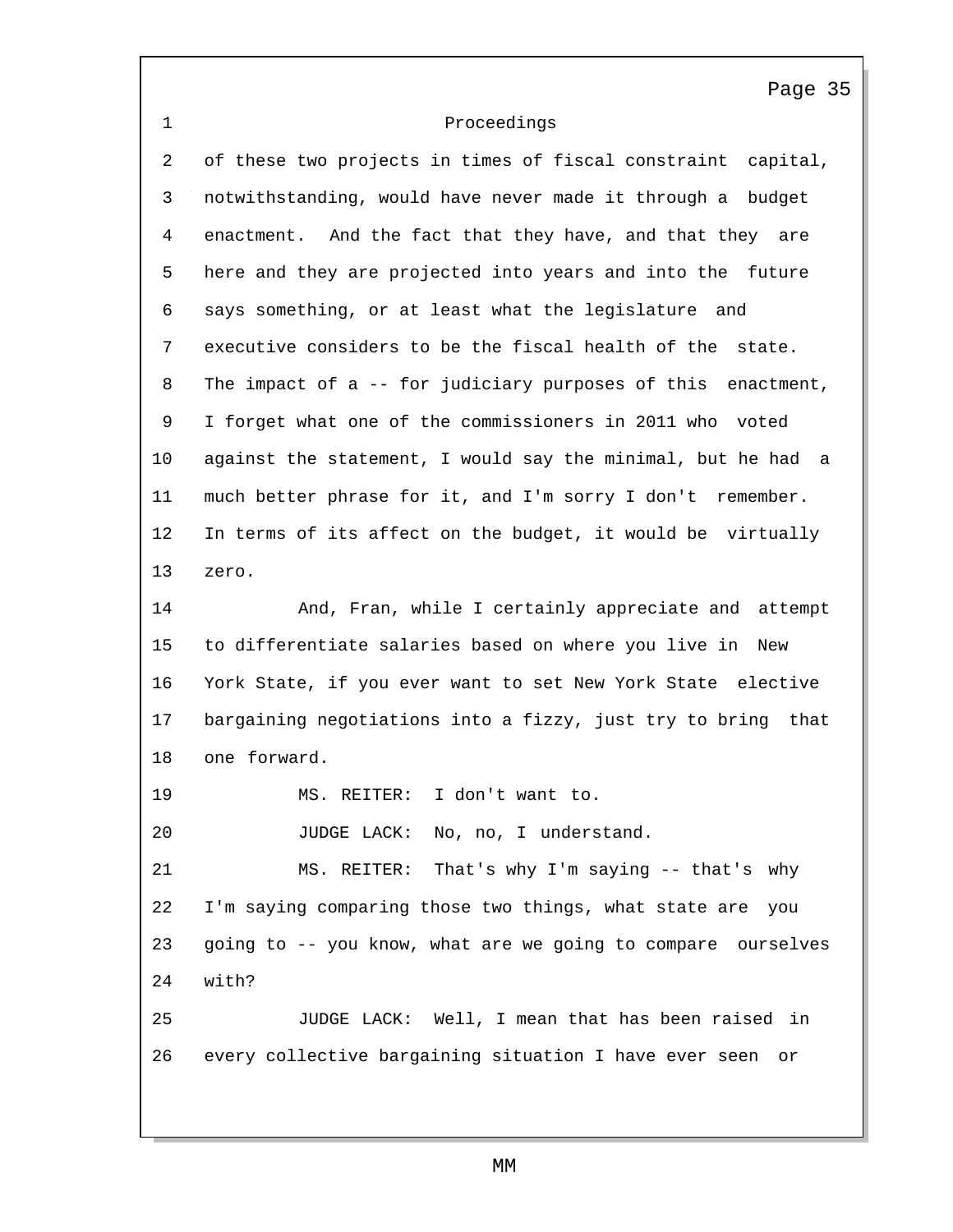1 Proceedings

2 heard of in this state, and the reason it gets nowhere, it's 3 just what you said, it's impossible to try to differentiate 4 what salary should we pay people from Long Island versus 5 what salary should we pay people from Erie County. Talk to 6 the state.

7 I always felt sorry for a few state troopers. 8 There are state parks in New York City. And there's a state 9 police and state parks police presence in New York City. I 10 always felt sorry for the state troopers who have to be in 11 New York City versus state troopers elsewhere in the state 12 in terms of the money they're paid. No one gets into that 13 or can't for both political reasons and for collective 14 bargaining reasons throughout the state.

15 And believe me, we're actually into that judiciary, 16 that's the thing we're not discussing right now, a parity 17 because that exists because almost 40 years ago when the 18 state took over the pay of the judiciary on the statewide 19 basis, there were salaries that reflected whatever the 20 economic consequences were in various parts of the state. 21 And the state took it over as it was, and almost four years 22 later it still is as it was.

23 And there are differentials of which, of course, 24 you heard in our hearing, there are many judges in the state 25 who are what they consider the wrong side of that paid 26 parity because their salaries have never been equalized with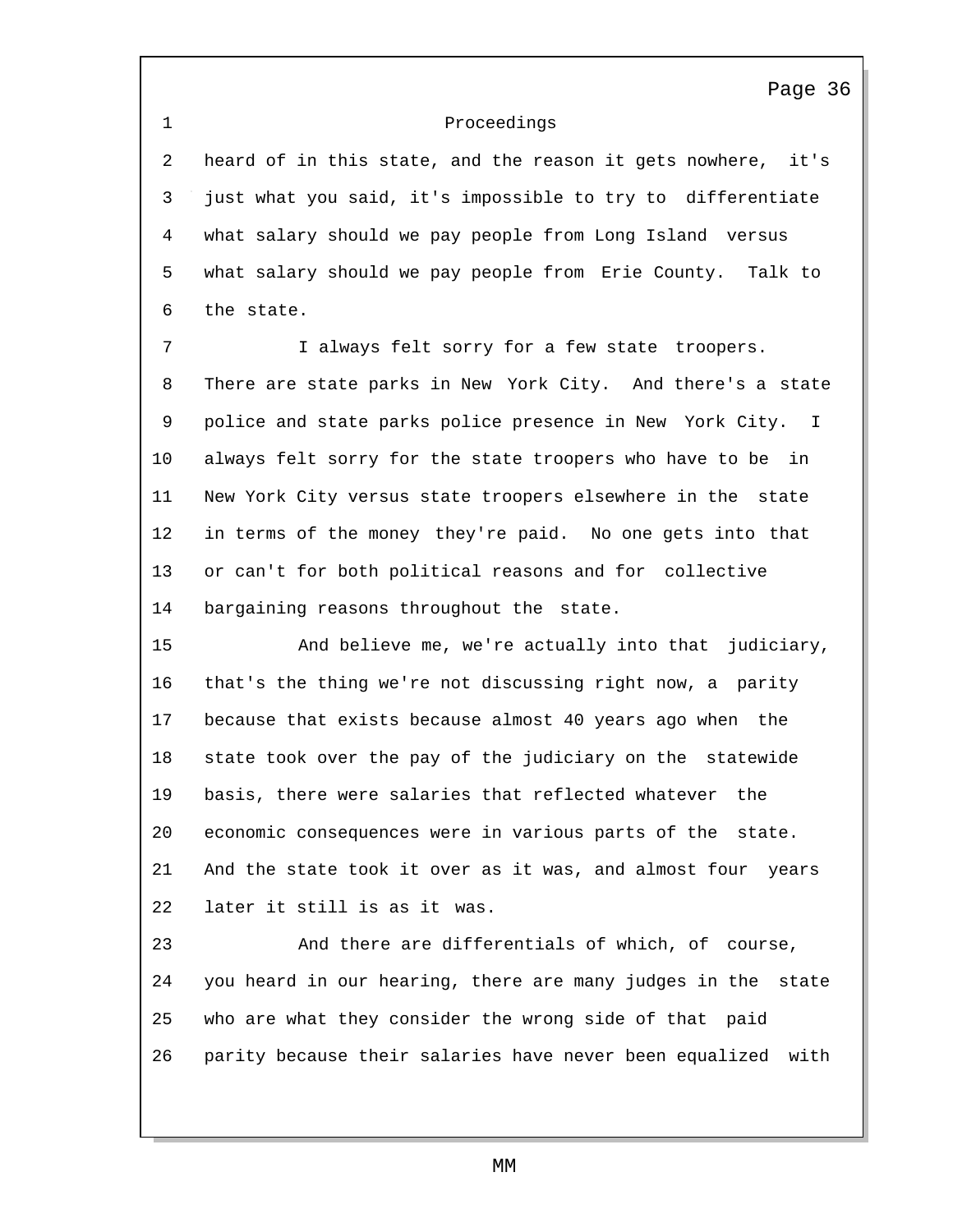|             | Page 37                                                      |
|-------------|--------------------------------------------------------------|
| $\mathbf 1$ | Proceedings                                                  |
| 2           | their colleagues throughout the state. So the practical      |
| 3           | matter I don't think we certainly get into regional          |
| 4           | differentiations among salaries.                             |
| 5           | And again I repeat, I think the fiscal health of             |
| 6           | the state is such that I would like to see these salaries go |
| 7           | up immediately to the federal level. And once again          |
| 8           | mentioning the 70 judges who are forced to retire who will   |
| 9           | for the rest of their lives have pension consequences, every |
| 10          | 70 judges every year who are forced to retire because of the |
| 11          | constitutional enactment. And we don't have an equatable     |
| 12          | standard that they should have by the time they retired      |
| 13          | because of a tiered state that somehow failed to adjust      |
| 14          | their salaries, so they are spending the rest of their lives |
| 15          | with a reduced pension. I just don't think that's going to   |
| 16          | be a threat.                                                 |
| 17          |                                                              |
| 18          |                                                              |
| 19          |                                                              |
| 20          |                                                              |
| 21          |                                                              |
| 22          |                                                              |
| 23          |                                                              |
| 24          |                                                              |
| 25          |                                                              |
| 26          |                                                              |
|             |                                                              |
|             |                                                              |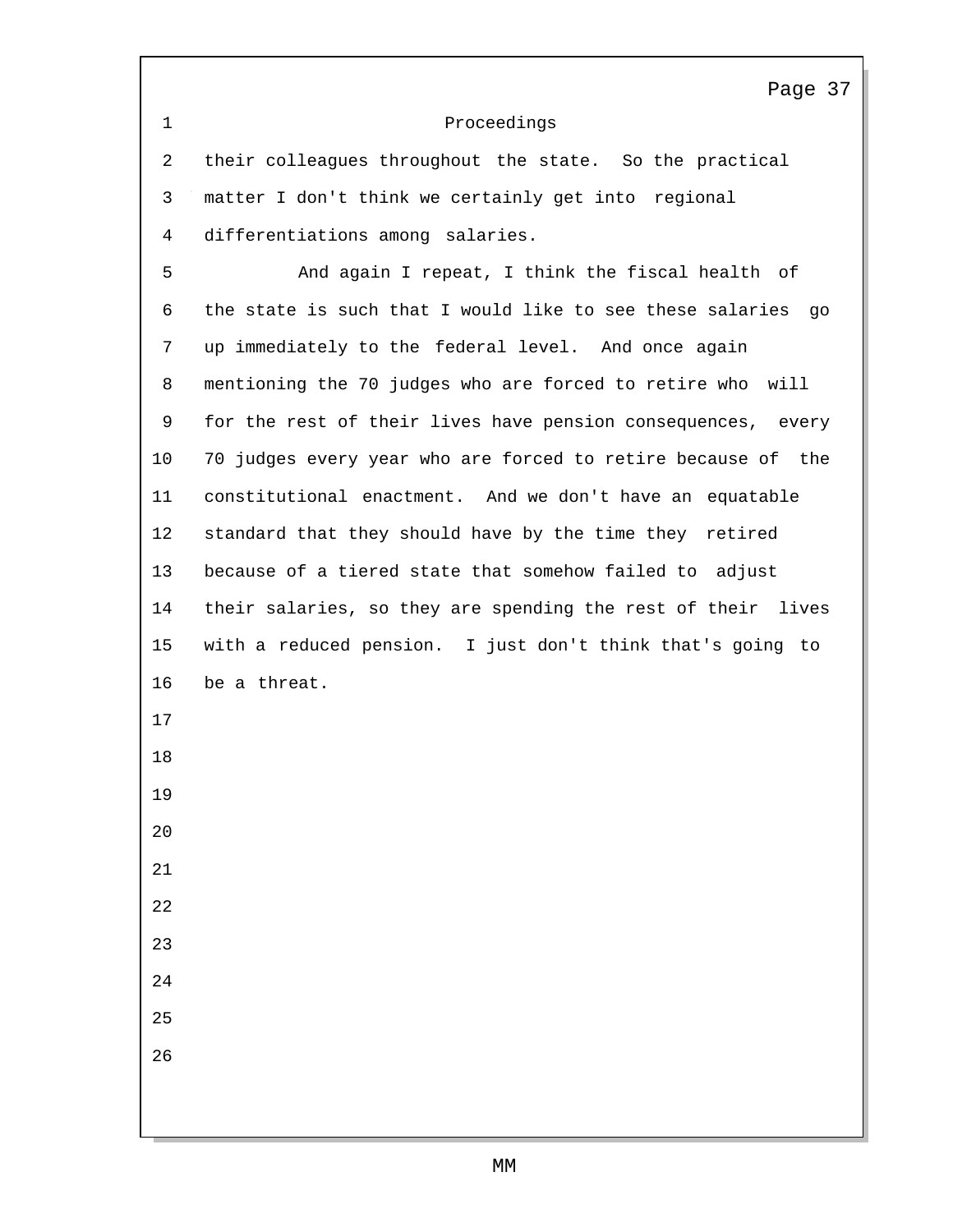| $\mathbf 1$    | Proceedings                                                    |
|----------------|----------------------------------------------------------------|
| $\overline{2}$ | THE CHAIRPERSON: Let me just put some numbers on               |
| 3              | the table that you can at least listen to. Illinois, this      |
| $\overline{4}$ | was adjusted for -- to reflect local cost of living, but       |
| 5              | the current salary in Illinois is \$190,758. That's now.       |
| 6              | They are way ahead of us. California is 189,041. Delaware      |
| 7              | is 180,733. Pennsylvania is 176,572, and New York would be     |
| 8              | 174,000. So those are the states that are large states         |
| 9              | that might be somewhat -- except for Delaware, of course --    |
| 10             | that might be somewhat equivalent.                             |
| 11             | It seems to me there is no way you can pick                    |
| 12             | between states and say, this is better or this is worse<br>or  |
| 13             | this is what we should follow or not, and we don't know        |
| 14             | what's going on in those states as to increases this year,     |
| 15             | next year or the year after. So it seems to me that the        |
| 16             | benchmark that wasn't selected the last time makes the<br>most |
| 17             | sense as the bench mark. How you do it after that I think      |
| 18             | is really a discussion we have to have, but I would<br>hope    |
| 19             | that we can at least focus in on that as a benchmark so<br>we  |
| 20             | don't -- because if you could tell me how you can              |
| 21             | distinguish any of these states or that one state is better    |
| 22             | than the other and whether they have upstate-downstate         |
| 23             | problems or east-west problems or different categories, I      |
| 24             | just can't -- there is nothing to compare it to that to<br>me  |
| 25             | makes any sense except at least going down the Federal         |
| 26             | route, so                                                      |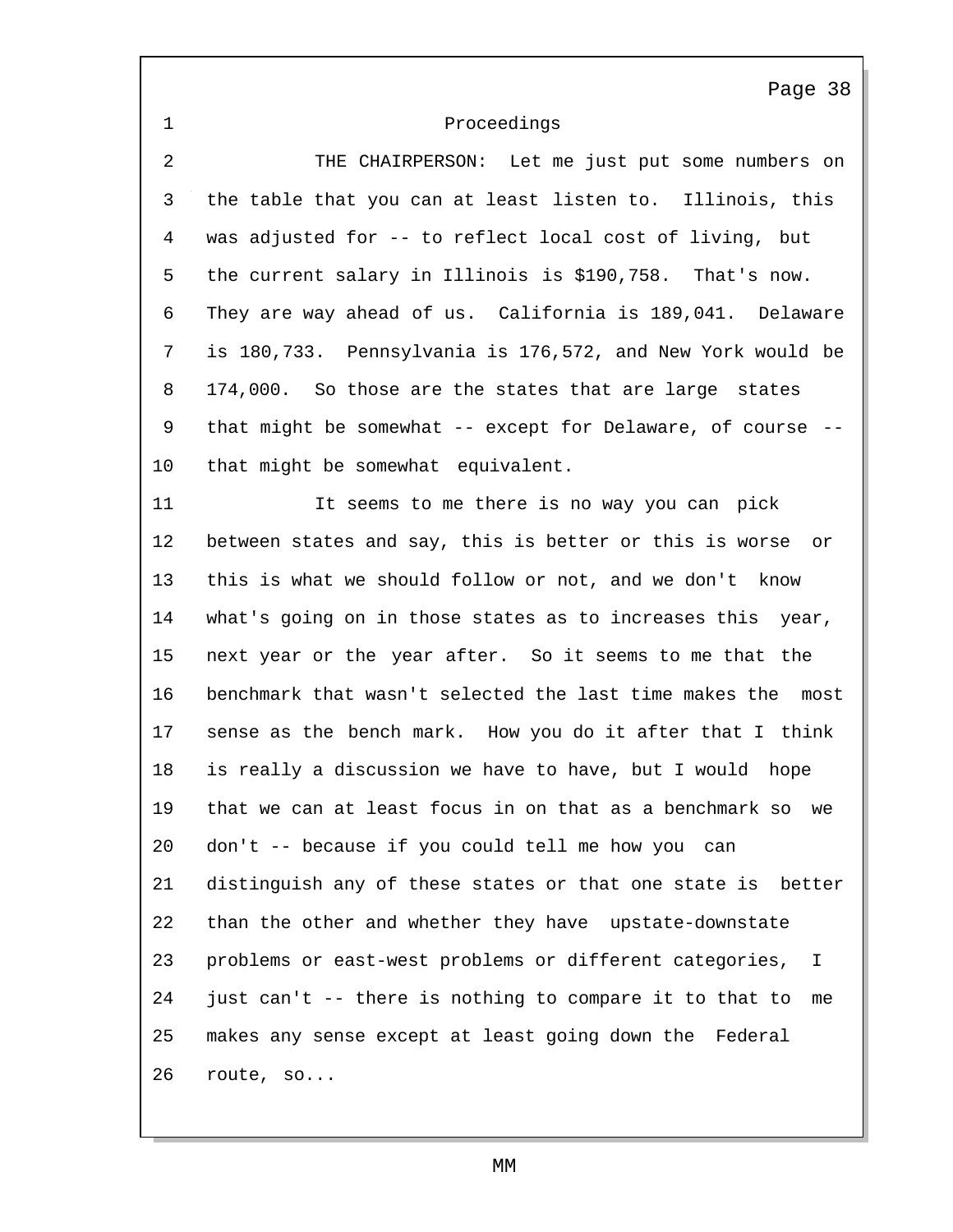| $\mathbf 1$ | Proceedings                                                   |
|-------------|---------------------------------------------------------------|
| 2           | MR. HEDGES: One way of thinking about the parity              |
| 3           | question would be to say 100 percent is complete and any      |
| 4           | number less than that is still a number that's considerably   |
| 5           | higher than where we are now. And if I were to do the         |
| 6           | rough arithmetic based on the chart that was provided by      |
| 7           | the court system where they gave -- they reported here is     |
| 8           | the actual salary, the nominal salary in each of the          |
| 9           | various states, the highest is Hawaii and mutual              |
| 10          | explanation for Hawaii is cost of living, but let's use       |
| 11          | that as a starting point. Hawaii is 95 percent of what the    |
| 12          | Fed will be.                                                  |
| 13          | So we don't have to say we are going to 100.<br>We            |
| 14          | are going to 95. And built into that is the cost of living    |
| 15          | increase that the Feds are going to do, which is CPI. So      |
| 16          | it's a target that changes with cost of living. It's the      |
| 17          | most widely used cost of living measure. There are others     |
| 18          | in the cost of living adjustment that the court system        |
| 19          | recommended for comparability purposes is yet another.<br>The |
| 20          | number of those options is considerable. Cost of living as    |
| 21          | CPI is one that almost everyone accepts. That's what we       |
| 22          | use for Social Security. That's what we use for the           |
| 23          | federal judges. That's what we use for a lot of things.       |
| 24          | So if I were to take the concept that I                       |
| 25          | articulated a little while ago and said, well, 100 percent    |
| 26          | is the target, 95 would put us at high or as high as anyone   |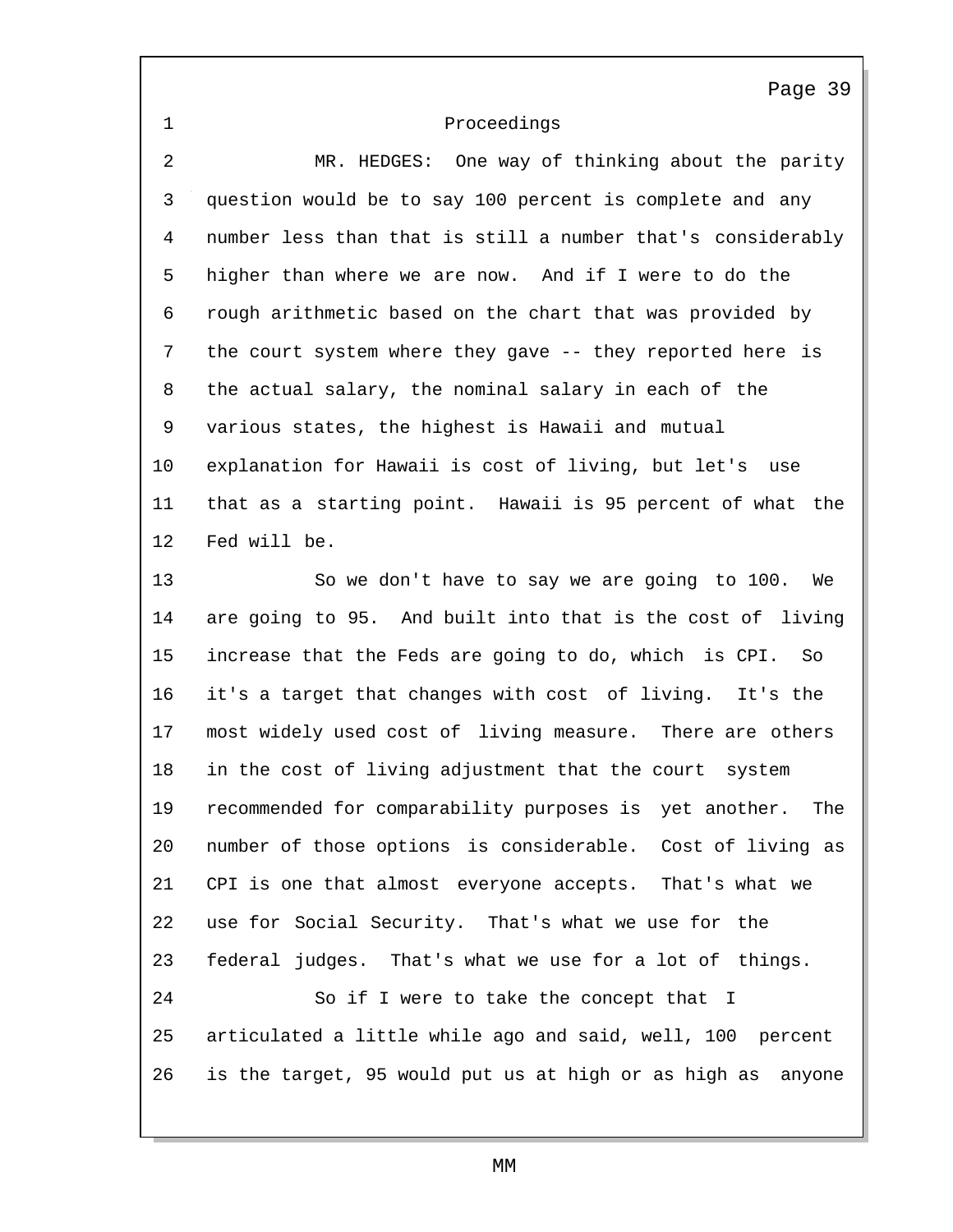## 1 Proceedings

2 else. And someplace in there, in my mind, is the range of 3 things that we should be talking about. We want the really 4 best of people. And we know that New York has got all 5 sorts of odd things going on between upstate and down and 6 between particular portions of upstate versus, others and 7 between Long Island versus the City and all other regional 8 variations that we can talk about, but someplace between 95 9 and 100 is a lot higher than we are now and is a big move 10 in the direction.

11 One of the things I didn't say when talking about 12 why do you increase someone's pay, you want to make them 13 feel good so they will do a better job. That's part of 14 what's at issue here as well. The judges have articulated 15 in the form of the recommendation that we are getting from 16 the chief administrative judge, you know, you are not 17 keep treating us with proper respect. I think we need to 18 address that proper respect argument however we choose to 19 address it. We don't have to say yes and here's the 20 answer, but yes, we acknowledge that it's an argument and 21 we do want to treat you with proper respect. I do want to 22 do that. That's me and my personal recommendation. 23 And so, you know, 95, 100; I am less stuck on a

24 number than I am on a concept that says let's make sure we 25 are keeping up with inflation. Let's not repeat this 26 situation of "We hit the target and the target's been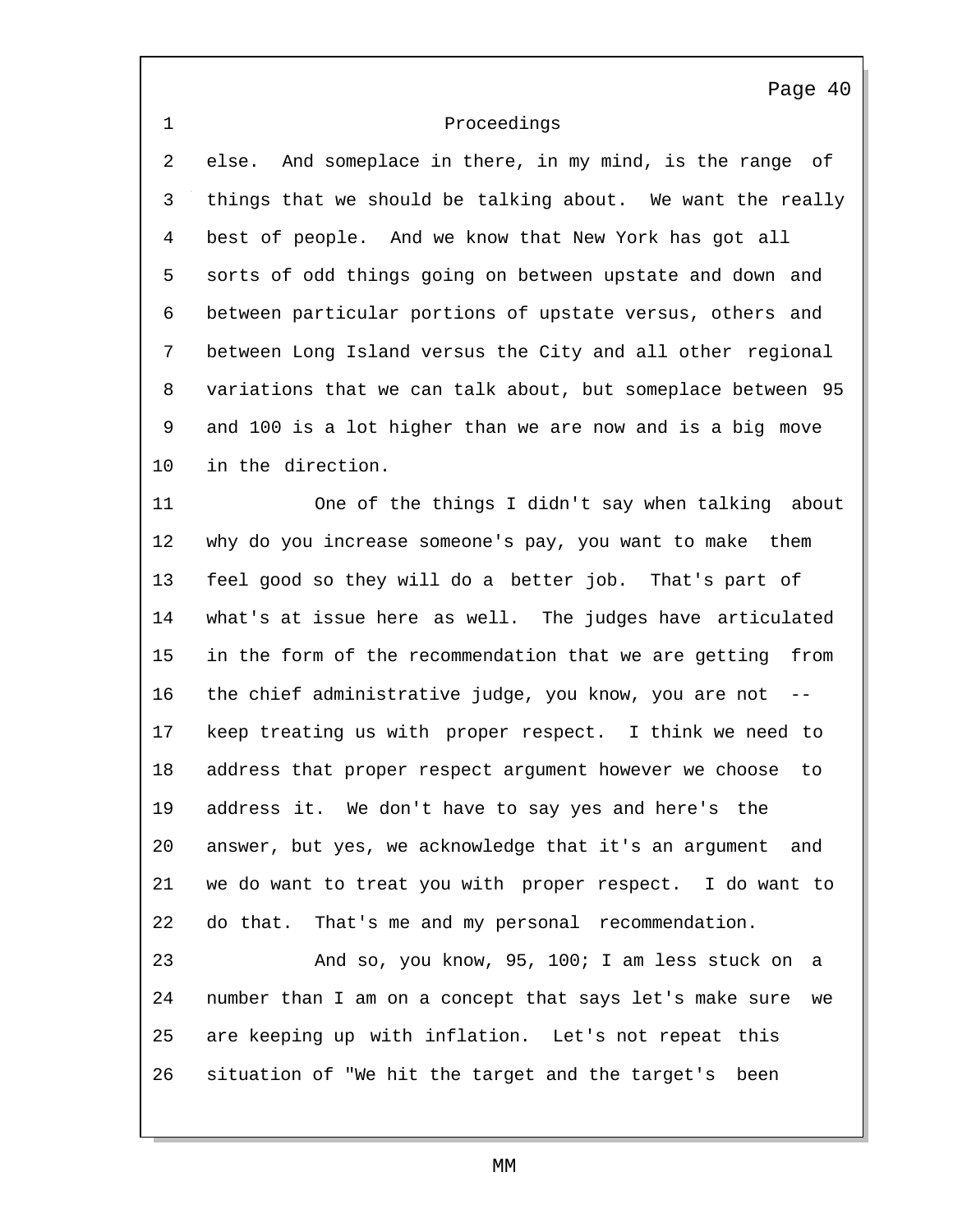1 Proceedings Page 41 2 moved," and the day after everyone dissed about not having 3 been respected; so some sort of cost of living and some 4 sort of substantial increase. And again, I am going to 5 want to apply that concept when I get to Executive salaries 6 and Legislative salaries. 7 THE CHAIRPERSON: Mitra? 8 MS. HORMOZI: Just to clarify, so picking 9 Delaware wasn't so much the size and cost of living in 10 Delaware, but rather the complexity of legal work that 11 occurs. Most major companies and most complex commercial, 12 although not criminal litigation, occurs in Delaware, and 13 so I think many companies are always trying to choose 14 between Delaware and New York, for the most part, for their 15 choice of law provision. So that was a point of comparison 16 as it relates to seeking out and obtaining the best judges, 17 but I understand it is a rather arbitrary choice, picking 18 one state over the other. And given that we do have 19 precedent in prior Commissions in picking the Federal 20 benchmark, that might be the simplest way to go in figuring 21 out how, when and what percentage would be far simpler and 22 more efficient. 23 MS. REITER: Meanwhile, for all of our disparity 24 in looking at the numbers of the top four states in terms 25 of salary right now, not one of them is at the Federal 26 level. So why we chose to use the Federal level as the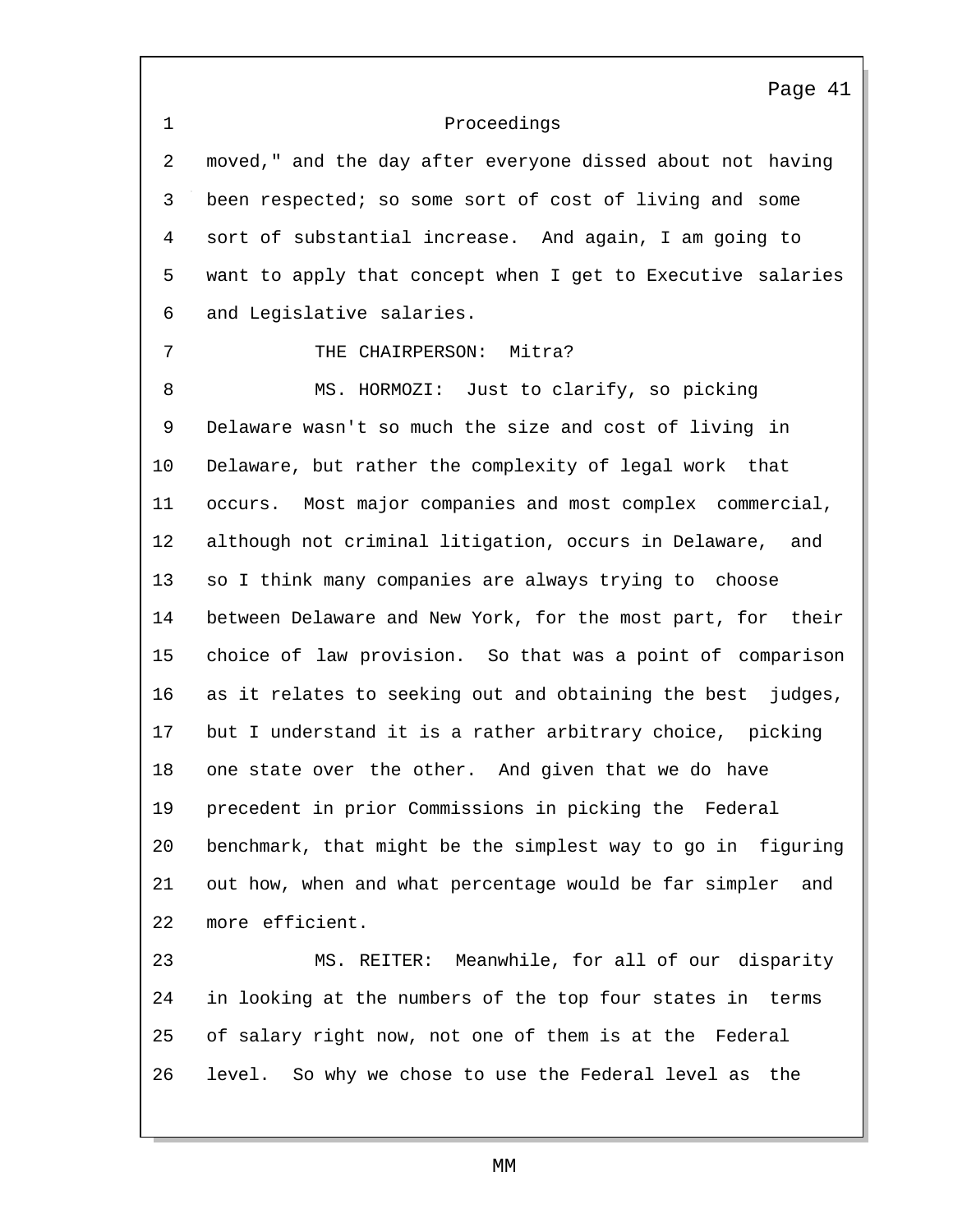1 Proceedings Page 42 2 benchmark -- I wasn't here in 2011 or the prior Commission, 3 but it seems to me to be a -- not a false benchmark, but 4 not a necessary benchmark to accomplish what it is we are 5 trying to accomplish, which is fairness and doing the right 6 thing, but doing the right thing within the context of the 7 state, of the state budget, of what the other work that we 8 have to do, all the things that we have talked about here 9 today. So I think it's easy to fall back on a precedent 10 that exists of marrying what we do to the Federal 11 Judiciary, but it seems to me it's not a very strong 12 precedent. It is not one that just sort of yells at you, 13 yells out at you to say you have to do it this way. 14 THE CHAIRPERSON: Well, what would you suggest 15 otherwise? I mean, I think we have to get beyond -- you've 16 got to start getting into the nitty gritty of the 17 discussion, and we don't even know what the benchmark is. 18 It is hard to figure out where we go from here. 19 MS. REITER: Well, it could be a benchmark, but a 20 percentage of that benchmark. 21 THE CHAIRPERSON: I am not even suggesting that. 22 I am trying to get us to see if we can agree that that 23 should be the benchmark. Whether you agree that it's 100 24 percent or 90 percent or 95 percent, I think that would be 25 another discussion and people may have very different views 26 on that, but can we agree that we should be looking at the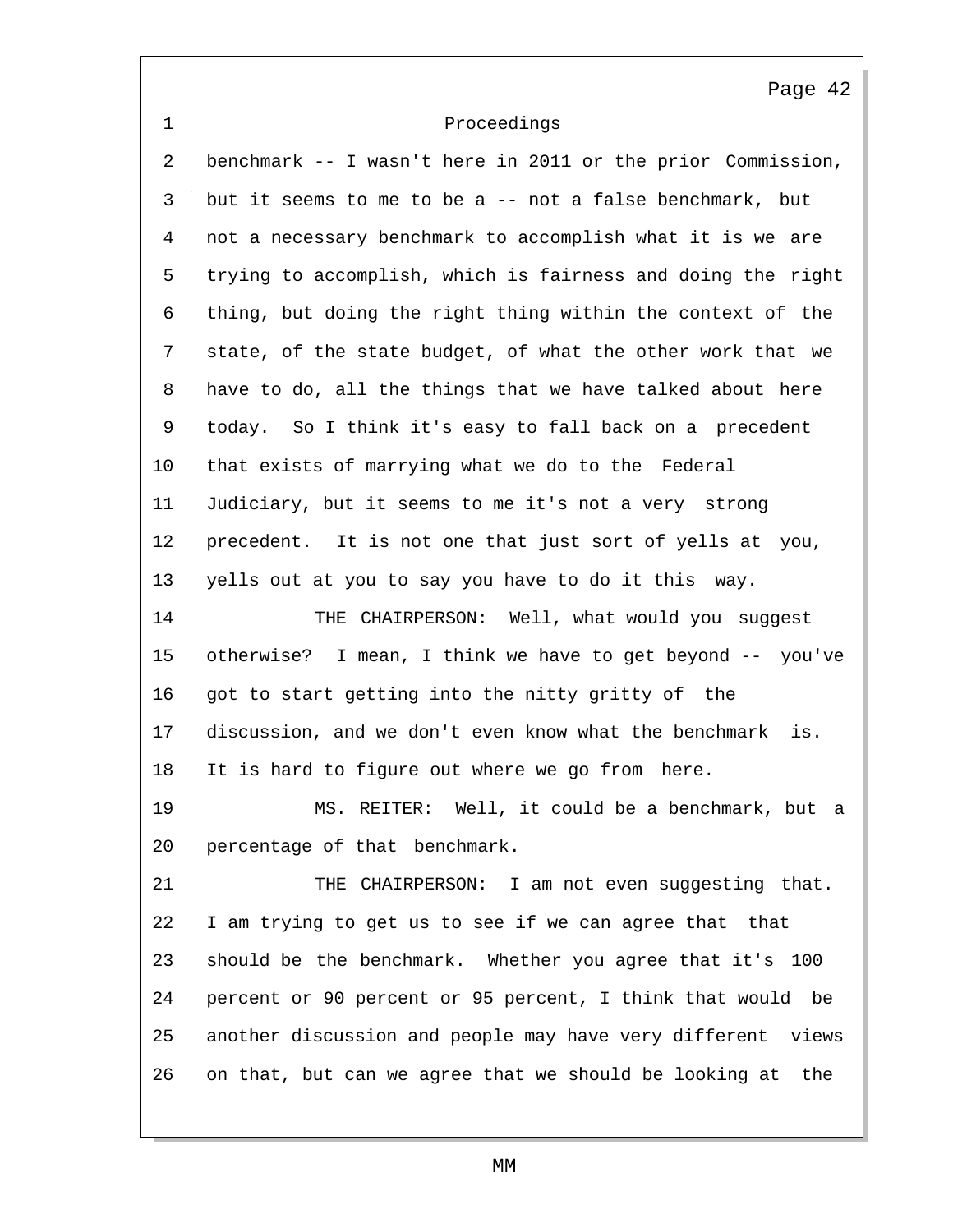1 Proceedings Page 43 2 Federal benchmark? And how much of it may be another 3 thing, but we are not going to look at other states. That 4 should be, at least, what we are thinking as the goal that 5 it's that as a benchmark. How we would like to implement 6 it may be quite different, but at this point we are not 7 looking at Delaware. We are not looking at California. We 8 are not looking at Illinois as a benchmark, just a way of 9 getting the discussion moving down the way. 10 MS. REITER: I am okay with it as a benchmark 11 just so long as it is not the mark. 12 THE CHAIRPERSON: That we will have to decide on. 13 I think that it is the best mark we can look at and get the 14 best people available. So is there anybody that would 15 disagree that we should at least look at that as the 16 benchmark; that how much, maybe it's 100 or less, that we 17 can discuss next or it should be implemented and that we 18 have been discussing as a whole? 19 So I think clearly one of the Commissioners or 20 two have stated that that benchmark should be 100 percent 21 and should be upfront and I think some have said that it 22 should not be 100 percent, at least initially, but there 23 should be some timing of it to get at the end of four years 24 to where that benchmark might be, plus linked with the 25 various cost of living increases that is would come in. I 26 think we heard various ways of doing that. I don't know if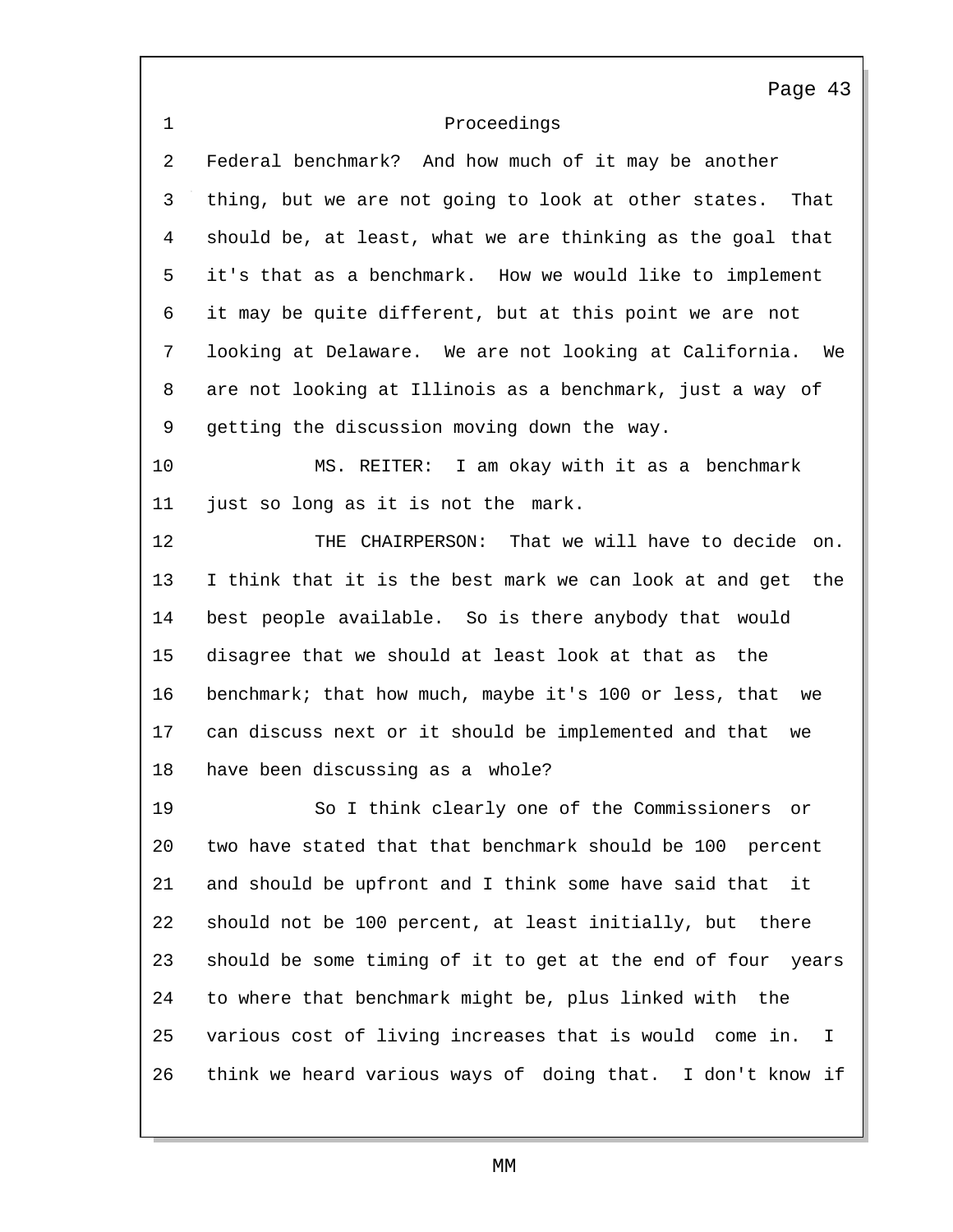1 Proceedings

2 any people have other thoughts that they wanted to discuss. 3 Yes.

4 MR. HEDGES: One thing we haven't talked about 5 that is part of the charge but I would like to make clear 6 from my point of view that I don't want to address except 7 to say we are doing the right thing already, is other 8 benefits. Pension benefits, health care benefits and the 9 like are very costly things and in many compensation 10 systems they are traded off one against the other.

11 11 I think that the state system of benefits is a 12 pretty good one. I haven't heard anyone, whether a state 13 employee, legislative employee, executive commissioners or 14 judges say we should have something different from that, 15 and I guess I'd like to put that in the context of could we 16 all agree on at least that and have that be part of the 17 package, but done already.

18 THE CHAIRPERSON: I understand what you're saying 19 is that there -- I didn't think there was going to be any 20 discussion, but then whatever the benefits are, they are.

21 MR. HEDGES: But the statutory charge is that we 22 actually consider it.

23 THE CHAIRPERSON: Changing the benefits in some 24 way? 25 MR. HEDGES: It didn't say "change." It said

26 consider compensation including, you know, benefits, and to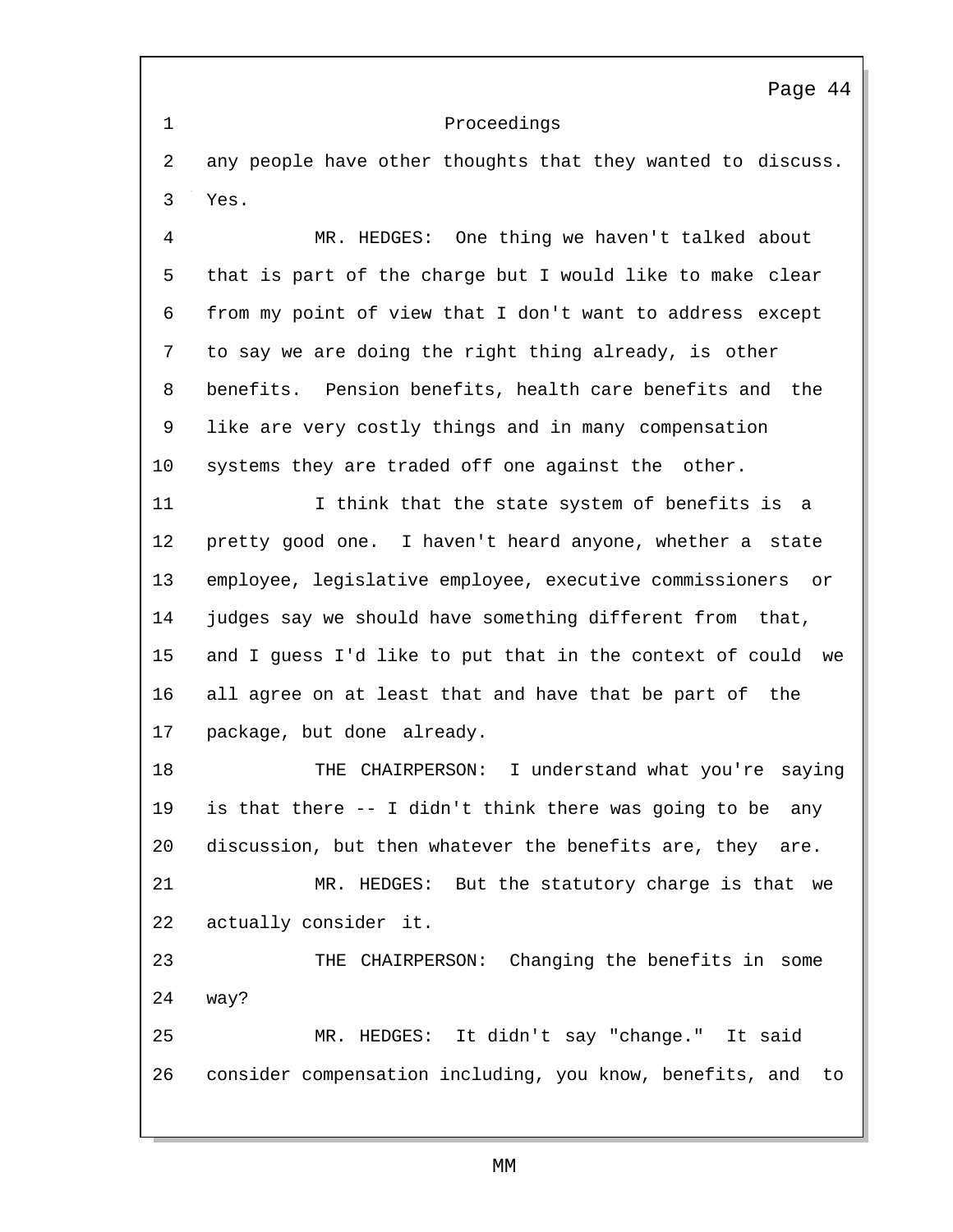|                | Page 45                                                       |
|----------------|---------------------------------------------------------------|
| $\mathbf{1}$   | Proceedings                                                   |
| $\overline{a}$ | my way of thinking in the normal compensation system, they    |
| 3              | are all in the mix and the employer says this cost me "X"     |
| 4              | and the union, as it were, says No. Well, we've got to        |
| 5              | make sure -- and that becomes part of the discussion -- an    |
| 6              | explicit tradeoff. I don't want to have that part of the      |
| 7              | discussion. I want to assume it.                              |
| 8              | THE CHAIRPERSON: Is there any disagreement with               |
| 9              | Roman $--$                                                    |
| 10             | MR. HEDGES: I don't think there is a.                         |
| 11             | THE CHAIRPERSON: -- that this is not part of our              |
| 12             | discussion, that we are really only focusing on salaries?     |
| 13             | The rest of the system is as to benefits, we are not          |
| 14             | discussing that and that will remain whatever they are.<br>I. |
| 15             | they we have agreement here.                                  |
| 16             | MR. COZIER: I think that's appropriate and I                  |
| 17             | think you have to keep in mind that judges are not involved   |
| 18             | in collective bargaining.                                     |
| 19             | MR. HEDGES: Neither are a lot of other                        |
| 20             | employees.                                                    |
| 21             | MR. COZIER: Yes, but in the court system, which               |
| 22             | has some 14,000 employees, 90 percent -- at least             |
| 23             | 90 percent are represented by bargaining unions and so        |
| 24             | there are many --                                             |
| 25             | MR. LACK: Twelve of them.                                     |
| 26             | MR. COZIER: Twelve different bargaining units                 |
|                |                                                               |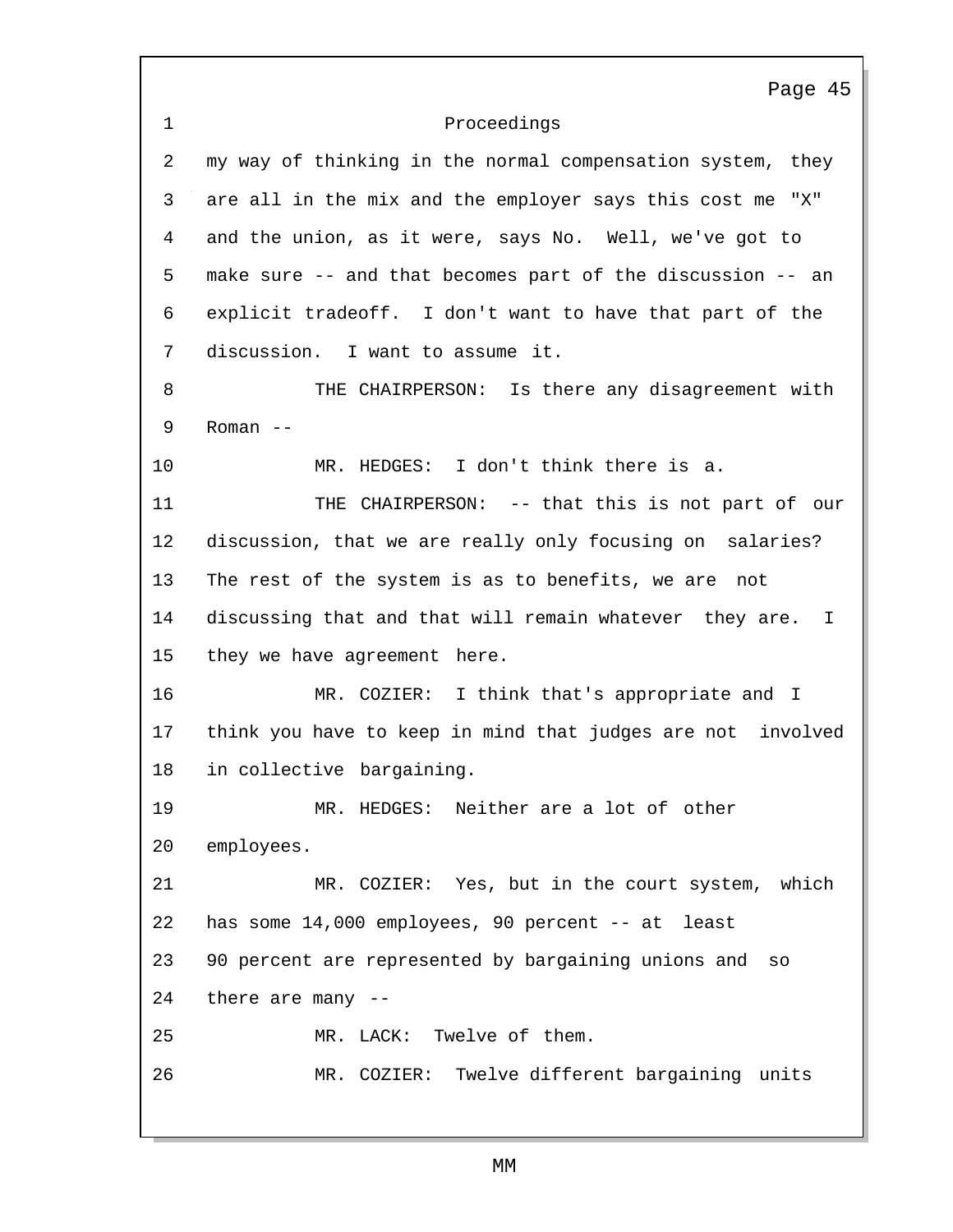1 Proceedings Page 46 2 and that's part of the context that we sometimes forget, 3 which is that nonjudicial employees have gotten raises 4 variances in their benefits over that 12 year period when 5 of course the judiciary did not receive raises to the 6 extent that there were nonjudicial employees who were 7 earning as much or more than some of the judges. And I 8 think that's an appropriate context, because the system is 9 so much larger than if we are talking about legislators or 10 the Executive. 11 I think nationally I think we have to put it in 12 context that New York happens to be the largest legal 13 system, the most complex legal system and it is considered 14 the legal center, certainly, of the U.S. but probably 15 certainly among the 12 top legal centers in the world and, 16 I mean, something goes along with that. 17 The other thing I just wanted to clarify is of 18 course this regional disparity issue is an issue I don't 19 think that we can actually address, because part of that is 20 really an anachronism from when the system was based upon 21 counties essentially compensating judges, but I think 22 what's important in that discussion in terms of the 23 regional aspect is that whether we look at the Federal 24 system or we look at the system in the other 49 states, 25 there is a uniformity with respect to judicial 26 compensation, and that is it is never regionally based,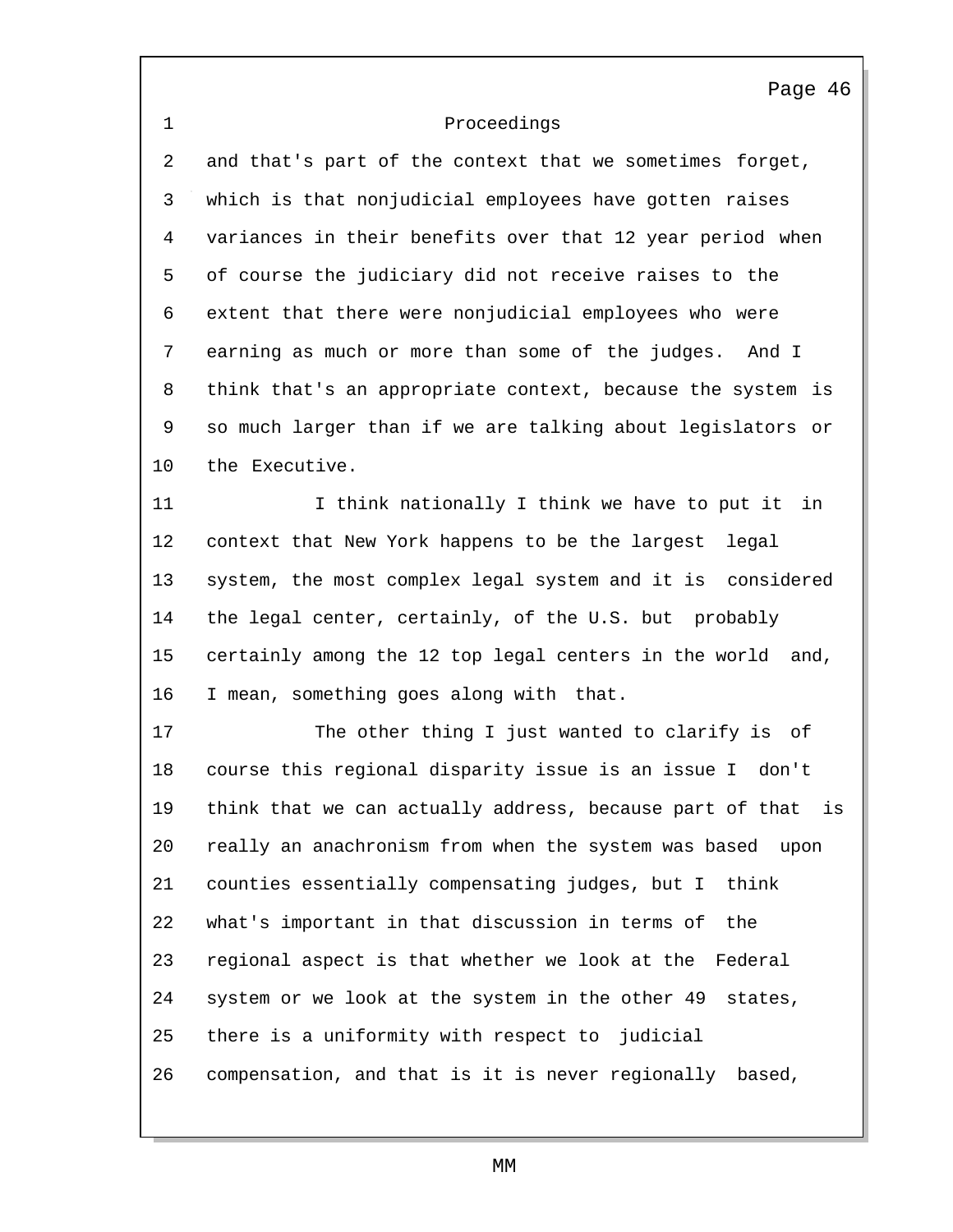1 Proceedings

2 because the idea is that judges in particular categories, 3 whatever the category may be, are elected or appointed to 4 perform the same duties and responsibilities and should be 5 compensated in the same manner.

6 THE CHAIRPERSON: I am trying to take this 7 discussion to the next step. It seems to me what I've 8 heard -- and then I think we should just consider this and 9 any other ideas that people have -- one suggestion that 10 I've heard is that there should be 100 percent of the 11 Federal salary now at in the next increase level. And if I 12 understood, Roman, what you were saying as another 13 alternative, was that it be 95 percent? I don't want to 14 put words in your mouth. Maybe you want to express it so 15 we can sort of put it down and then see if there are other 16 suggestions as well. So let me go back to you, okay? If 17 you can sort of spell out what your thought is at the 18 moment of what we should be doing.

19 MR. HEDGES: In my mind the question what 20 percentage of the total it should be is in fact an open 21 question. From way of illustration, 100 percent is sort of 22 one end of it; 95 percent would give us a salary in New 23 York that is, roughly speaking, the highest in the country 24 among states, and in my mind that's a nice way of 25 ratcheting what should be our choice.

26 My thought is that I conclude it but I put a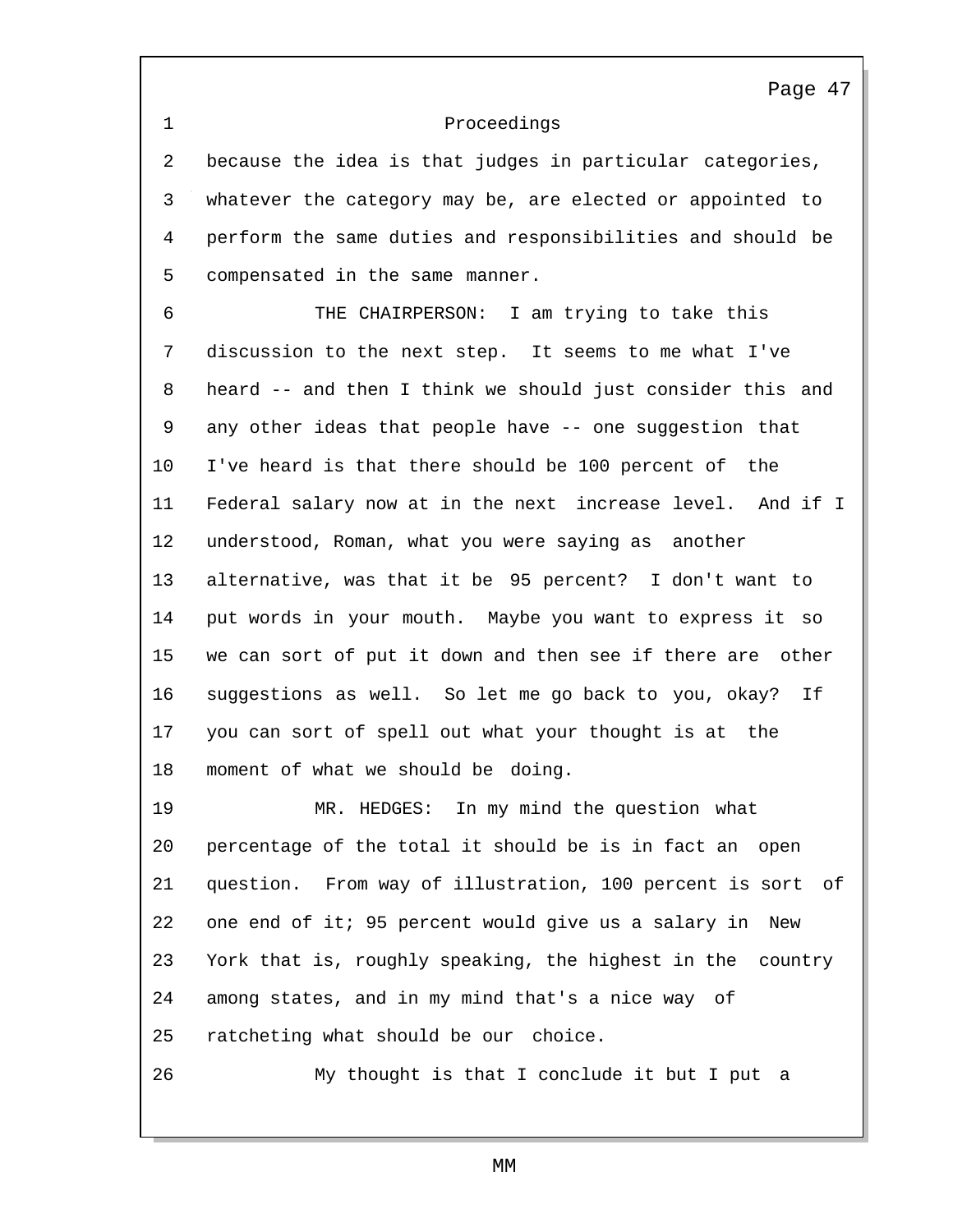1 Proceedings Page 48 2 lower round on a number less than 100 percent; 95 percent; 3 way up there. 4 THE CHAIRPERSON: Can I understand -- 5 MR. HEDGES: Way up there. 6 THE CHAIRPERSON: Can I understand? 7 MR. HEDGES: Yeah. 8 THE CHAIRPERSON: Because I don't understand 9 maybe. It would be 95 percent of the \$203,100, that would 10 be an increase at the next -- all of that would be an 11 increase in 2016. I just want to make sure of -- 12 MR. HEDGES: No. In my mind, I would like to 13 phase in whatever we decide. 14 THE CHAIRPERSON: Okay. 15 MR. HEDGES: But -- 16 THE CHAIRPERSON: Okay. That's it. That's what 17 I wanted to understand. 18 MR. HEDGES: -- but I would like to limit our 19 discussion -- this is my recommendation -- to someplace 20 between 95 percent of the Federal number and 100 percent of 21 the Federal number. And for purposes of argument, because 22 I want to phase it in, I would say in year four. 23 THE CHAIRPERSON: I'm sorry? 24 MR. HEDGES: By the way, if we were to say in 25 year one, 95 percent, what would that look like compared to 26 other states? It would look like the highest nominal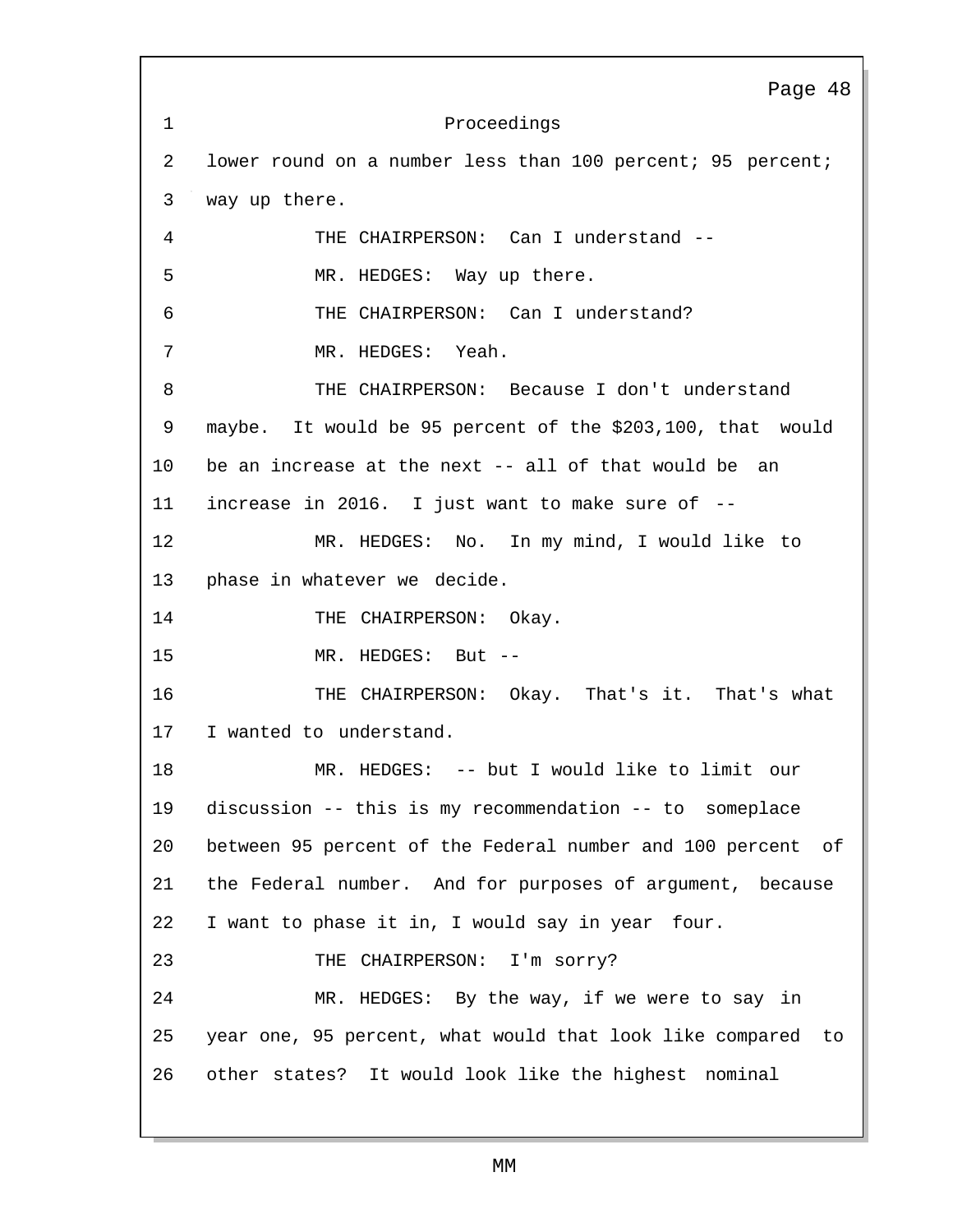1 Proceedings Page 49 2 salary of any judge in the other states, according to the 3 chart that the court system gives. 4 THE CHAIRPERSON: Again, that -- 5 MR. HEDGES: Which is 193,000. 6 THE CHAIRPERSON: We don't know if there are 7 any -- we haven't looked at the other compensation in those 8 states. We are just looking at salaries. 9 MR. HEDGES: Just looking at salary. And as a 10 "by the way" in my world, I would like the current other 11 than salary considerations to be what they currently are, 12 which is the state pension system, the state health system, 13 and the like. 14 MS. REITER: I'd be surprised if any state were 15 more generous than we are in those areas -- 16 MR. HEDGES: Me too. 17 MS. REITER: -- number one, we could certainly 18 find out, I guess, and that they probably exist somewhere, 19 but generally speaking, our benefit packages in this state 20 have been pretty rich and the fact is I think one of the 21 reasons quality people go into the Judiciary even though 22 the salary isn't as high as we might think it ought to be. 23 So, I'd be surprised if we were lagging behind any other 24 state in that regard. 25 THE CHAIRPERSON: Roman, can you just clarify for 26 me, that would be at the end of four years, what you are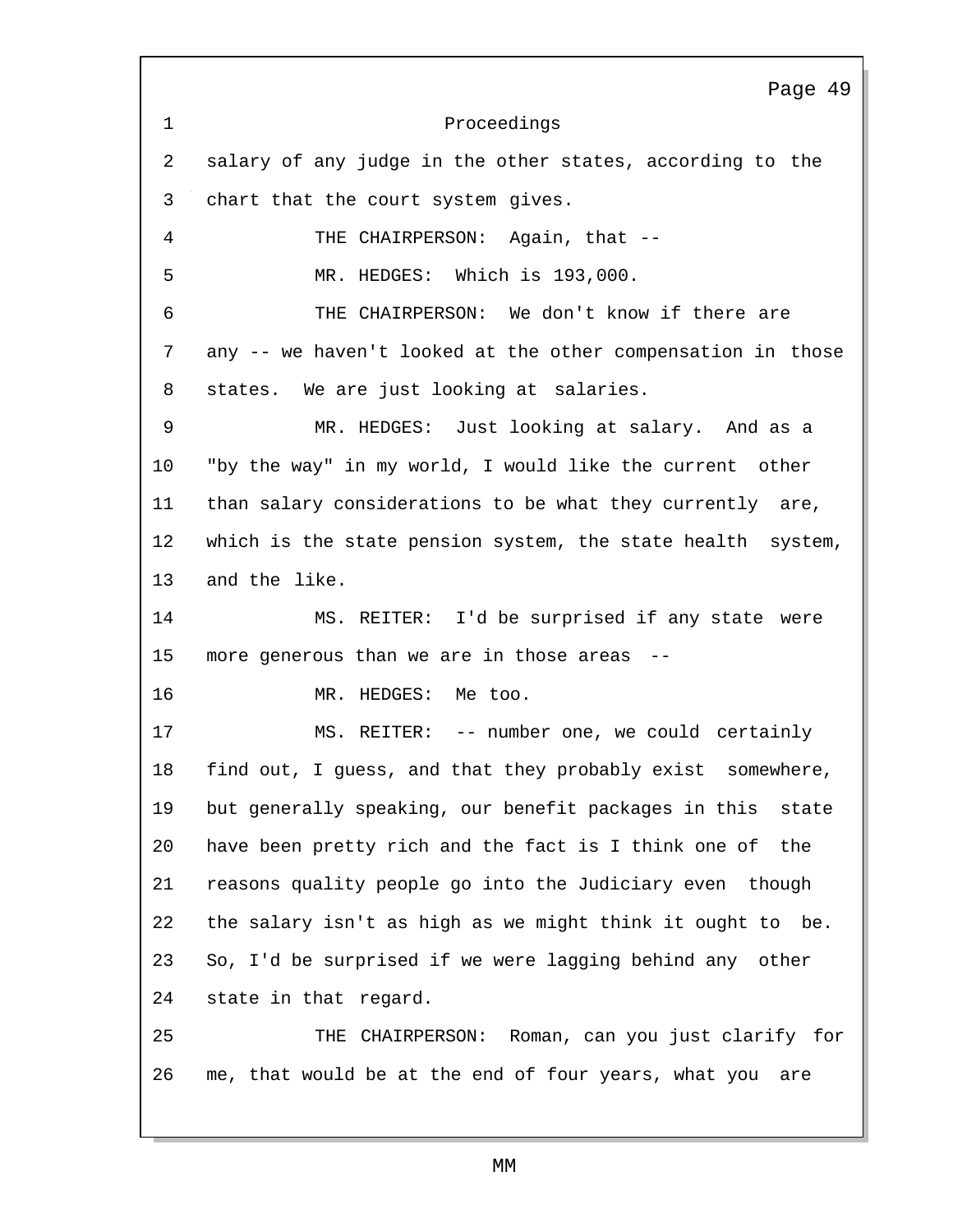1 Proceedings Page 50 2 proposing we would be at -- judges would be at 95 percent 3 of whatever the Federal number was in four years, is what 4 you have in mind? 5 MR. HEDGES: In my mind that would be the range 6 of discussion that I would like us to be focused on, 7 someplace between 95 and 100. 8 THE CHAIRPERSON: Okay. Anybody else have any 9 other thoughts on this particular issue? 10 MR. JOHNSON: Just asking Roman for 11 clarification; what we are talking about, then, is waiting 12 to see in four years what the Federal number is. We would 13 state for our target the Federal number in four years and 14 then what you're talking about is the lower -- possibility 15 of a lower boundary of 95 percent. 16 MR. HEDGES: Of that. As the target number for 17 our final number, and the higher range of that would be 18 parity full 100 percent. 19 MS. REITER: Just so I understand, if you did the 20 calculation of the Fed numbers over a four year period, 21 whatever that -- to phase in, let's say, 25 percent a year, 22 right, over four years to get to 95 percent of that number 23 knowledge. 24 MR. HEDGES: Exactly. 25 MR. LACK: But that number would be a number that 26 we project.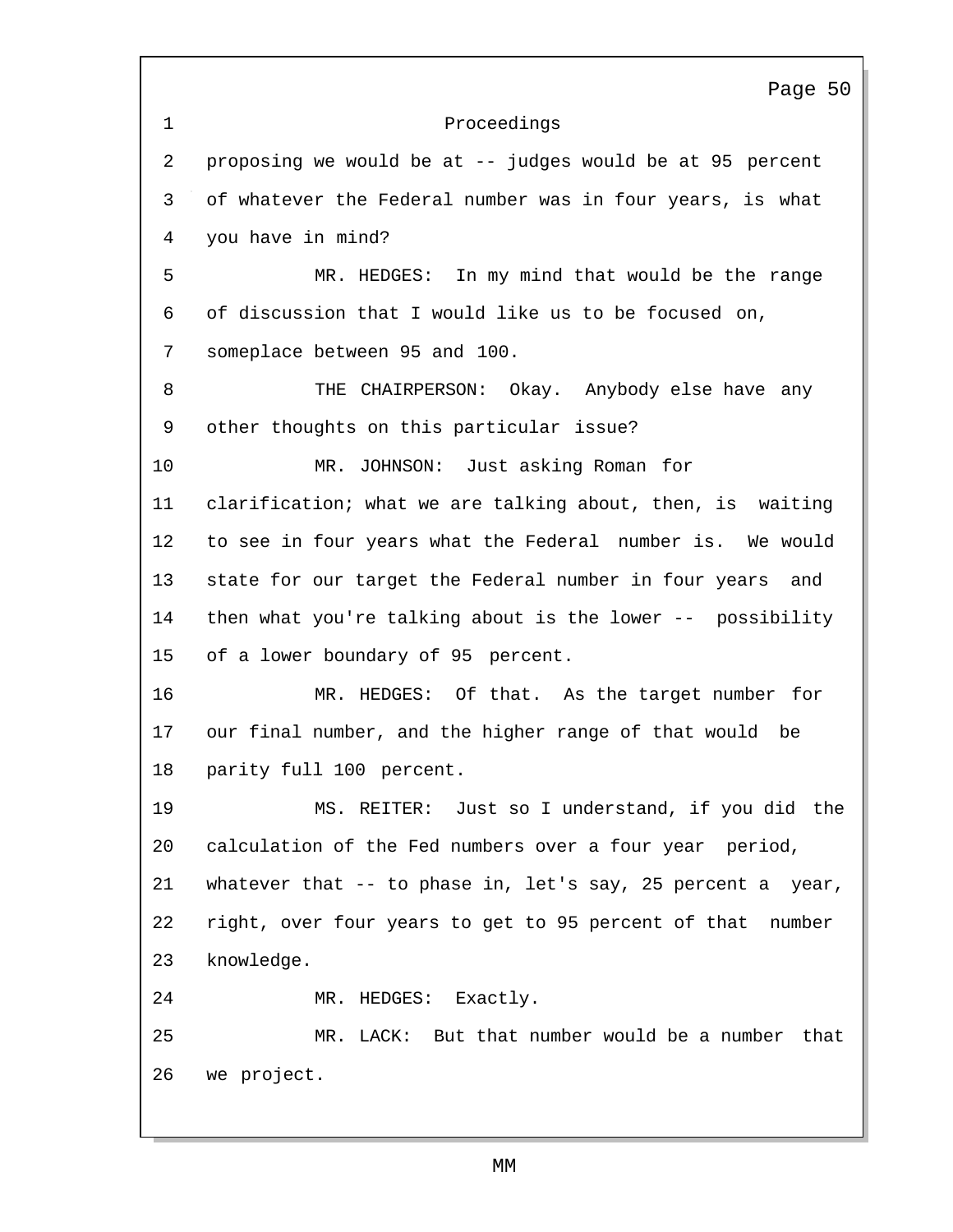1 Proceedings Page 51 2 MR. HEDGES: Right. I would be happy to actually 3 do it as a percentage up and let life happen and let the 4 chips fall where they may. If the CPI goes up 10 percent 5 and the Feds is just 10 percent, then we get a bigger 6 number than we are expecting. If it stays zero, as my 7 Social Security number stays this year, then that would be 8 what happened. 9 THE CHAIRPERSON: But so --10 MS. HORMOZI: Sorry for my math. Why not agree 11 to a cost of living increase for four years and then do 12 95 percent of what the Federal salary is now so we know the 13 number and the cost of living increase? 14 MR. HEDGES: Because I am not happy to get to 15 95 percent in day one. I'd like to get -- 16 MS. HORMOZI: So I agree, but in four years you 17 phase in to 203 but allow everyone to get their cost of 18 living increase every year, whatever that is. 19 MR. HEDGES: Since the Feds do cost of living, I 20 don't even have to know what that number is. It just takes 21 care of itself. I am just doing the arithmetic, that's 22 all. The concept is the same in my mind. 23 MS. HORMOZI: Right. There is just one we would 24 know and one we wouldn't; right? 25 MR. HEDGES: I don't think it comes out any 26 different, but it allows us not to do that complicated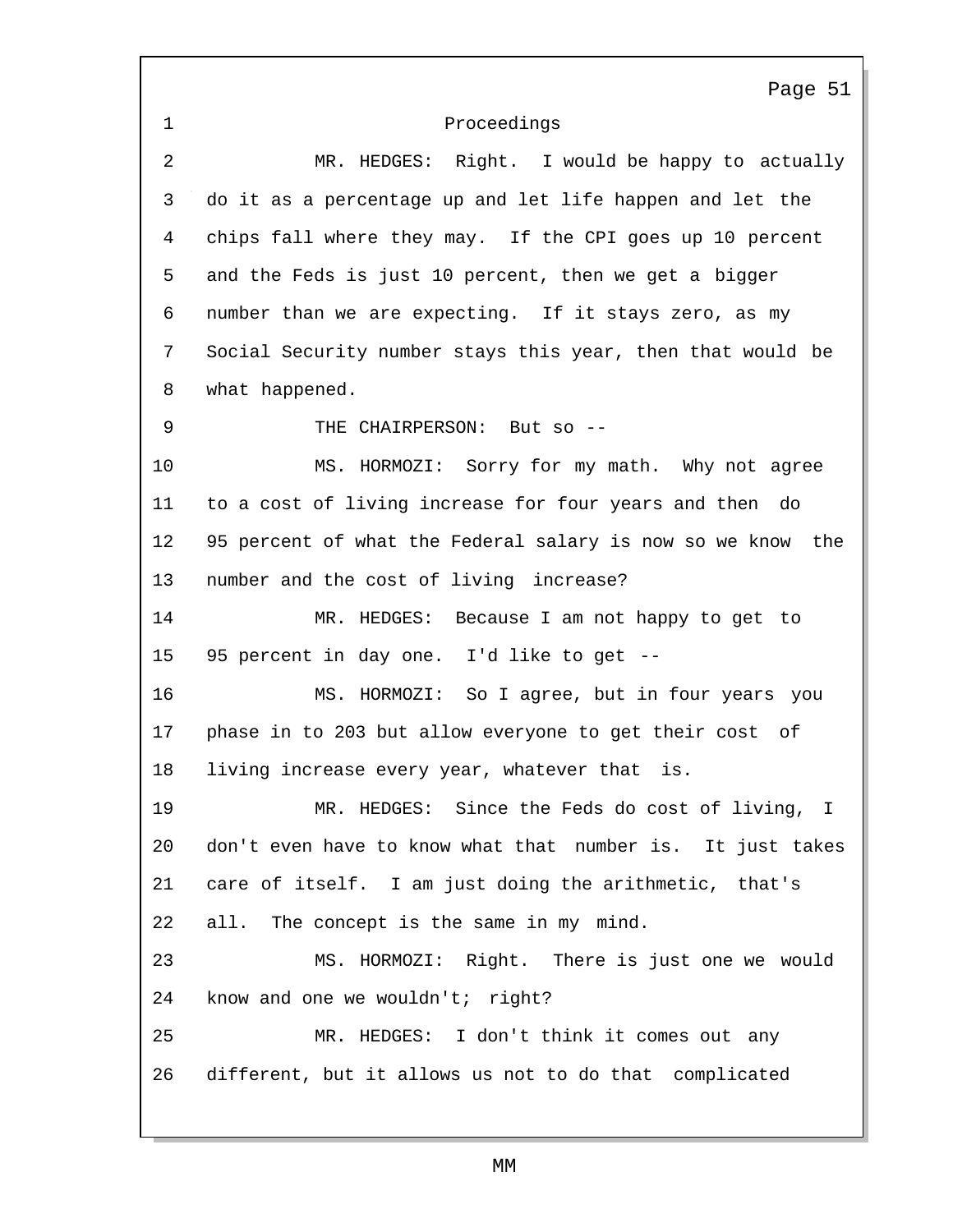1 Proceedings 2 arithmetic. Page 52 3 MS. REITER: So in year one, in year one it's 95 4 percent of whatever the Fed actually is, what that cost of 5 living. In year two it's 95 percent. 6 MR. HEDGES: Correct. 7 MS. REITER: Of --8 MR. HEDGES: Correct. If we weren't doing any 9 phase-in at all, that's exactly -- 10 MS. REITER: Right. If we do the phase-in it's 11 95 percent of year one of. 12 MS. HORMOZI: 25 percent. 13 THE CHAIRPERSON: I don't understand why are we 14 picking 95 percent. 15 MS. REITER: Whatever it is. 16 MR. HEDGES: I'll tell you how I got to the 95. 17 The 95 is rough justice -- someone can do the precise 18 arithmetic, a number that that will get us to be the 19 highest state in the country. 20 THE CHAIRPERSON: Yeah, but we don't know what 21 the states are going to do. 22 MR. HEDGES: Well, no, no. That's my point. 23 MS. REITER: California is bankrupt and 24 Pennsylvania can't get a budget to safe their lives so I am 25 not worried to us losing ground to them. 26 MR. HEDGES: But it was a way of saying --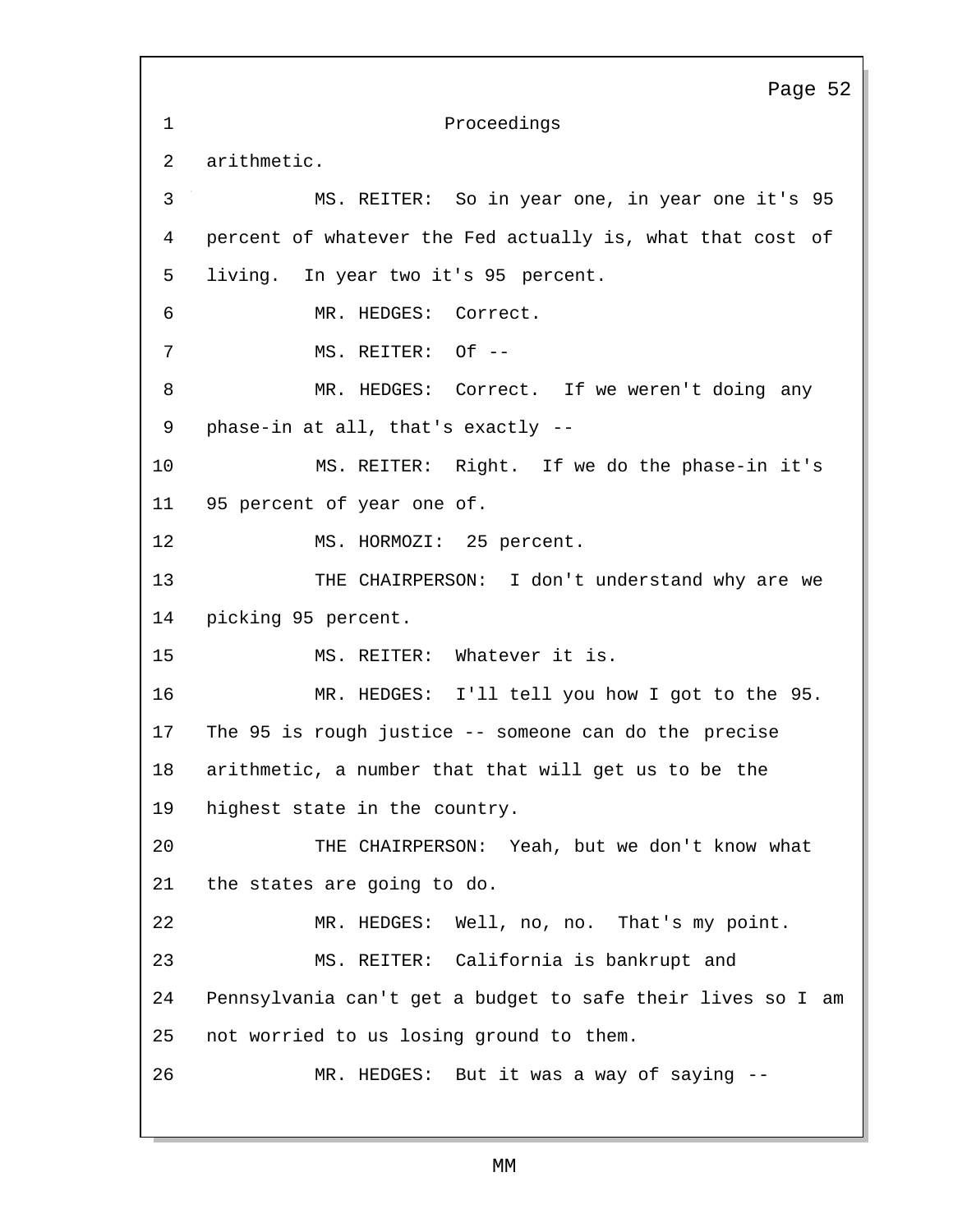Proceedings Page 53 MR. LACK: You just said that we shouldn't be compared to other states. MR. HEDGES: It was a way of saying a number less than 100 percent, but my recommendation would be but still quite generous. And how generous, if I did the arithmetic correctly with rounding and so forth, 95 percent would put us higher than what Hawaii and if I got the arithmetic wrong, maybe it can be 96 percent. THE CHAIRPERSON: So maybe somebody out here can do the arithmetic while we're talking. MR. LACK: Well, I've got to say all of a sudden we are comparing with other states when we've had a precedent for years now -- again, and I keep mentioning it -- by governors in both parties and the State Legislature equating our salaries to that of the Federal District Court, and what we were in fact having this discussion about is that the Federal District Court as a result of a lawsuit that had increased, a lawsuit that was evaluated through the federal judicial system as to what judges should earn at any given time in the Federal system. I again stress that in the Federal system, there is no comparison between Mississippi and New York or New York and California. It's across the board, across the country, and the evaluation was that judicial salaries should be increased to a standard that was debated hotly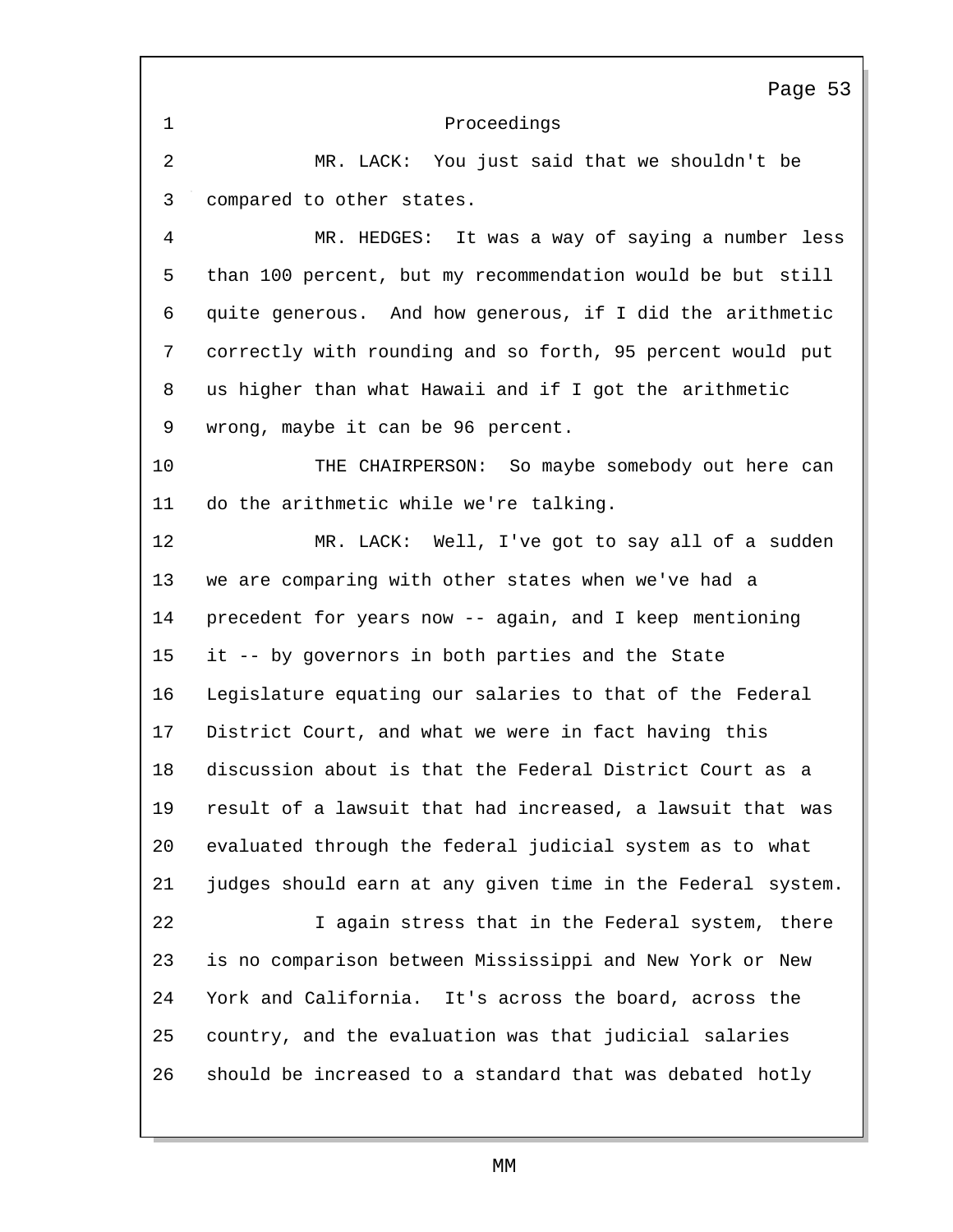| Proceedings |  |
|-------------|--|
|-------------|--|

 within the Court of Federal Claims and went up on appeal, came back and was structured, and that's why the 174 was raised to where it was and where it is now. And if that's a standard that we accepted now for the last few years, I think this is a standard we should still be using and not switching to a standard where we are suddenly going to come off of that, "use it as a benchmark" but only take a percentage of it, because we want to compare ourselves to other states, which we haven't been doing at all and as Fran, you pointed out New York doesn't compare itself to other states. New York is New York.

 MS. REITER: Whether you use it as a comparison to other states which we discussed here or not, I am having problems with an increase the size that we are talking about to get to -- to keep within that Federal benchmark in view of everything else that's going on in the state. And while what we recommend will happen unless the legislature and the governor say no, I think we put ourselves in the position of them doing just that, that I would love to come up with something that is both fair, that says to the Judiciary that we value you, and that you deserve more, but at the same time it is in a stick in the eye to every other person in this state who has similar issues, some of which we will be dealing with, not to mention the public at large which is going to look at this and say, right -- and you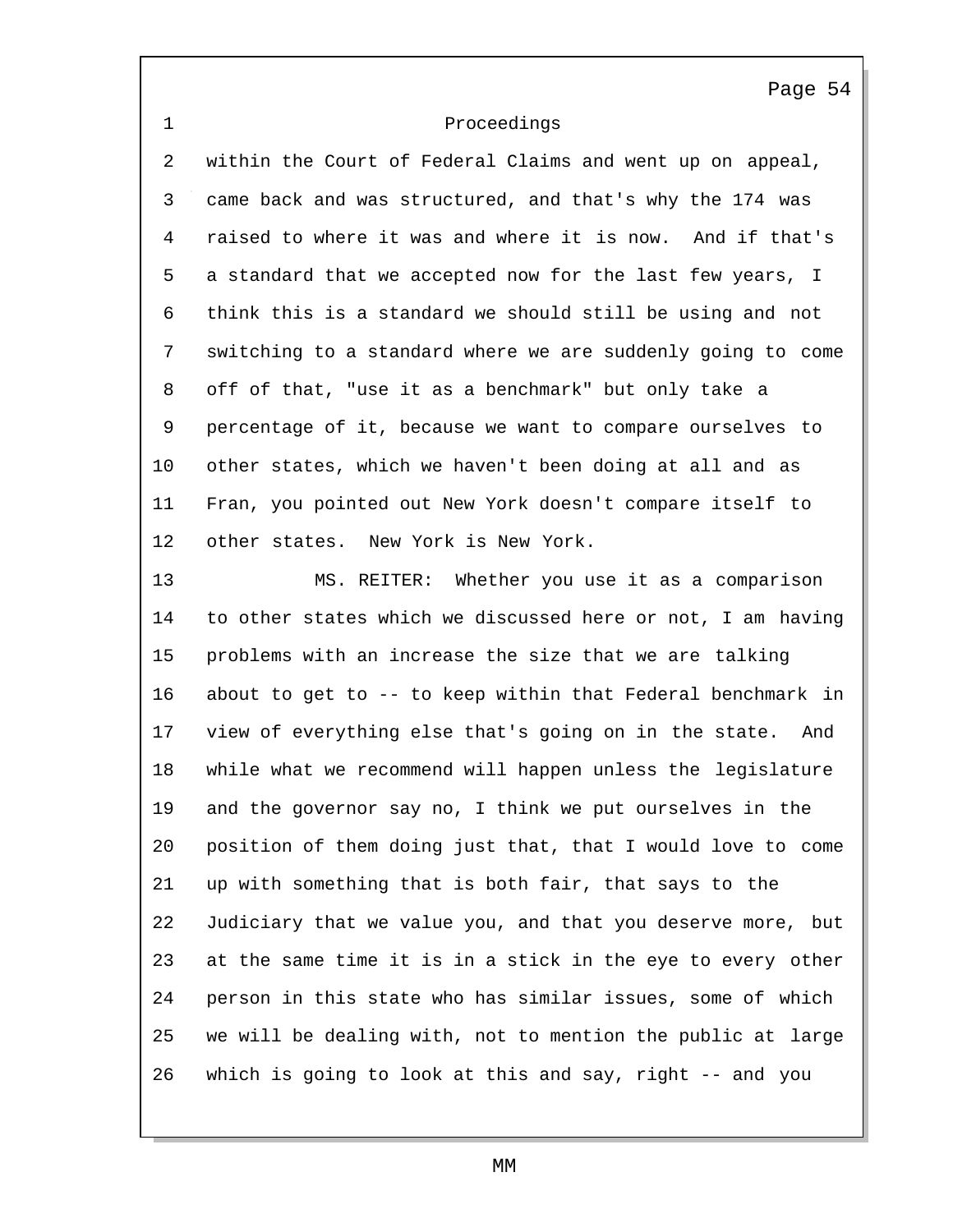Proceedings Page 55 have been in politics a long time and I have been in politics longer than I ever wanted to be when it comes to issues like this. MR. LACK: That's why I have been out of it for years. Thank you very much. MS. REITER: Well, me too, but I haven't forgotten, that that \$35 million -- that we casually look at as being chump change, right now someone is going to turn around and say, "That will buy us the services in supportive housing for New York City's homeless population in X number of units, and it's going to be a lot of units or it's going to be this number of day care slots; or it's going to be any number of things that it's going to get compared to. So while the context of the overall state budget \$35 million may sound like a spit in the ocean, as they say, it is not going to be viewed that way by the other people whose salaries we are going to be considering next year; by -- your point, Gary -- by all of the civil servants that are going to be sitting there and saying whoa, we got one and a half percent if we were lucky next year and look at what they just gave the judge. And they are not going to be interested -- and you know just as well as I do -- they are not going to be interested in whether or not judges are worth more than a civil servant sitting in an agency -- that's -- we can debate until the cows come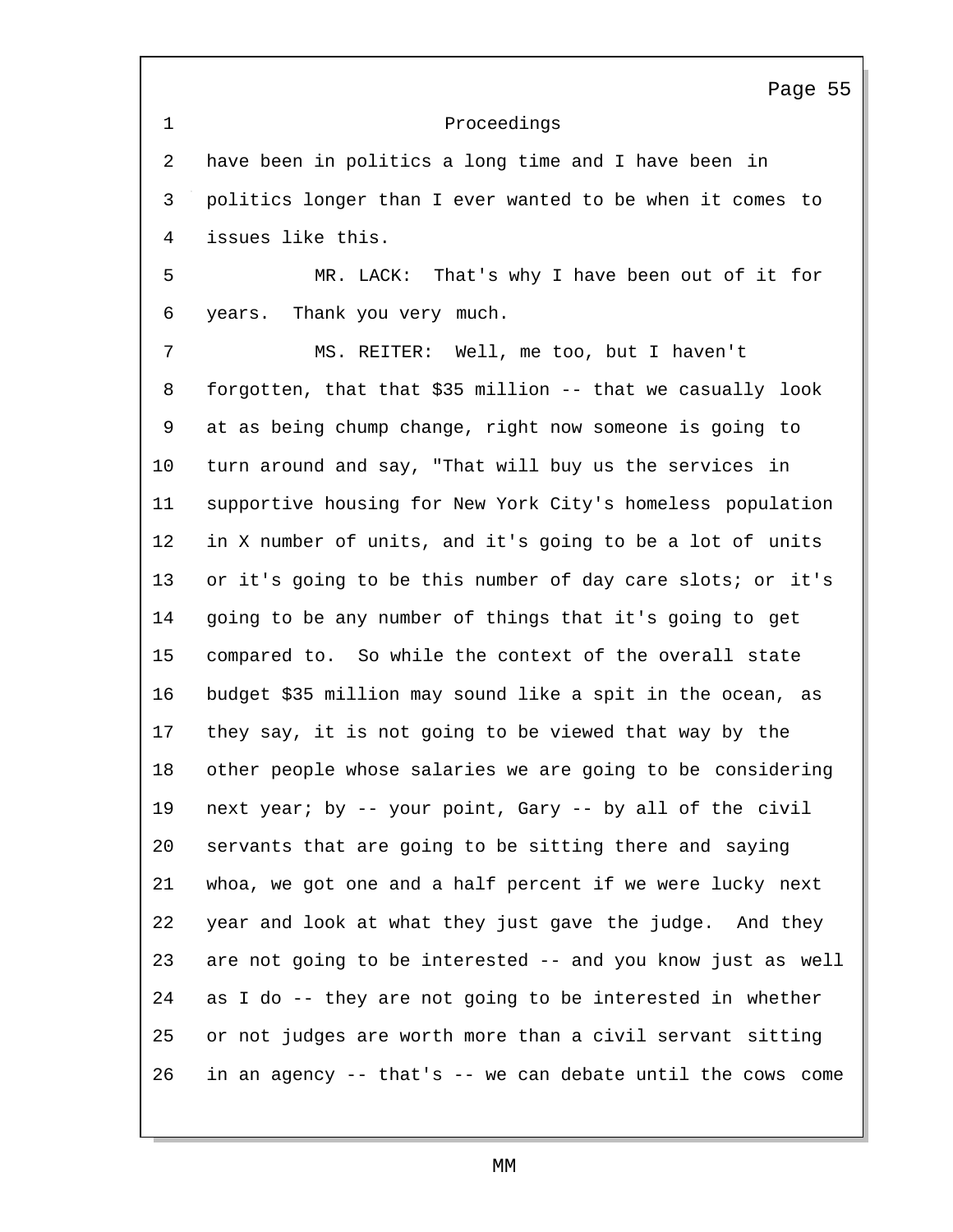Proceedings Page 56 home -- you can tell I moved to Columbia county -- you can debate forever whether that's viable, realistic fair comparison. Who cares? In this world it doesn't matter whether it's viable or realistic or fair. It is what it is. We want to do the right thing, and I'd really like to come up with something that the Legislature and the governor are going to embrace, and I think that we are not quite there yet. We have agreed that we want to give the Judiciary a raise. I think raising them to the Federal level will -- not comparing us to any one state, but will so make us the number one state in terms of judicial salary. And the cost of living arguments, while it is meaningful to me, I don't think it's meaningful out there in the public, at least not nearly as much, but I just want to come up with something. I think Roman has some up with one potential way of looking at it. If you don't like comparing us to the other state, that's okay, but it would certainly be a substantial raise. It would keep them below \$200,000, which I think is going to just make people absolutely crazy to go that far. And I want to come up with something that's workable, that's fair and that is going to be embraced as a positive step for the state. (Whereupon, Maria Rivera replaced Michelle Mahaffey as the official court reporter at this time.)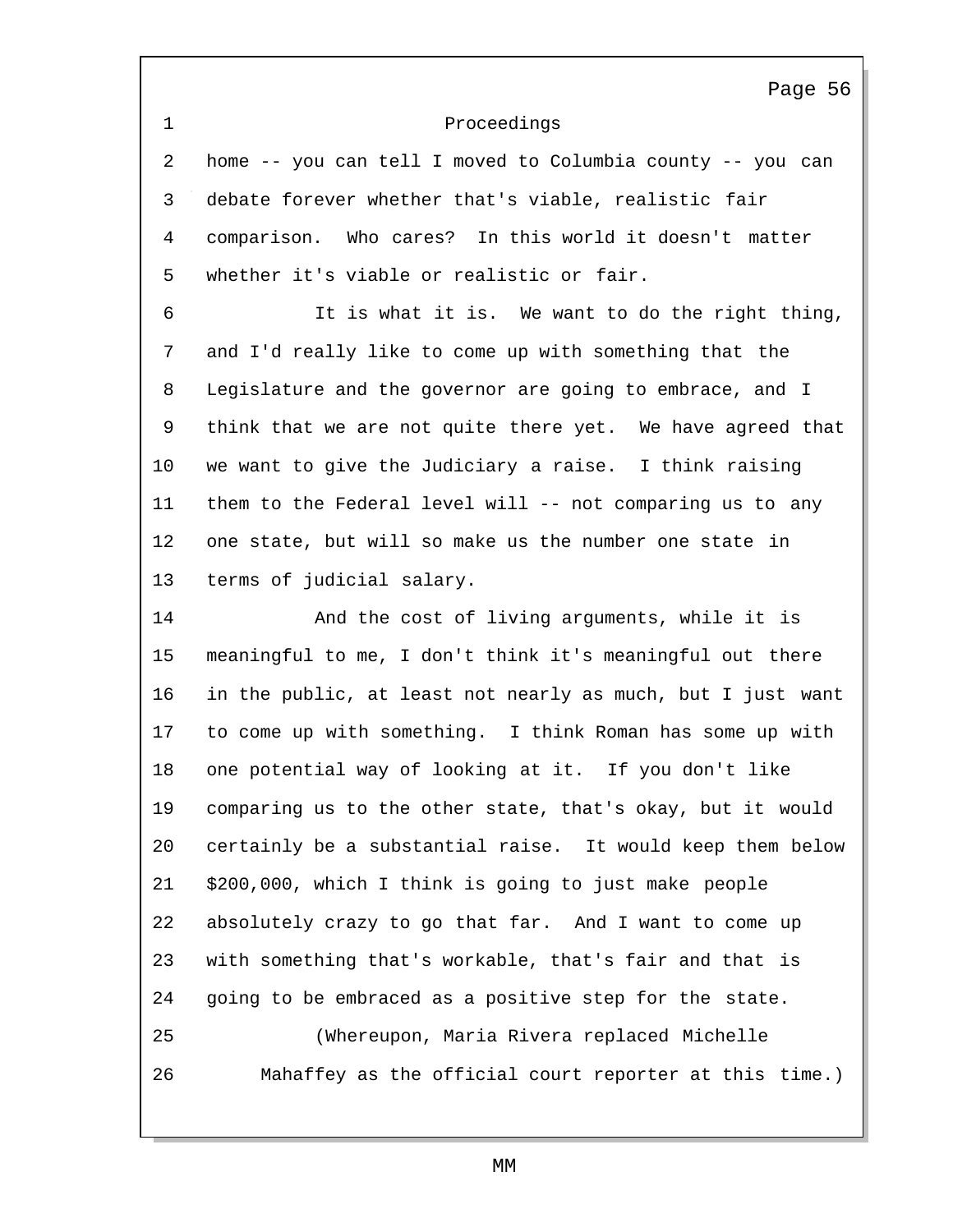Proceedings Page 57 THE CHAIRPERSON: Is there anybody going to comment on what Fran said, or is there anything more on this topic? Barry? MS. REITER: I think I would share to an extent we put a lot of things on the table, and we didn't think we were going to get into a vote today. I think we each have a lot to think about, and there are options that we could put on the table. THE CHAIRPERSON: I think maybe if we can talk about some more options perhaps might be helpful. I agree with you. I don't think those are the only options. For example, if we were to agree at a hundred percent and maybe without cost of living for the first two years, and the first two years gets us to the federal benchmark now, and then add the cost of living, I think there are, it seems to me, various ways to do this for people who feel that there's some -- that the number over 200 is too high for them to go for optique reasons or otherwise with the public. There are ways of doing it that are different than, you know, talking about 95 percent. I just want to put that out there. And not that I'm agreeable with any position right now. I think here everybody was sort -- not everybody, but a lot of people are unsure of how to do this besides wanting to do it. JUDGE LACK: I don't think there is anything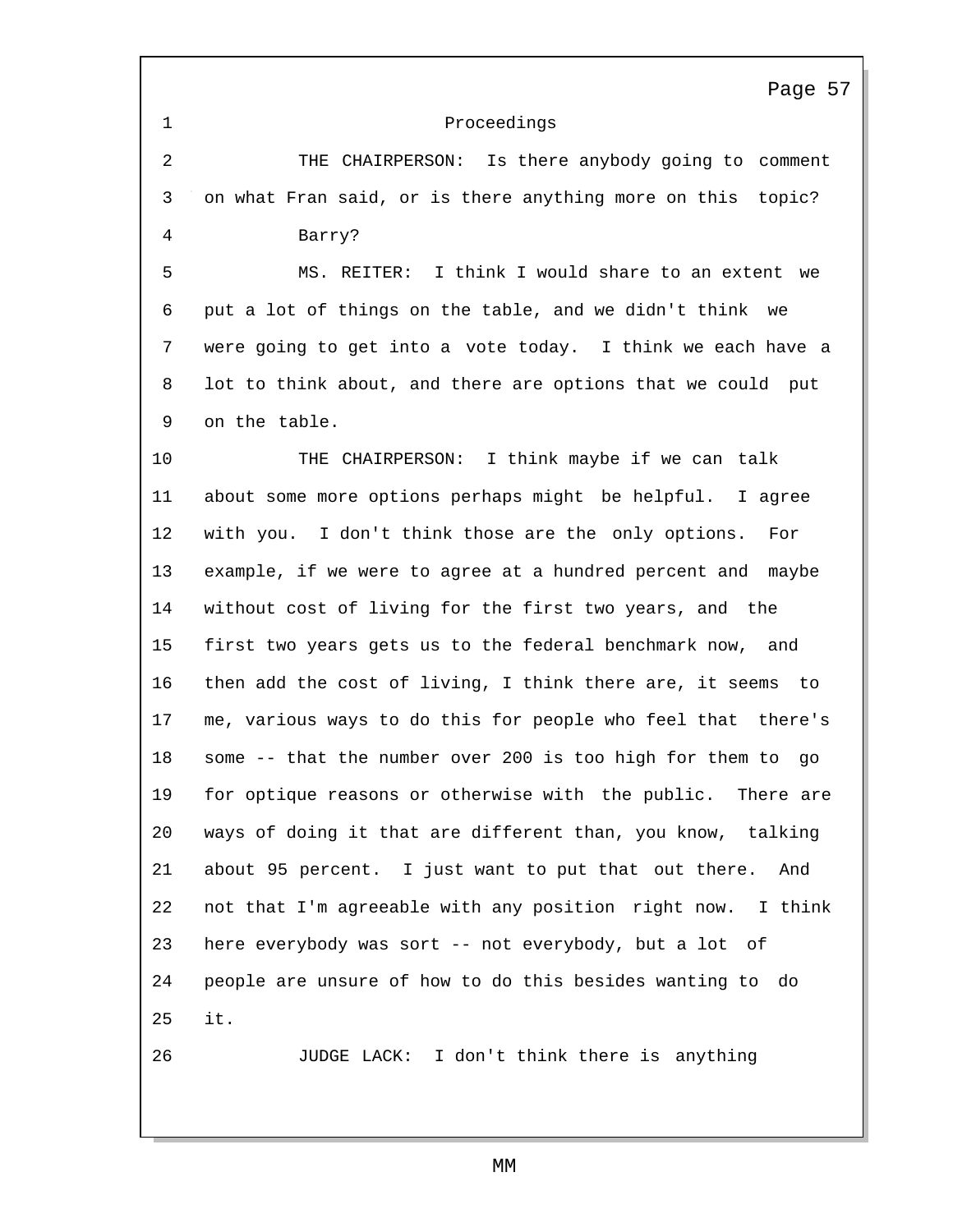## Proceedings

 imaginable about the 200. The number of \$203,100 is not a new number. Not only did we have a hearing on it last week, we referred to the area of judicial association, the issues why we're here, and of course, had that number, and it's been out there, out there for months.

 And again I repeat, neither the executive nor the budget director showed up and poured cold water on it. Nor have I read in the press or noticed or -- I don't think we received any statement from anybody in the legislature saying how could you tentatively have any number like that at all. And there is absolutely no doubt that after 18 years the salary of the governor of this state, which is not our charge only because the constitution is going to be way, way above \$200,000 by the act of the legislature which is the only way that can happen, the governor and the lieutenant governor, and that we have considered and have to consider again after 18 years substantial increases in the department heads for all the reasons that Fran mentioned with the commissioner is making way more than what commissioners make.

 And as Barry pointed out, fiduciary finding about the rate, there were many law clerks who were earning much more than the judges for whom they worked. I mean, and that's all a reality that we have to limit. But I don't think there is any prohibited number such as \$200,000 that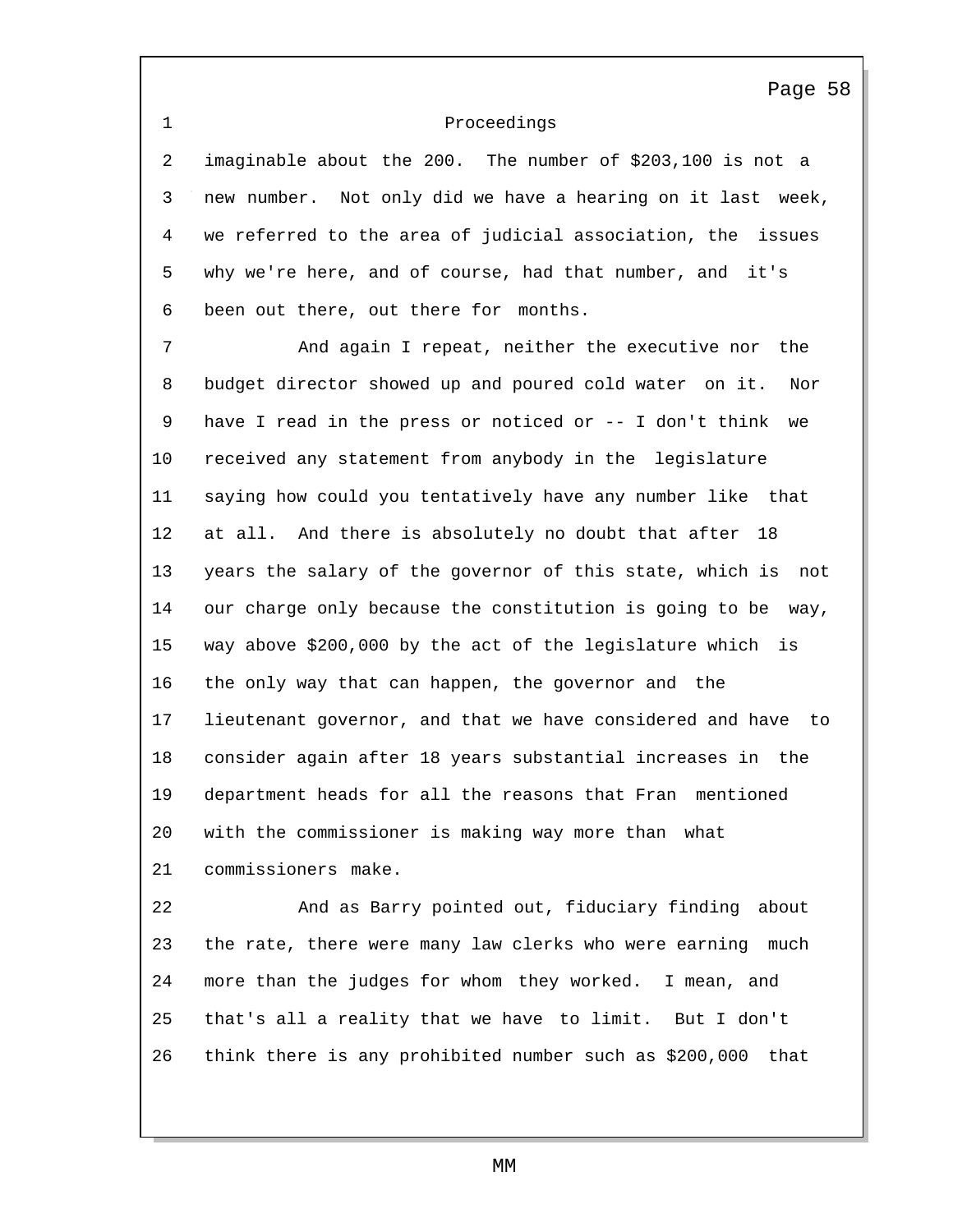Proceedings Page 59 becomes meaningful. And I'll tell you right now, when we get to it, I don't want to hear anything about we have to hold the governor relative to the attorney general and the comptroller to a salary that's not going to go over \$200,000, it's ridiculous to have this commission here with people who haven't gotten salaries in 18 years at the level it is now. So that being said, I think we should proceed on whatever it is that doesn't have a magical cap attached to it. THE CHAIRPERSON: Just a -- maybe this would be a good time to take like a five-minute break or 10-minute break and continue. You're suggesting, Fran, that I think we are not going to vote. I think people want an opportunity -- MS. REITER: Right. THE CHAIRPERSON: -- to first to consider their position and look at the materials again. I just would like to see if we can narrow whatever we can narrow today, because my only concern is I think our next meeting scheduled is December 16th. MR. JOHNSON: Correct. THE CHAIRPERSON: Without any -- without walking away with some -- a better understanding of where we want to go that may be too far down to get in the time frame to get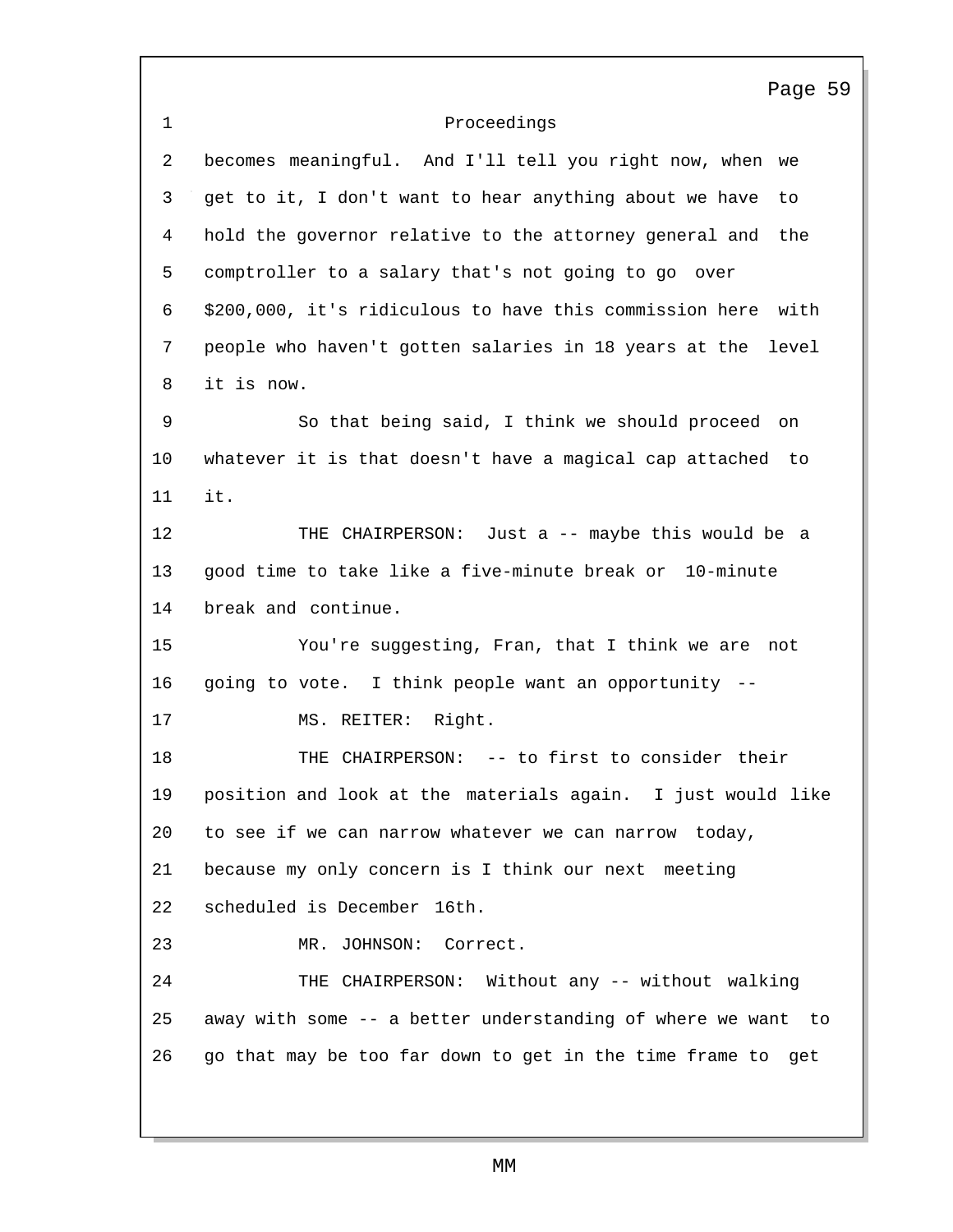Proceedings Page 60 a report done after that. So I just would like to maybe raise two issues. One is can we move that meeting up? We can do this, you know, afterwards try to find the time to meet before that to sort of try to take a vote to see where we stand, so that the report can be written maybe by the 16th or some other time after that we can sign off on the report. So I'm concerned about the time. And maybe we can get another meeting in before the 16th to try to -- might be more of a decision making. 11 JUDGE LACK: Friday. THE CHAIRPERSON: This Friday, oh, by that time we would have the record, let's try to do it, you know, either during the break or at the end. But if we can do that, I think that would be really helpful. So we will take -- we will start again in 10 minutes. 17 MS. REITER: That sounds good. 18 THE CHAIRPERSON: Ten to one. 19 MS. REITER: Sure. THE CHAIRPERSON: And in between see if we can try to come up with a plan. Okay? Thank you. We are going to take a 10-minute recess. (Brief recess held.) THE CHAIRPERSON: Okay. We are back from our recess. During the recess one of the things we talked about was trying to get some numbers. And our staff is going to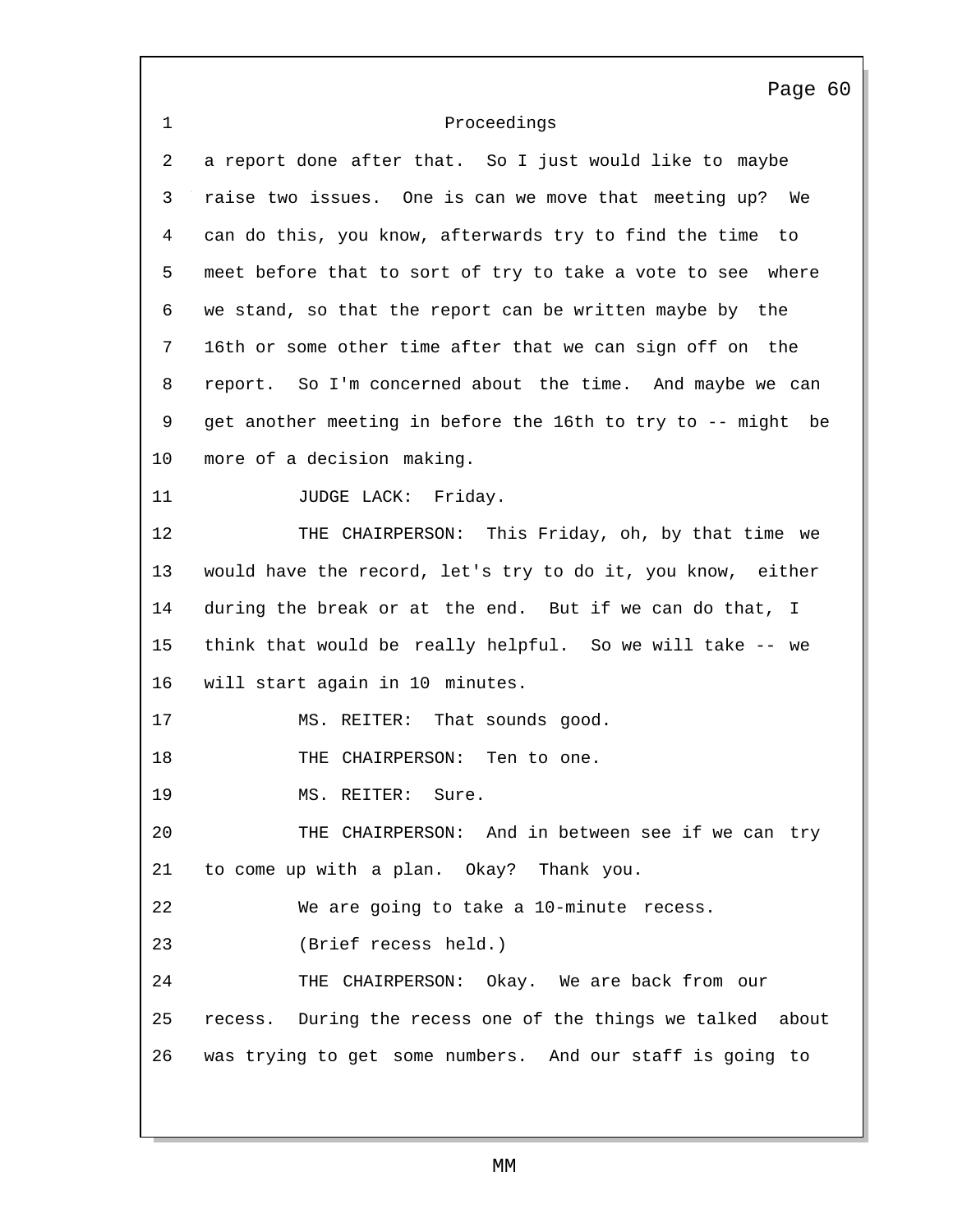## 1 Proceedings

2 put together some numbers on phases of different scenarios 3 that people can see what impact certain of the things we 4 have been talking about having real dollars, so that will be 5 sent out to all the commissioners as soon as this gets done 6 hopefully in the next day or two. But it's going to be hard 7 to do all those things, and therefore we can see how the 8 scenarios will be.

9 Let me just ask, is there any more discussion that 10 anybody would like to have based on cost of living or what 11 the amount should be? If not, I would suggest we just move 12 into the question of parity, which I think it's another 13 question that we really should discuss.

14 So with everybody's permission, parity was raised 15 by many of the speakers that testified. There were 16 different levels of parity that were discussed. And so if 17 anyone wants to say anything about parity, should we be 18 considering parity at this point, and if so, what issues in 19 parity recommendations should we be looking at? 20 Does anybody want to begin their discussion? 21 MS. REITER: I have a question, because where we 22 talked briefly about this casually, I don't really 23 understand what impediments make this to addressing this.

24 If someone is a judge at a certain level, whether it's a 25 city judge, county, town, whatever.

26 JUDGE LACK: Not town.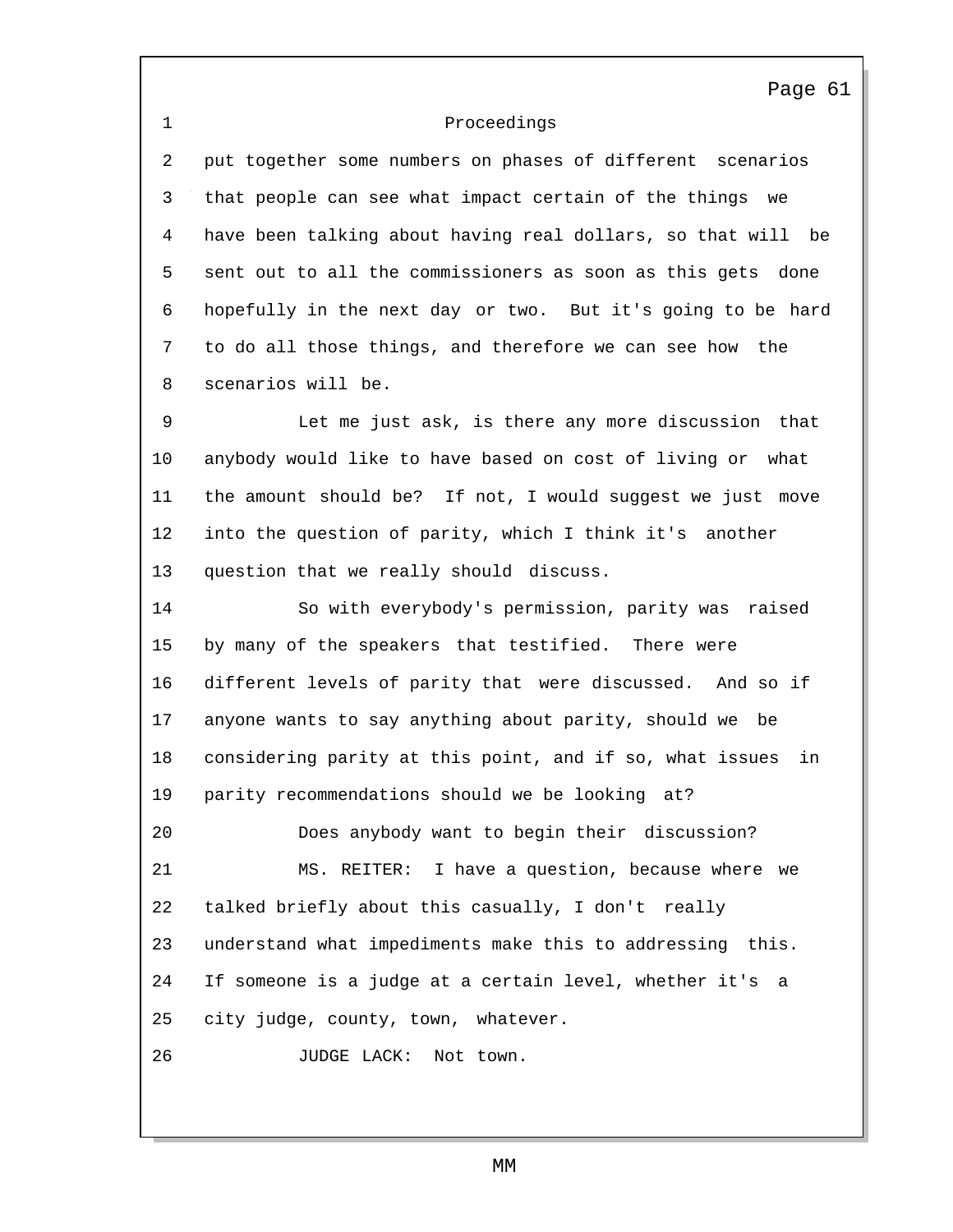1 Proceedings Page 62 2 MS. REITER: My town judge is my electrician. 3 JUDGE LACK: Deciding who is the best mechanic. 4 MS. REITER: Went to law school, decided he could 5 make more money Upstate being an electrician. 6 JUDGE LACK: Probably from being a lawyer, right? 7 MS. REITER: Somebody charge fees. 8 JUDGE LACK: I know the plumber -- I know the 9 plumber is going to back things up. 10 MS. REITER: Right. 11 Put that aside. Whatever categories there are, 12 meaning whatever the issue, as we heard people testifying 13 that resinated the most with me whose judges who were doing, 14 if we think of supreme court judges as being a category, and 15 we think of a civil court judge being a category, a family 16 court judge. Putting aside that a lower judge serves in a 17 higher court, because they're assigned like a civil court 18 judge going and sitting in supreme court making the supreme 19 court salary while they are sitting there, right? 20 THE CHAIRPERSON: That is correct. 21 JUDGE LACK: Correct. 22 MS. REITER: But if what the issue is that in these 23 various other courts people who are apparently at the same 24 level are making different salaries, is there an impediment 25 to addressing the parity issue? Is there a legal 26 impediment, is there any impediment?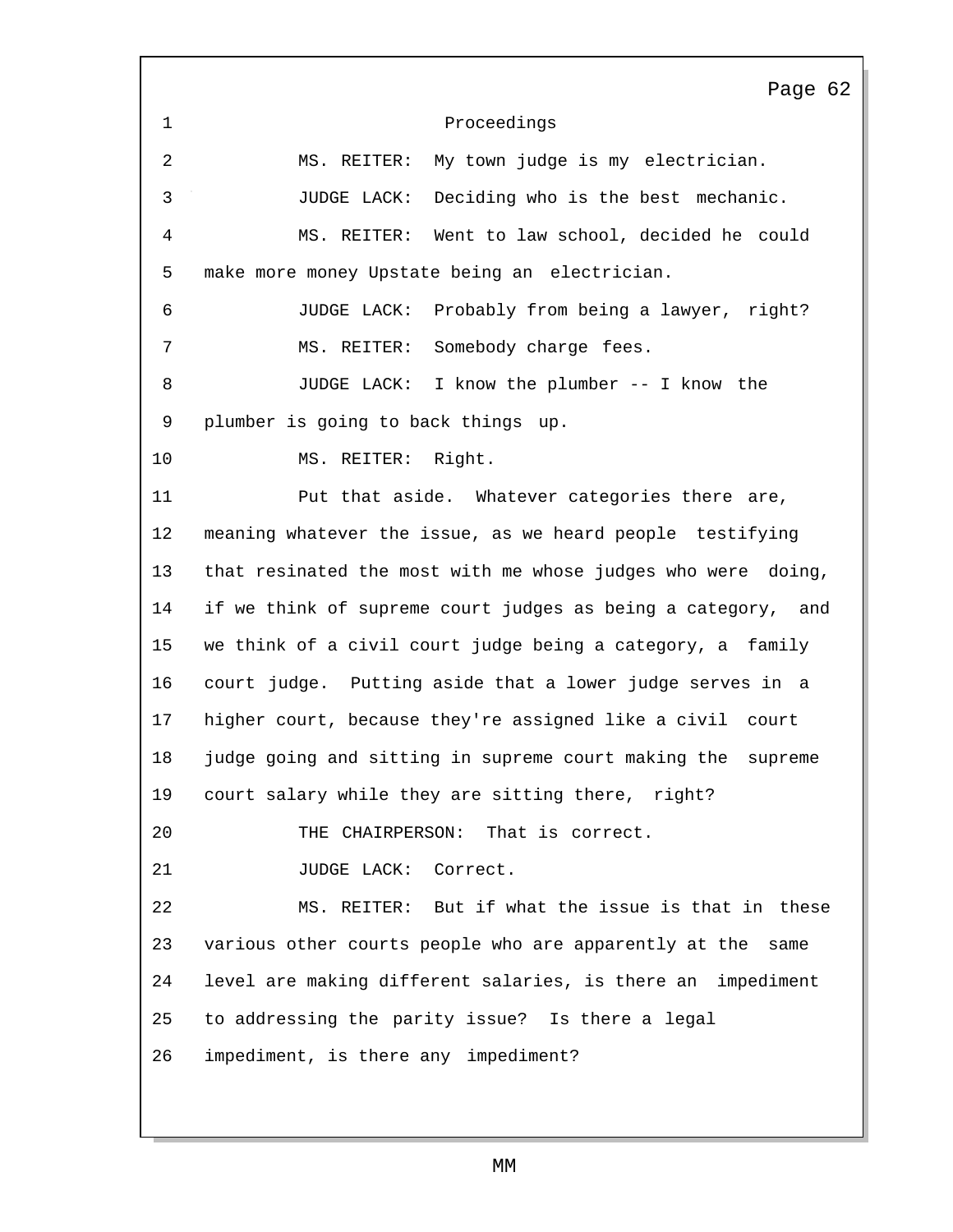1 Proceedings Page 63 2 THE CHAIRPERSON: That's a very good question. 3 Does anybody have an answer? 4 MR. JOHNSON: Is part of the issue directly 5 definable, meaning is there are a number of parity issues, 6 and so there may be different answers to each of those 7 parities, I don't know. Fran said a judge was sitting up at 8 a higher level. But then there is parity within -- parity 9 disparities within counties within people performing the 10 same function. But I don't suspect that there is any legal 11 impediment to addressing any of those. 12 JUDGE LACK: Certainly I don't think there is a 13 legal impediment. I mentioned during hearings addressing 14 the family court judge who spoke, this is a historical 15 situation that was inherited when the uniform budget act 16 took place at the end of 1976, in fact in 1977 the court 17 assumed -- sorry -- the state assumed responsibilities for 18 payment in the judicial system. As such it took in place 19 all the judges from whence they came at district salary 20 levels all those judges earned, with the exception of 21 supreme court justices who were paid on uniform basis 22 throughout the state, state court of claims judges were paid 23 on uniform basis throughout the state. Everybody else, the 24 salary it was a county base system as you mentioned, and 25 salaries having been established by the county, county 26 legislature and county board of supervisors, whatever it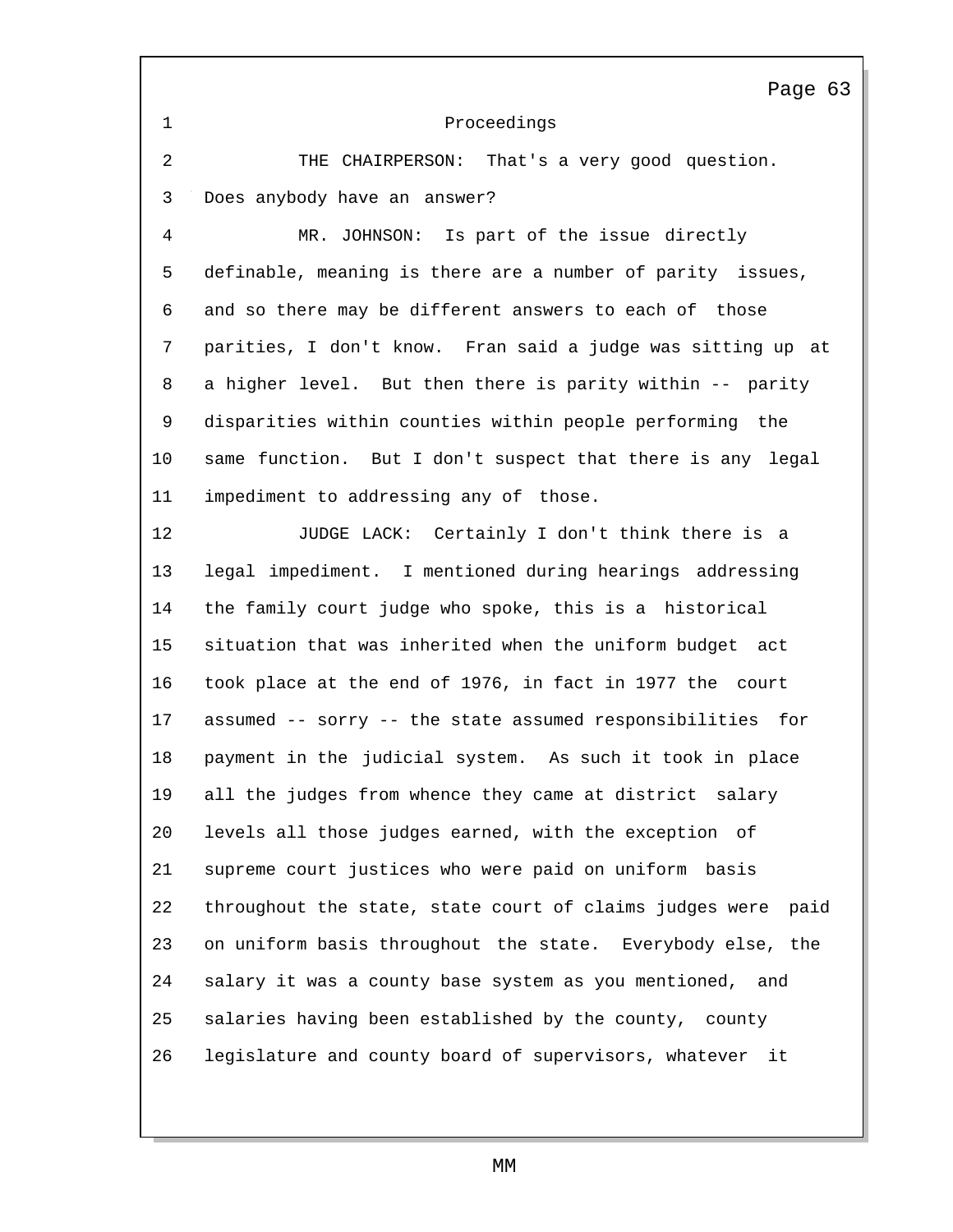1 Proceedings 2 might be -- 3 MS. REITER: Got it. 4 JUDGE LACK: -- and the various counties, and it 5 changes place. The immediate result was a series of 6 lawsuits on behalf of the judges. And I mentioned that an 7 attorney named Fred Block was most successful, and he as a 8 result in affect meant that all senior judges, that's family 9 court and above from Putnam County to Suffolk County, which 10 is the majority of senior judges in the state, were all paid 11 at the level of supreme court justices. Everybody else, it 12 could not happen. There were some lawsuits where the court 13 held, no, they are not going to equate to salary. And 14 decisions which a lot of people didn't agree on, but there 15 were decisions between Albany and the other counties, to 16 which the court said no. 17 MS. REITER: So a municipal court judge in Yonkers 18 could be making more than a municipal court judge in 19 Rochester, same level? 20 JUDGE LACK: Yes. Now, at the lower court level 21 that's certainly true, and that still happens. Civil court 22 is paid one salary, district court judges, the two Long 23 Island counties that have them, they have the exact same 24 jurisdiction, is paid a different salary. Certainly the 25 city court judges, Ron, you know the number, how many 26 different salary levels there are amongst that all through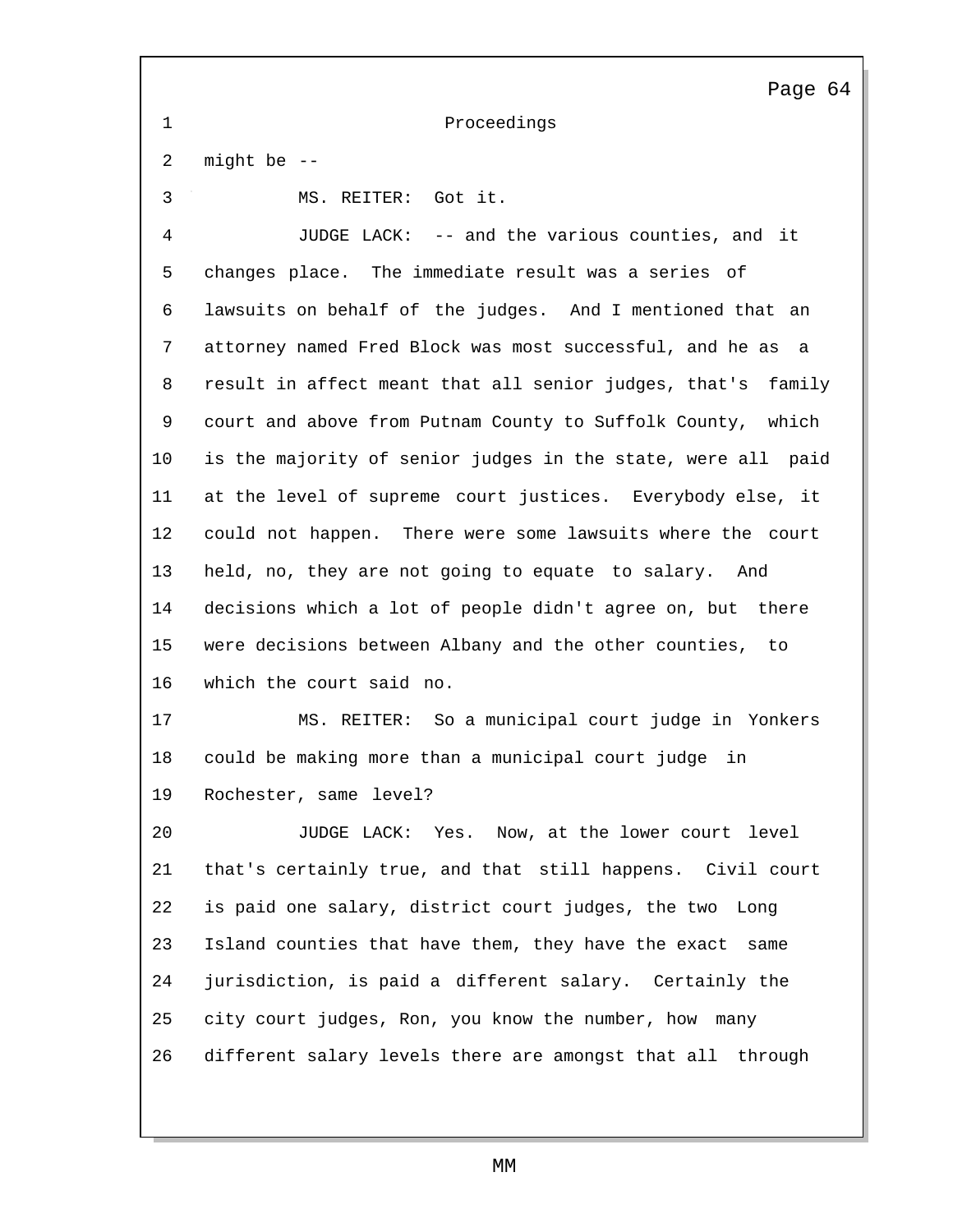|                   | Page 65                                                      |
|-------------------|--------------------------------------------------------------|
| $\mathbf 1$       | Proceedings                                                  |
| 2                 | the state, they all have the same jurisdiction.              |
| 3                 | Legislative attempts to rectify that in the almost           |
| $\overline{4}$    | 40 years it's been going on have never proven successful.    |
| 5                 | They're asking, why. Well, a vast majority of the judges     |
| 6                 | who are already equated at the scene file along so therefore |
| 7                 | there was no political will to end the differentiations.     |
| 8                 | Some people came out and said the argument you have asked    |
| 9                 | before, well, standard of living is less where they're       |
| 10                | coming from, therefore by the way is ridiculous in my        |
| 11                | opinion.<br>But $--$                                         |
| $12 \overline{ }$ | I'm not endorsing it.<br>MS. REITER:                         |
| 13                | JUDGE LACK: I understand that completely, but                |
| 14                | that's the reason it has lasted to this day. And so          |
| 15                | particularly at the lower court level there are all these,   |
| 16                | all these different salaries. And if we want to look into    |
| 17                | it, what we would have to do is pick a figure. Whose figure  |
| 18                | do you want to use to equate who with what. And there will   |
| 19                | be instances where some judges someplace particularly        |
| 20                | surrogates are earning more than whatever figure you set     |
| 21                | and $--$                                                     |
| 22                | THE CHAIRPERSON: Prevent --                                  |
| 23                | JUDGE LACK: -- you are not going to lower the                |
| 24                | salary of a current surrogate, so that surrogate or          |
| 25                | surrogates hanging out there will still be receiving         |
| 26                | whatever the surrogates might be receiving more than the     |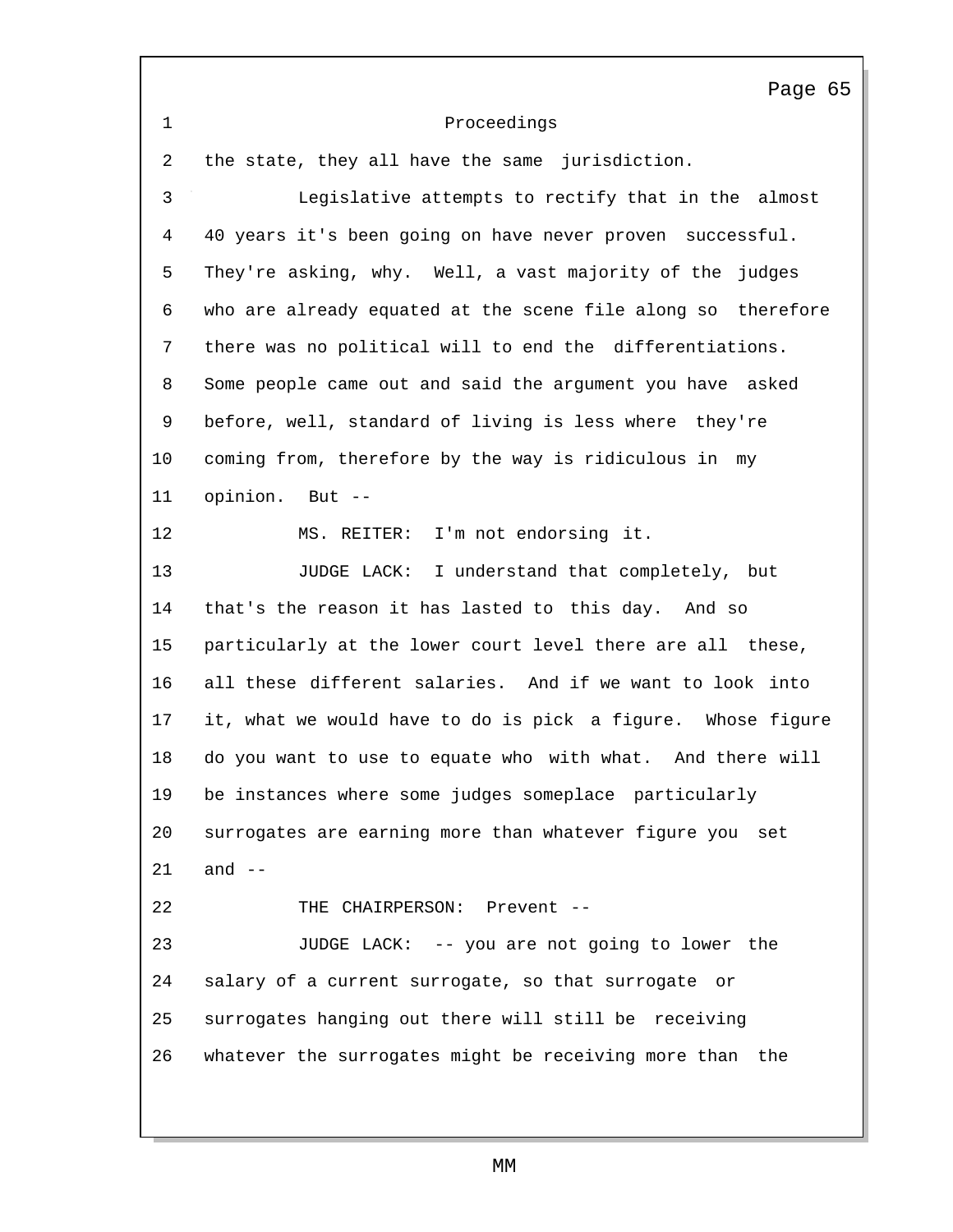## 1 Proceedings

2 standardized -- all the other surrogates. I mean that's 3 part of the complexity, that's one reason legislatively 4 never been able to pass, and that's the parity issue that's 5 presented to us and came up with testimony last week.

6 MS. REITER: Well, I can't imagine that we could 7 ever address that in the time that we have here. I mean -- 8 THE CHAIRPERSON: I think it's a very complicated 9 issue, and there's partly a way we can understand what we 10 have been provided with as to when, what, and whom and how 11 it would all interact. So it seemed to me in thinking about 12 this that, that it was so difficult legislatively even on 13 the materials that we received that I just couldn't figure 14 out where we would start and where would we end. I don't 15 know if anyone has any other view.

16 MS. REITER: It seems to me that is something that 17 should be taken up by a separate judicial panel that's 18 charged specifically with doing this within some reasonable 19 period of time, because it's certainly never going to get 20 done by us. It was allotted to us.

21 JUDGE LACK: Well, again, the one way to handle 22 this is constitutionally through court merger. One reason 23 we have all these problems is because of nine trial courts 24 in this state. And you know, and the reason we have all 25 that is our forefathers thought the best way to protect the 26 judiciary is to put anything pertaining to the judiciary in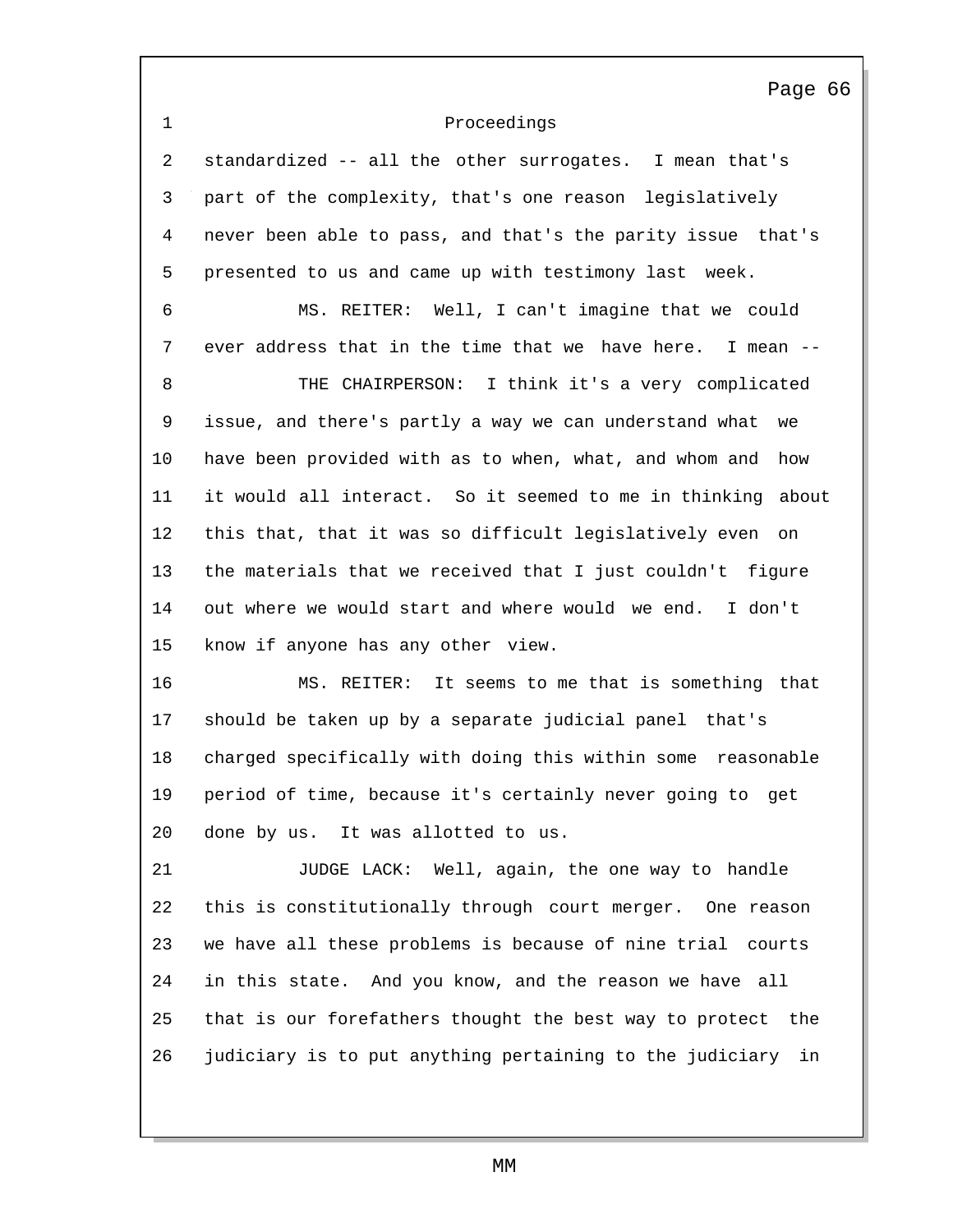1 Proceedings Page 67 2 the constitution, so someone writing bogus legislature 3 couldn't come along present it like a court decision and 4 destroy the judiciary. 5 So everything, major retirement, in all, who knows, 6 et cetera, all these nine courts, four appellate divisions 7 that haven't been reorganized since Brooklyn was a city, but 8 that's what we have. 9 When I was in the legislature, I attempted along 10 with Judge Kaye, and Chief Administrative Judge Lippman and, 11 Barry, remember would propose resolutions that would, with 12 the constitution merge us into a two tiered court system of 13 a superior court and a lower court would, of course, also 14 standardize the salary. It was a minor discussion point at 15 the time. It has never happened. 16 By the way, in 2017, everybody at the table and in 17 the room gets a chance to vote on whether or not to have 18 another constitutional convention, which has not been a 19 popular subject. Yes or no. I'm just saying when they did 20 this into the constitution in the 19th Century, it was a 21 routine to have constitutional conventions and you could 22 then handle it. We obviously haven't had one, a successful 23 one, I think since 1938. Somebody correct me if I'm wrong. 24 The last one was voted down because you have to go yay or 25 nay, I mean it's like a constitution, and good luck to that 26 in this age of social media. So that's where we are, and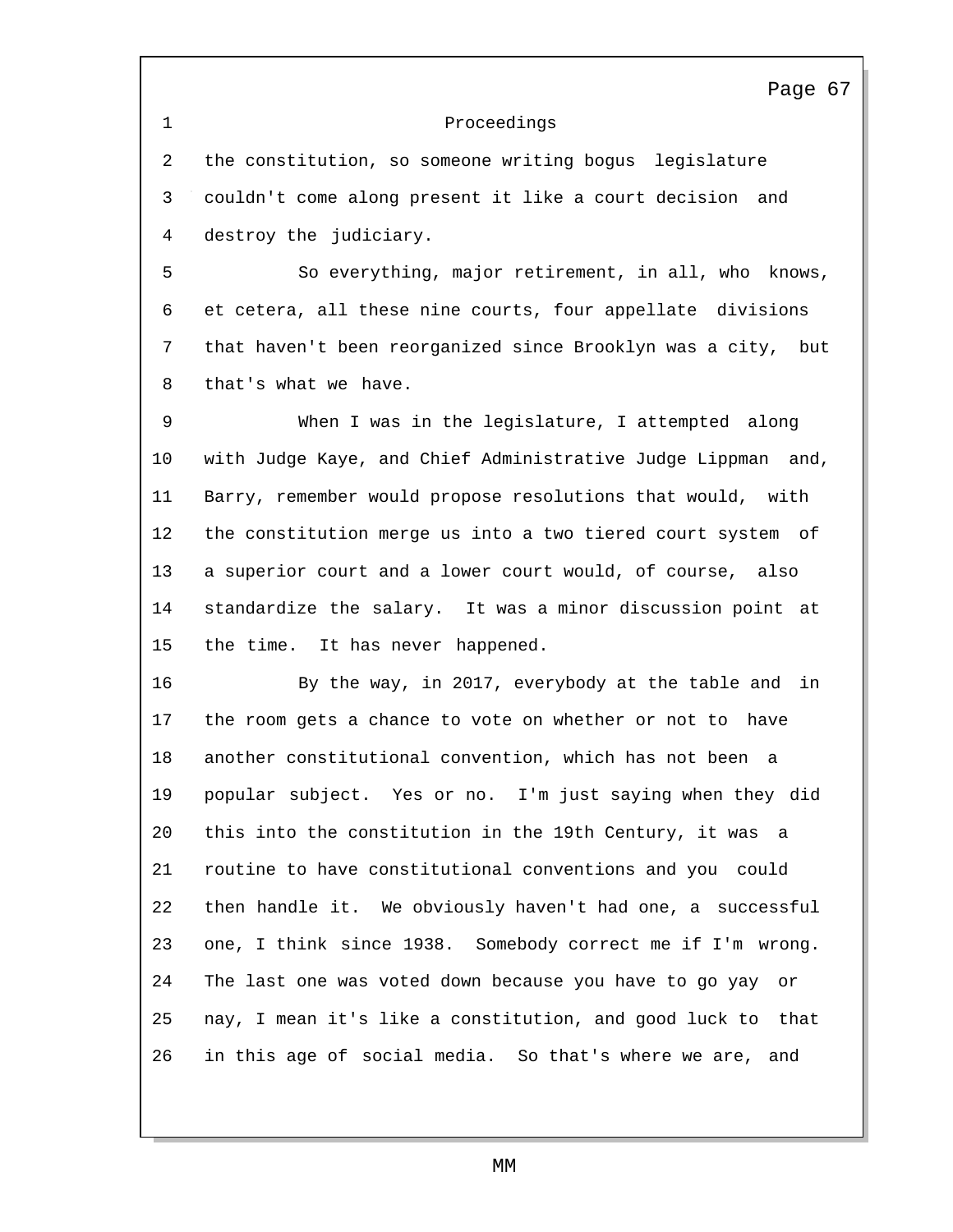1 Proceedings 2 that's what we are stuck with. Page 68 3 THE CHAIRPERSON: Let me just -- let me just see 4 how the commissioners feel. Is there any commissioner who 5 thinks we should be taking up a parity issue in any 6 conservative way of moving forward? Anyone who thinks 7 otherwise? 8 JUDGE COZIER: Well, there are really two different 9 issues here. One is the intra-court parity. For example, 10 city court judges who are the so called municipal judges 11 every year outside of the City of New York and Long Island 12 make between \$138,500 and \$152,200. So there's a wide band 13 there in terms of city court judges. What they make is also 14 different from what district court judges, who are the 15 comparable judges in Nassau and Suffolk make, which is 16 \$156,600. So you have that. 17 But the issue that we do have to address is what, 18 how will we pay the increases for each of those courts? 19 Because our charge is to consider judicial compensation as a 20 whole, not just for the supreme court justices and court of 21 claims judges. 22 THE CHAIRPERSON: And right now there are -- 23 various of these judges receive various percentages based on 24 what, on historically -- 25 JUDGE LACK: On the salary of a supreme court 26 justice.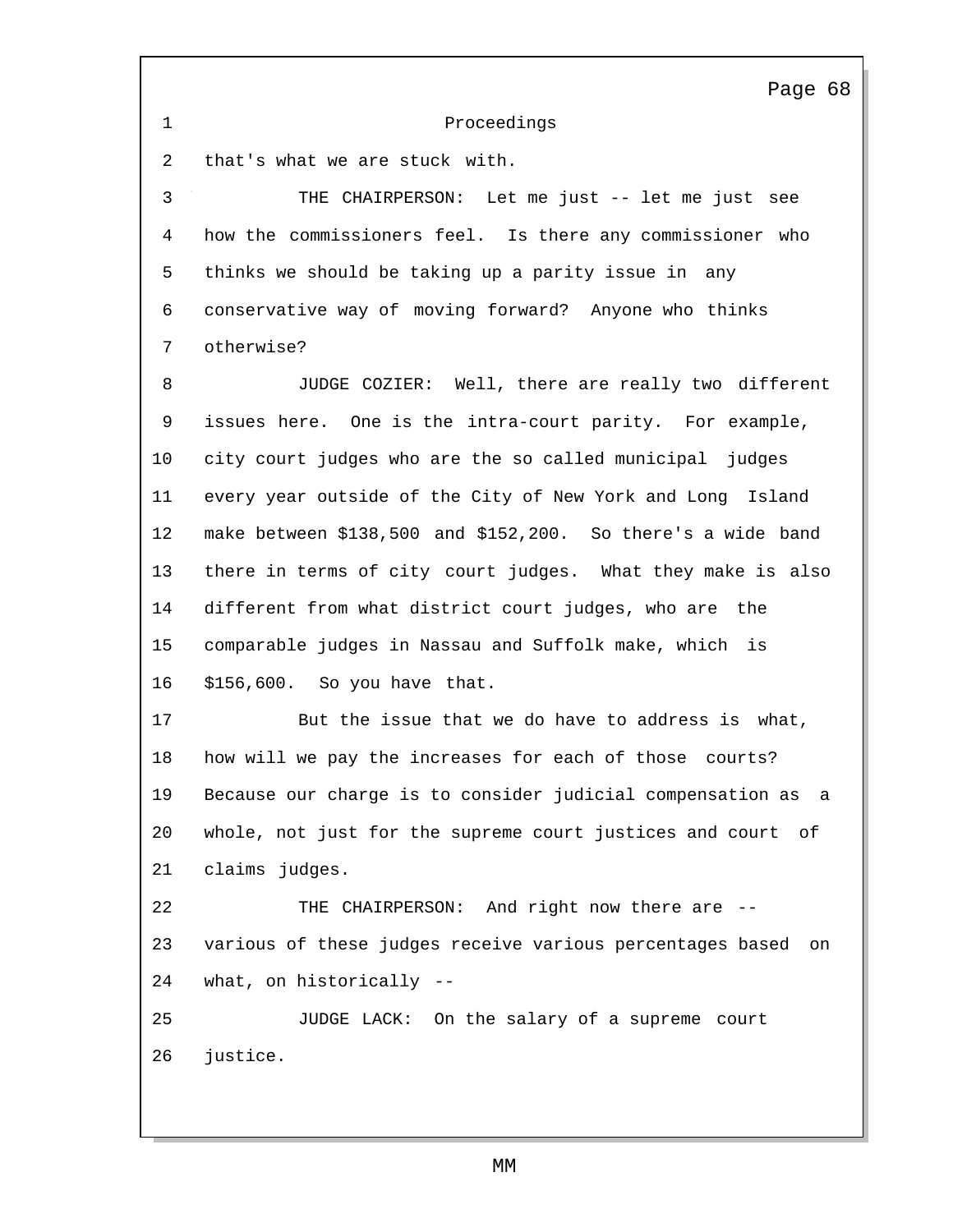1 Proceedings

2 THE CHAIRPERSON: Is the highest form and 3 everything works so --

4 JUDGE LACK: Everything works up or down. The Appellate division and court of appeal judges and the chief judge of the court of appeals are all paid a plus percentage above the supreme court justice, and the rest of the justices and judges who are not supreme court justices, they are not covered by Putnam to Suffolk County are paid a lower percentage. And that's how they handled the 2011, it was assigned percentages to it, and they all got increases of the same percent, but their total salary even though it has the same function, stayed behind where many were lost.

 JUDGE COZIER: Yes. The recommendation of course made by the Office of Court Administration was that county family and surrogate court judges receive not less than 95 percent of the supreme court salary. And that the New York City civil court, criminal court and the district court judges in Long Island receive, firstly civil or criminal receive 93 percent of supreme court salary, and 90 percent for district court judges. So there were some recommendations there. And city court also and New York City housing court not less than 90 percent.

 THE CHAIRPERSON: And is that percentages they are getting now or each percent is different? I don't recall. JUDGE COZIER: Well, not all of them because again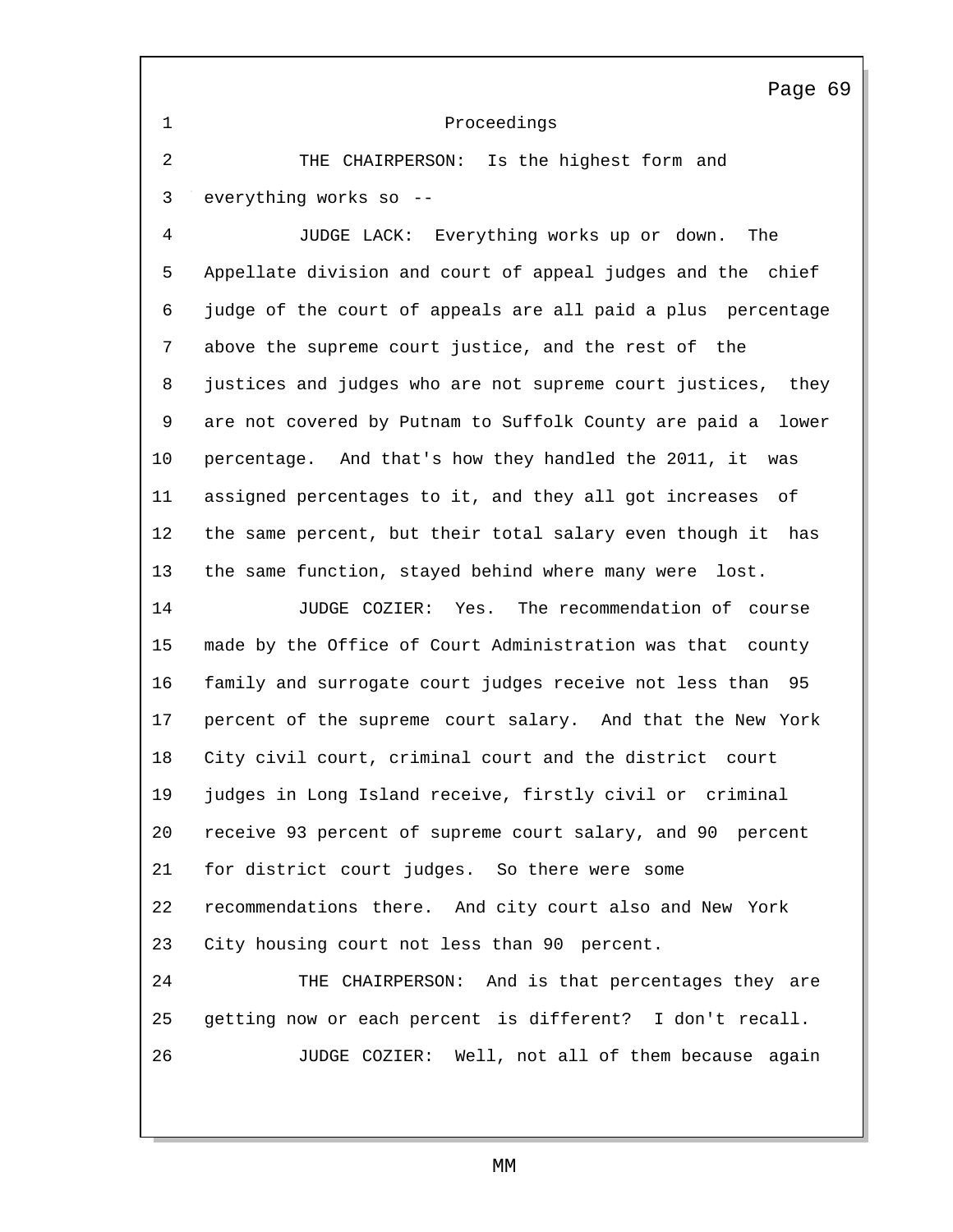Proceedings there are variances in court. THE CHAIRPERSON: That was the problem. Page 70 MS. REITER: But if you're making \$138,500 now, right, that represents some percentage of a -- of the supreme court salary that was set, right, and it still would. So if you went to the \$203,100, or whatever number we come up with, we could assign that same percentage to that judge. So instead of it being \$138,500 to \$152,200, it will be the same kind of range but at that higher number. Right? 12 JUDGE LACK: Yes. JUDGE COZIER: Well, I think the reason why that's not the recommendation is because again this would perpetuate parity, and it doesn't help reaching the gap between the judges. MS. REITER: But if you -- 18 THE CHAIRPERSON: Go ahead. I'm sorry. MS. REITER: Well, if you follow that, if you wanted to create parity in these places outside of what was it New York City and Long Island -- right? JUDGE LACK: Further north. MS. REITER: I'm sorry. And Putnam. JUDGE LACK: Go ahead. MS. REITER: Whatever area we are talking about, right, if you took the high end of that, which is \$152,200,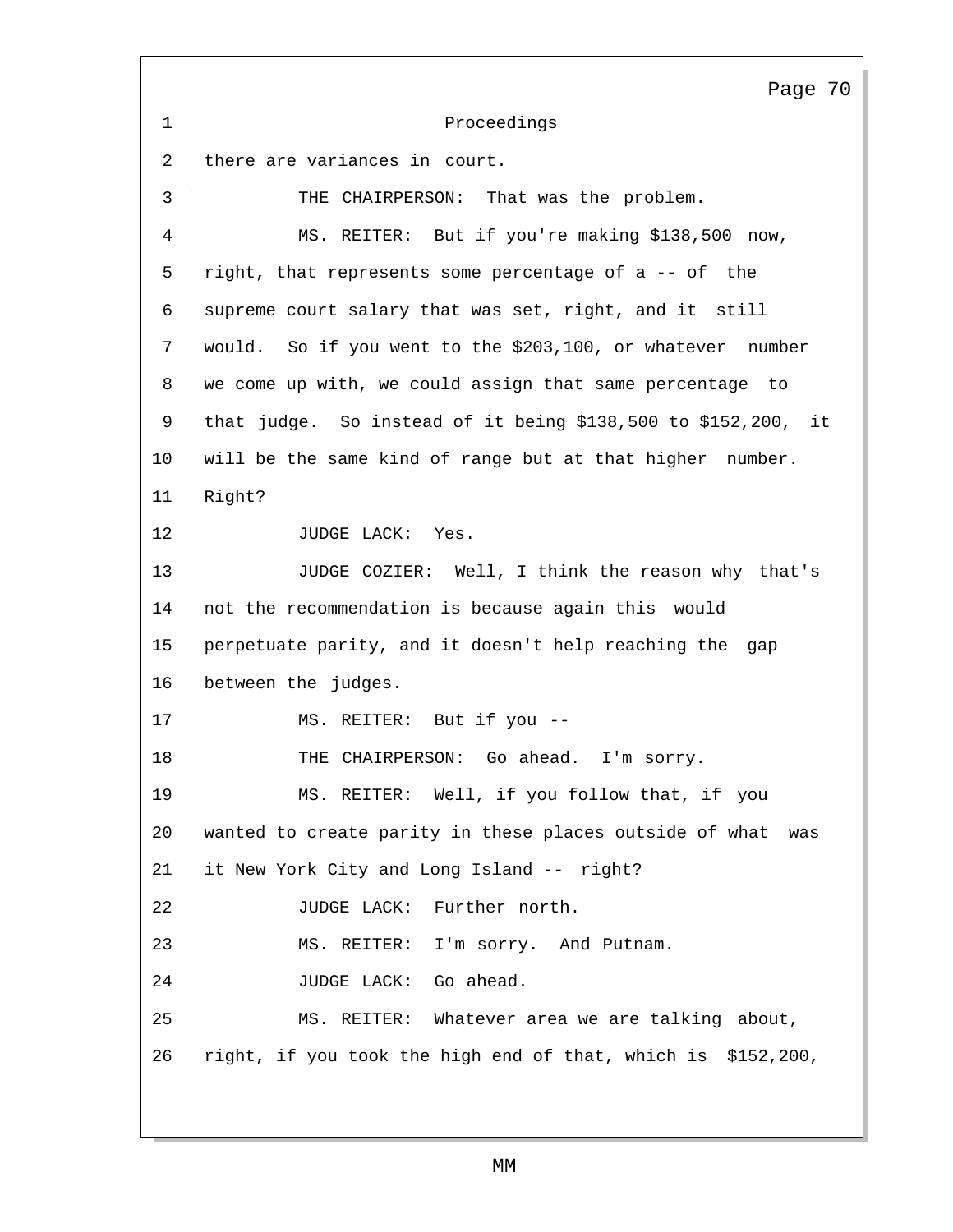|              | Page 71                                                         |
|--------------|-----------------------------------------------------------------|
| $\mathbf{1}$ | Proceedings                                                     |
| 2            | are you suggesting that to achieve parity of the kind we<br>are |
| 3            | talking about right now, you would raise everybody, you         |
| 4            | would make that \$152,200 everyone's new benchmark in that      |
| 5            | group and whatever increase there was you would end up with     |
| 6            | everybody in that group making the same salary.                 |
| 7            | JUDGE COZIER: Well, that would of course achieve                |
| 8            | parity if --                                                    |
| 9            | MS. REITER: Without pissing off the person who<br>is            |
| 10           | make the \$152,200.                                             |
| 11           | JUDGE COZIER: That's not of course the                          |
| $12 \,$      | recommendation.                                                 |
| 13           | MS. REITER: Understood. Well, what is the                       |
| 14           | recommendation that you are suggesting.                         |
| 15           | JUDGE COZIER: Well, the recommendation that the                 |
| 16           | report suggested, that the Office of Court Administration       |
| 17           | suggests is that they're paid to either 95, 93 or 90 percent    |
| 18           | of supreme court, not less than that amount for each.<br>Now,   |
| 19           | there will be some in those categories who are already          |
| 20           | $making - -$                                                    |
| 21           | MS. REITER: That amount.                                        |
| 22           | JUDGE COZIER: -- that amount.                                   |
| 23           | MS. REITER: Right.                                              |
| 24           | JUDGE COZIER: Some make supreme court salary.                   |
| 25           | MS. REITER: Got it.                                             |
| 26           | JUDGE LACK: So some make more. You want to                      |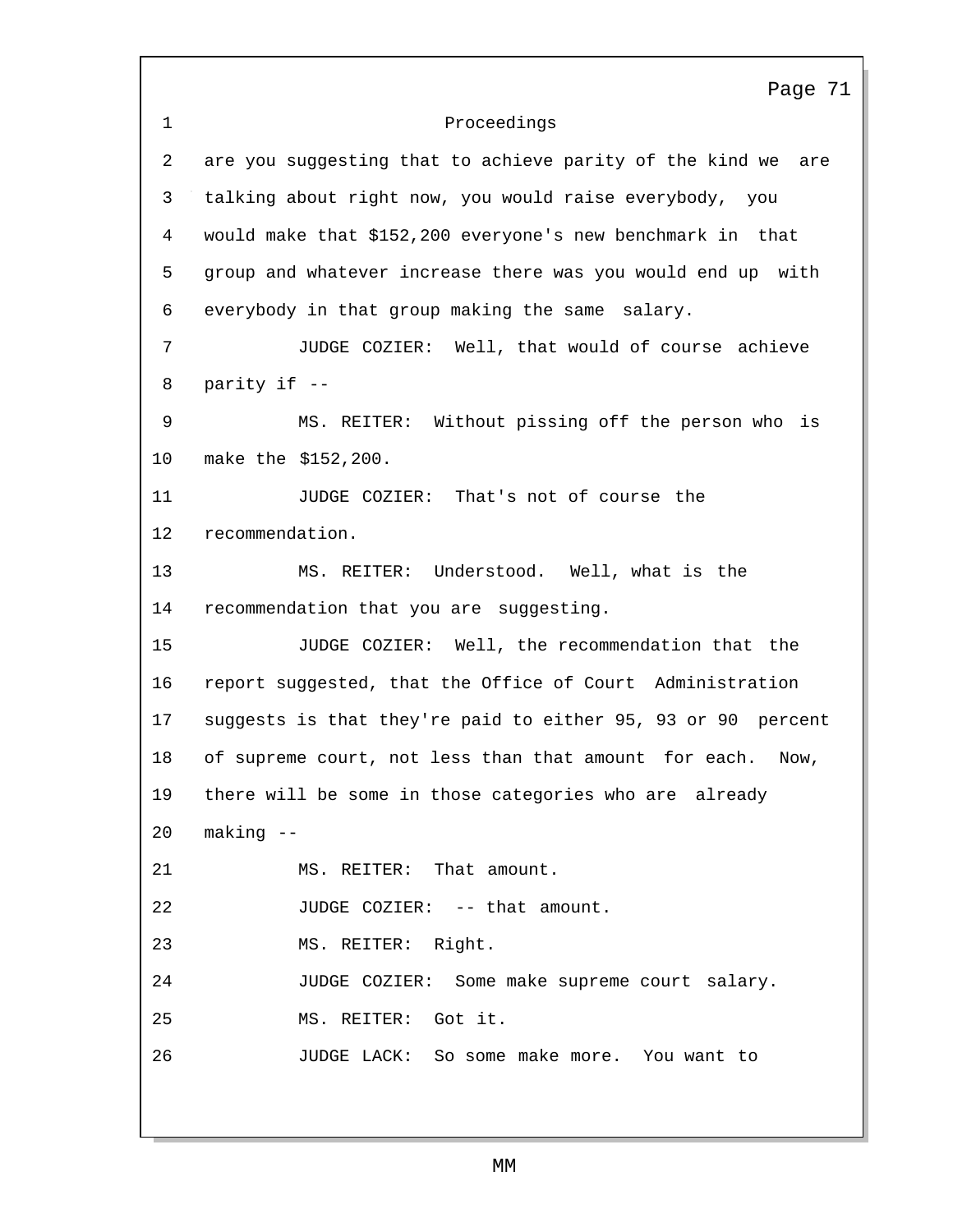Proceedings receive parity, just raise some people's salary. MS. REITER: Got it. JUDGE LACK: They still have -- MS. REITER: Disparity. JUDGE LACK: Disparity. THE CHAIRPERSON: Thank you for making that Page 72 distinction because I think that's really important. And it's something we have to decide whether that recommendation is something we want to follow or not. And what we will do when we send around the numbers, I think we should also include in that what now, what these people would be making now and what they would be making under the recommendation. JUDGE COZIER: Under the recommendation you are changing the floor, but not the ceiling essentially. THE CHAIRPERSON: I'm sorry. You have a quick -- MR. HEDGES: I guess I'll go back with Fran's question. Let's assume for the sake of discussion that we accept the recommendation of the administrative judge, and we leave aside what our target number is because it's done in percentages. This recommendation would have the effect of raising the floor, reducing the disparity, but would not have been made. THE CHAIRPERSON: That's right. MR. HEDGES: What's the problem with doing that? MS. REITER: I'm not sure there is a problem.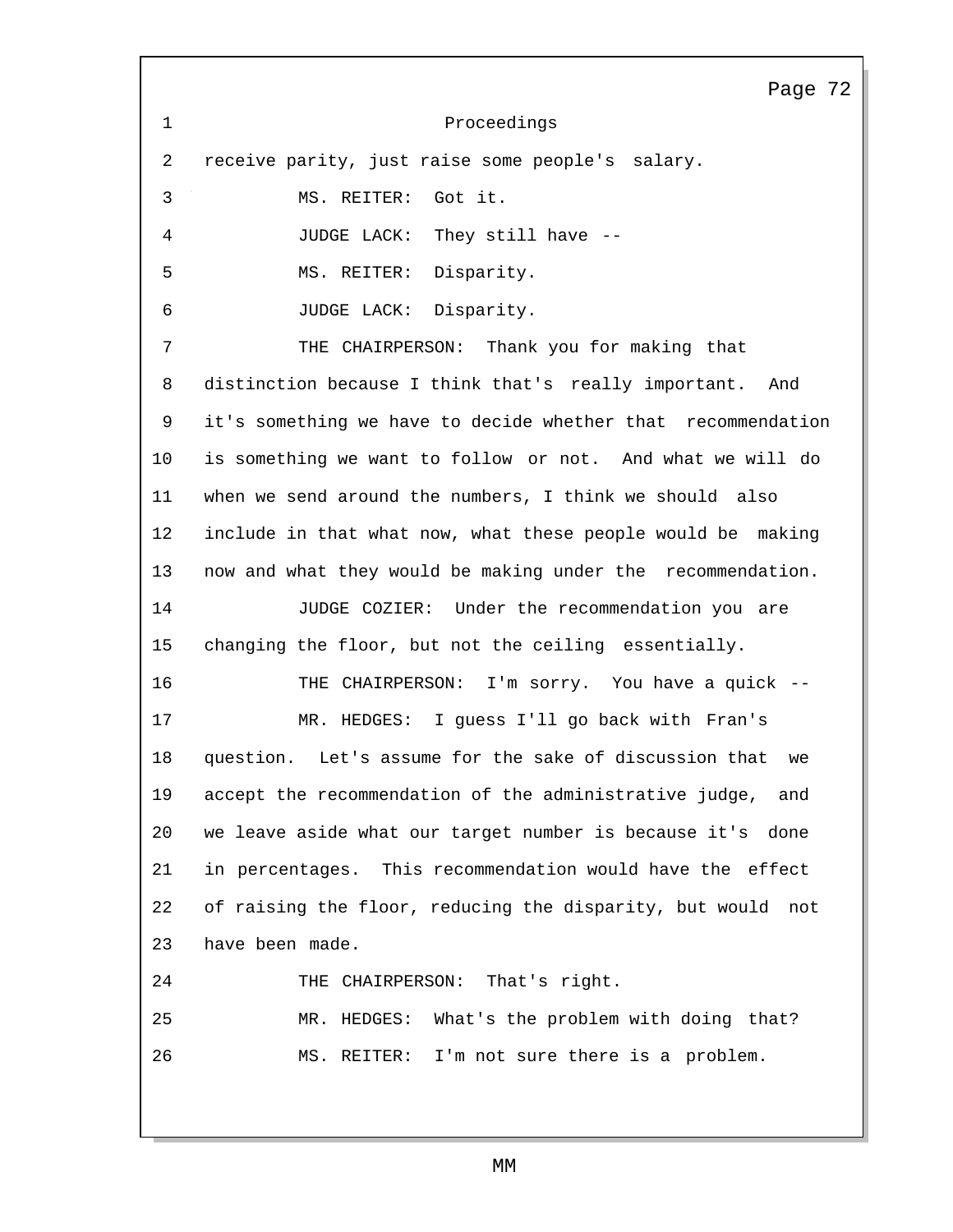Proceedings Page 73 MR. HEDGES: With that clarification I'm asking your question. What's the problem with doing that? MS. REITER: I don't think there is necessarily a problem doing it. I mean, it is what I will call a budget ramification, but I can't imagine it's going to be huge. THE CHAIRPERSON: Small amount. MS. REITER: And it seems to me gets you a step closer to fairness, not all the way there but certainly closer to it without taking on the bigger issue of remaking -- MR. HEDGES: Right. MS. REITER: I don't have an issue. THE CHAIRPERSON: Does anybody have a problem with that? We will look at that when we get the sample, the examples then that would be included in that, so we will be able to see at least the ramifications within are about. Any other discussion on parity? (No response.) THE CHAIRPERSON: Okay. Are there any, any other open issues that anybody wants to discuss or any issue that one wants to go back to that we have already discussed? I think this has been a very worthwhile thorough discussion. Any of the commissioners? (No response.) THE CHAIRPERSON: Then I think what we will do is

MM